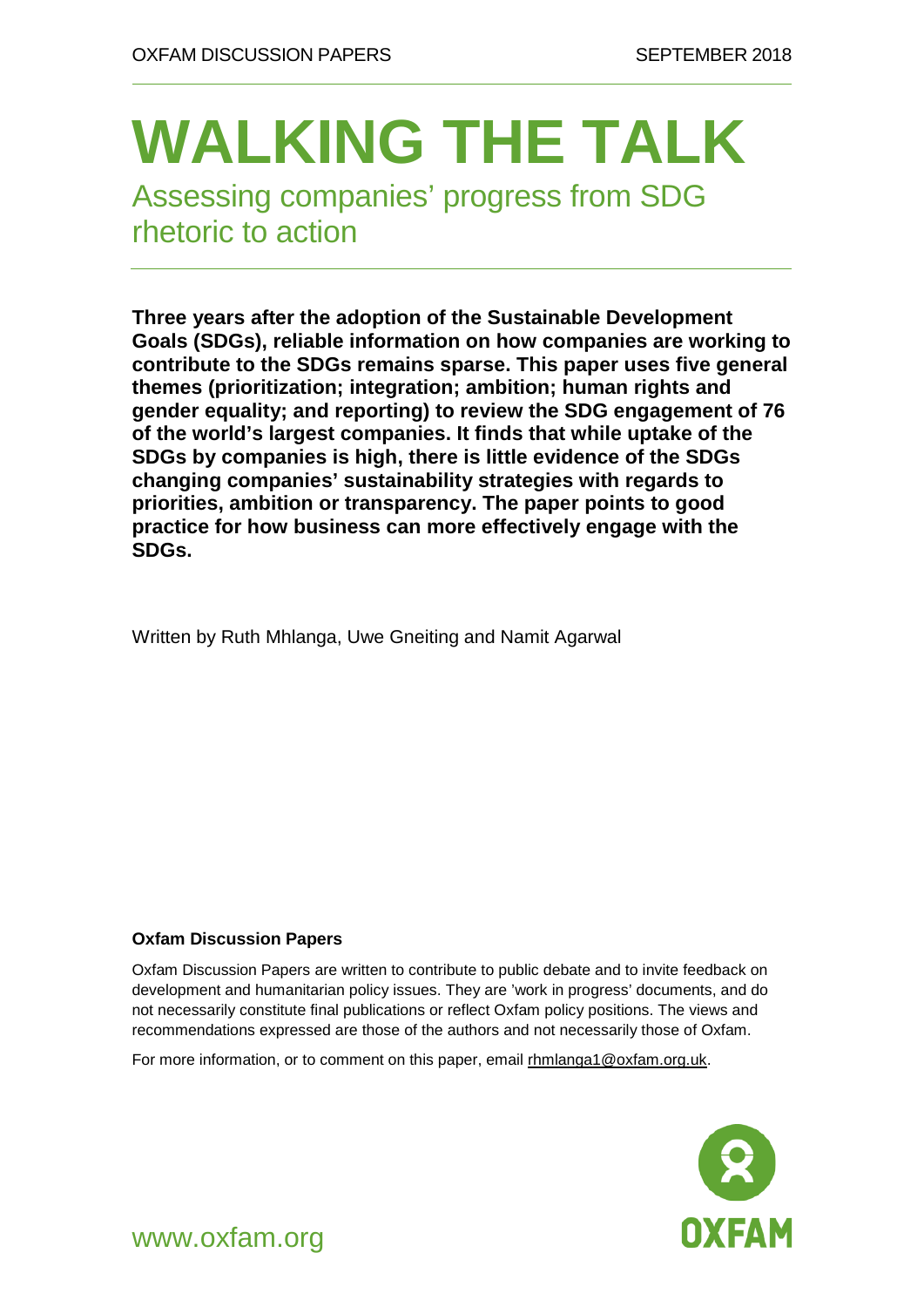# **CONTENTS**

| <b>Executive Summary</b> |                                                                                         | 3               |
|--------------------------|-----------------------------------------------------------------------------------------|-----------------|
| 1                        | <b>Introduction</b>                                                                     | $5\phantom{.0}$ |
|                          | Untangling the role of business in delivering the SDGs                                  | 5               |
| $\mathbf{2}$             | Setting the scene: key trends for business engagement with the SDGS                     | 8               |
|                          | Greater awareness of the SDGs among multinational corporations                          | 8               |
|                          | The business case as the primary appeal for engagement                                  | 8               |
|                          | A challenging global context                                                            | 9               |
|                          | Calls for more meaningful action                                                        | 9               |
| 3                        | <b>Assessing companies' SDG engagement</b>                                              | 10              |
|                          | Summary of findings: More companies are publicly committing to the SDGs                 | 11              |
|                          | The risk of cherry-picking and the absence of robust justification for SDG selection 12 |                 |
|                          | Uneven progress on integrating the SDGs into company strategies                         | 14              |
|                          | A lack of new ambitions                                                                 | 14              |
|                          | The missing link with the human rights agenda and gender equality                       | 15              |
|                          | Reporting: gaps in transparency and accountability                                      | 17              |
| 4                        | Business and the SDGS: closing the gaps                                                 | 19              |
|                          | Barriers to more meaningful SDG engagement by companies                                 | 19              |
| 5                        | Shining a light on good practice                                                        | 21              |
|                          | Prioritization                                                                          | 22              |
|                          | Integration                                                                             | 22              |
|                          | Ambitious action                                                                        | 24              |
|                          | Human rights and gender equality                                                        | 25              |
|                          | Reporting and accountability                                                            | 26              |
|                          | The way forward                                                                         | 28              |
|                          | <b>Notes</b>                                                                            | 30              |
|                          | Acknowledgements                                                                        | 36              |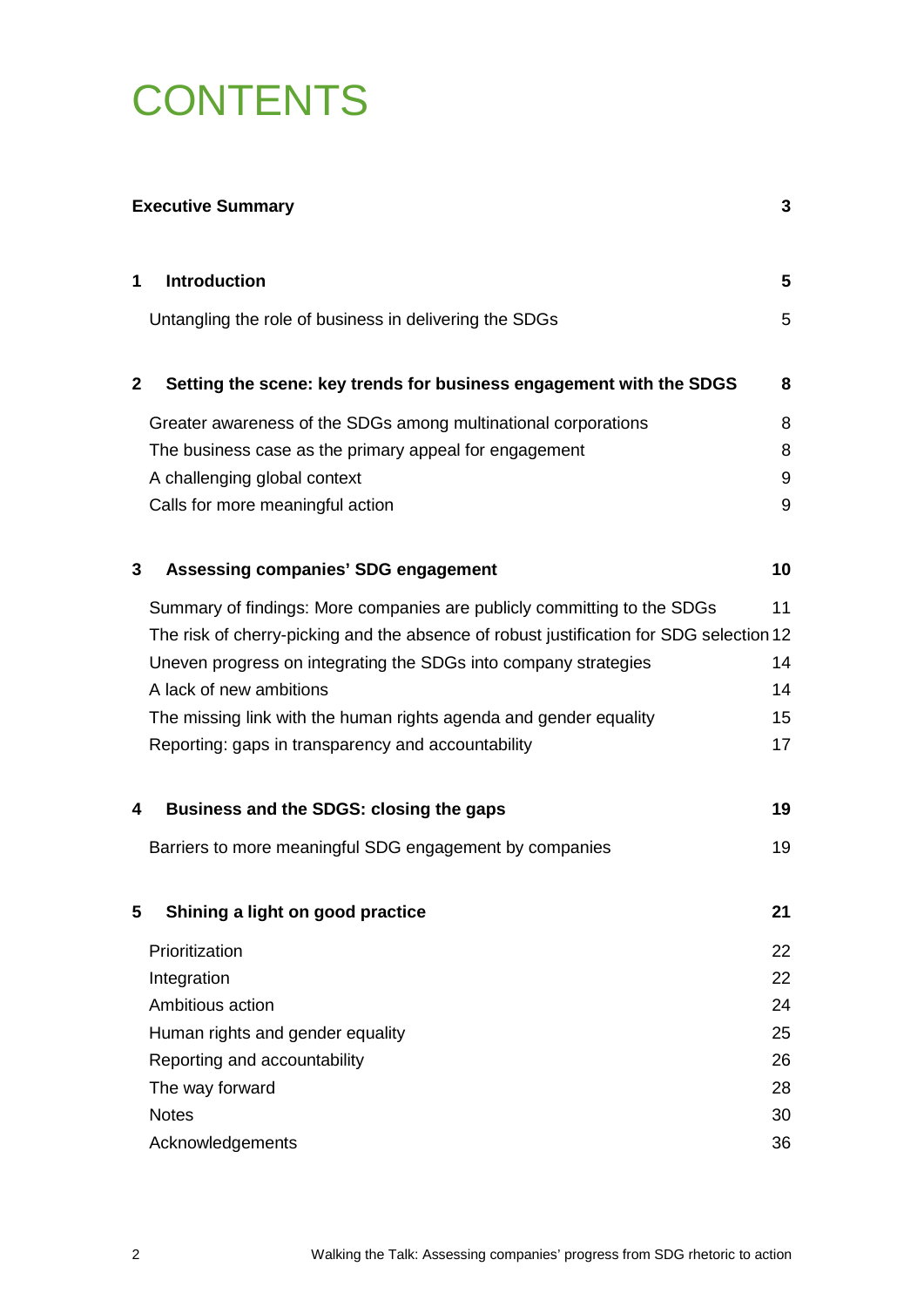# <span id="page-2-0"></span>EXECUTIVE SUMMARY

Business has the potential to play a key role in helping society to achieve the Sustainable Development Goals (SDGs). Yet three years after the adoption of the SDGs, reliable information regarding companies' uptake of and contributions to the goals remains patchy. This paper aims to help fill this gap by offering and analysing evidence, based on a review of public information on the SDG engagements of 76 of the world's largest companies, across a set of sectors that have an important impact on the SDGs. The paper provides an analysis of progress and shortcomings in the way companies have engaged with the SDGs to date, as well as an explanation of what is holding back more meaningful action. In addition, it points to good practice to show how business can more effectively engage with the SDGs.

Our analysis outlines five core concerns:

- **Companies display no consistent approach to determining their priority SDGs.** SDG priorities appear to mirror companies' existing sustainability priorities instead of being shaped by a robust analysis of companies' impact on the SDGs. The amount of information provided by companies in our sample on how and why certain goals were prioritized was, in most cases, limited to non-existent.
- **The SDGs have not substantially changed companies' approach to corporate sustainability.** While the majority of companies in our sample have undertaken some level of SDG alignment by linking and mapping their existing work across the SDGs, only two of these companies have made the SDGs the guiding framework for their sustainability strategy.
- **Companies have not significantly augmented the ambition of their sustainability strategies as a result of engaging with the SDGs**. While about two-thirds of companies in our sample have declared that they are supporting the SDGs, only about half of those companies have information available on new SDG-related actions or targets (often focused on discretionary projects with limited scope).
- **Few companies are marrying their human rights commitment with their ambition to contribute to the SDGs**. While the vast majority of companies in our sample have a human rights policy, only five of them place a strong emphasis on human rights when articulating their support for the SDGs. Companies thus miss the link between addressing human rights risks and the potential for positive sustainable development outcomes.
- **Reporting on the SDGs is limited despite receiving significant attention from companies**. More than two-thirds of companies in our sample that are engaging with the SDGs are publishing some kind of reporting information on that engagement. However, since common SDG reporting standards are still in their infancy, reporting data to date has remained inconsistent and limited in its utility for stakeholders.

Our analysis concludes that companies' engagement with the SDGs must substantially improve if business is to have a meaningful role in achieving the SDGs. Three years since the adoption of the goals, we have seen little evidence of companies changing the priorities of their sustainability strategies, or ambition to engage with the SDGs in a meaningful way. There is a substantial risk that for many companies, the SDGs will end up being not much more than a communication tool.

We offer three reasons why businesses are not engaging more meaningfully with the SDGs. The first is the prevalence of a corporate model that sees disproportionate emphasis on shortterm financial incentives, and hence provides skewed incentives for SDG engagement. The second is the lack of greater collective action by business to help deal with markets that punish first movers and enable free-riders. And finally, the closing of civil society space in many parts of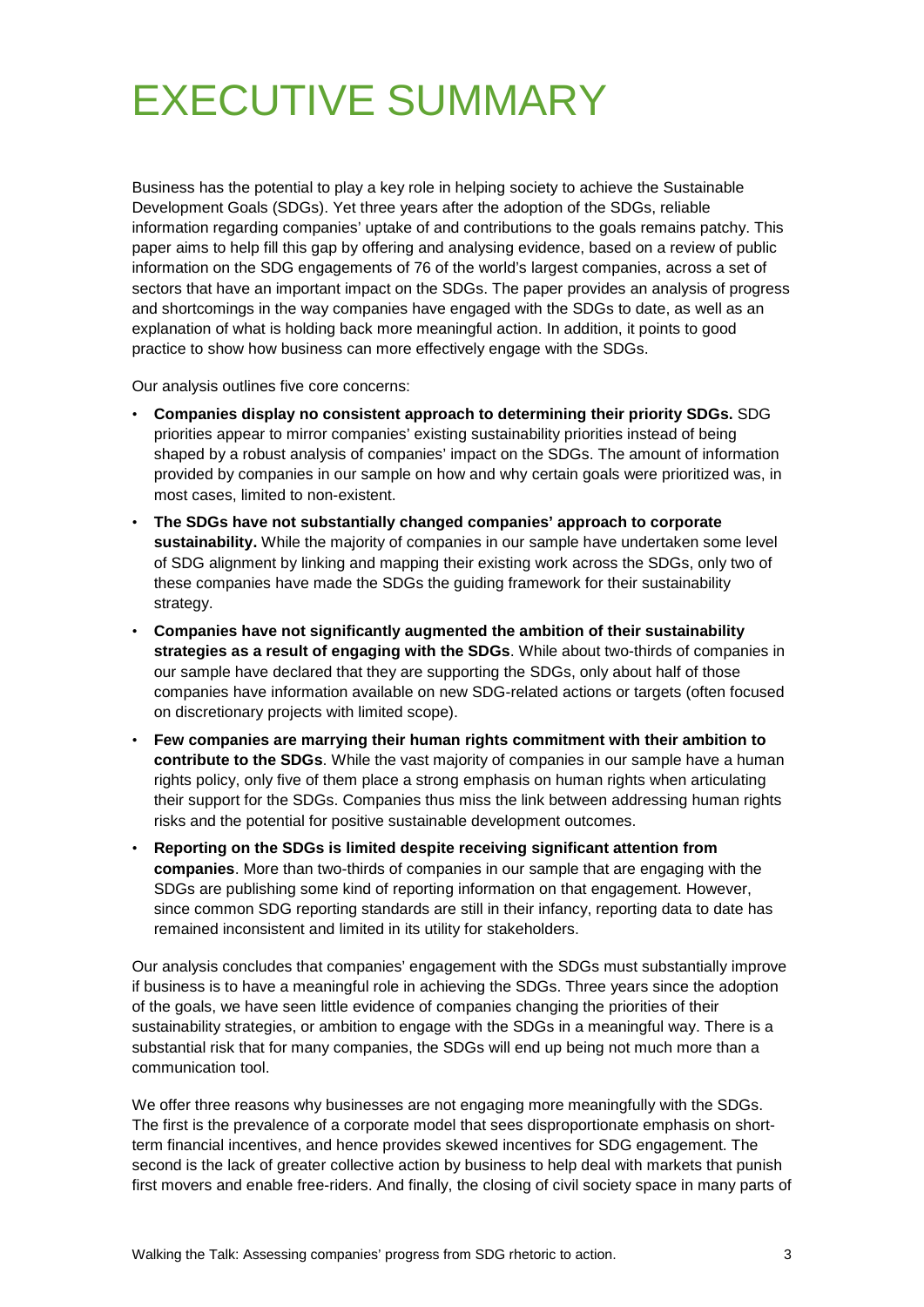the world, accompanied by retreating governance, has meant many of the voices that would normally hold the private sector to account are muted.

We hold that meaningful business action on the SDGs requires a more holistic and ambitious approach that goes beyond 'business as usual'. This starts with companies re-examining their social purpose and impact, changing the performance goals and incentive structures of the business and employees, and considering wider stakeholder concerns (including those of affected communities or women in value chains, for example) in business analysis and decision making.

This paper presents five key propositions for companies in their engagement with the SDGs, including examples of good practice. The propositions are indivisible and progress on the goals requires movement on all of them.

- 1. **Prioritization:** Prioritization of SDGs should be based on the areas where companies have the greatest SDG impact (direct and indirect, positive and negative) and be grounded in transparent and robust analysis and inclusive consultations.
- 2. **Integration:** SDG engagements should build on existing corporate sustainability strategies as a baseline to determine gaps in SDG impact areas that companies can address.
- 3. **Ambitious action:** Companies should aim higher in terms of degree and scale of change to meet the ambition of the SDGs. Ambition is also reflected in a company embracing thorny issues and tackling root causes.
- 4. **Human rights and gender equality:** Enabling the advancement of the rights of women, workers and communities around the world should be the basis and core objective of companies' SDG engagement.
- 5. **Reporting and accountability:** Companies should be transparent about what they want to achieve and how they plan to get there when engaging with the SDGs.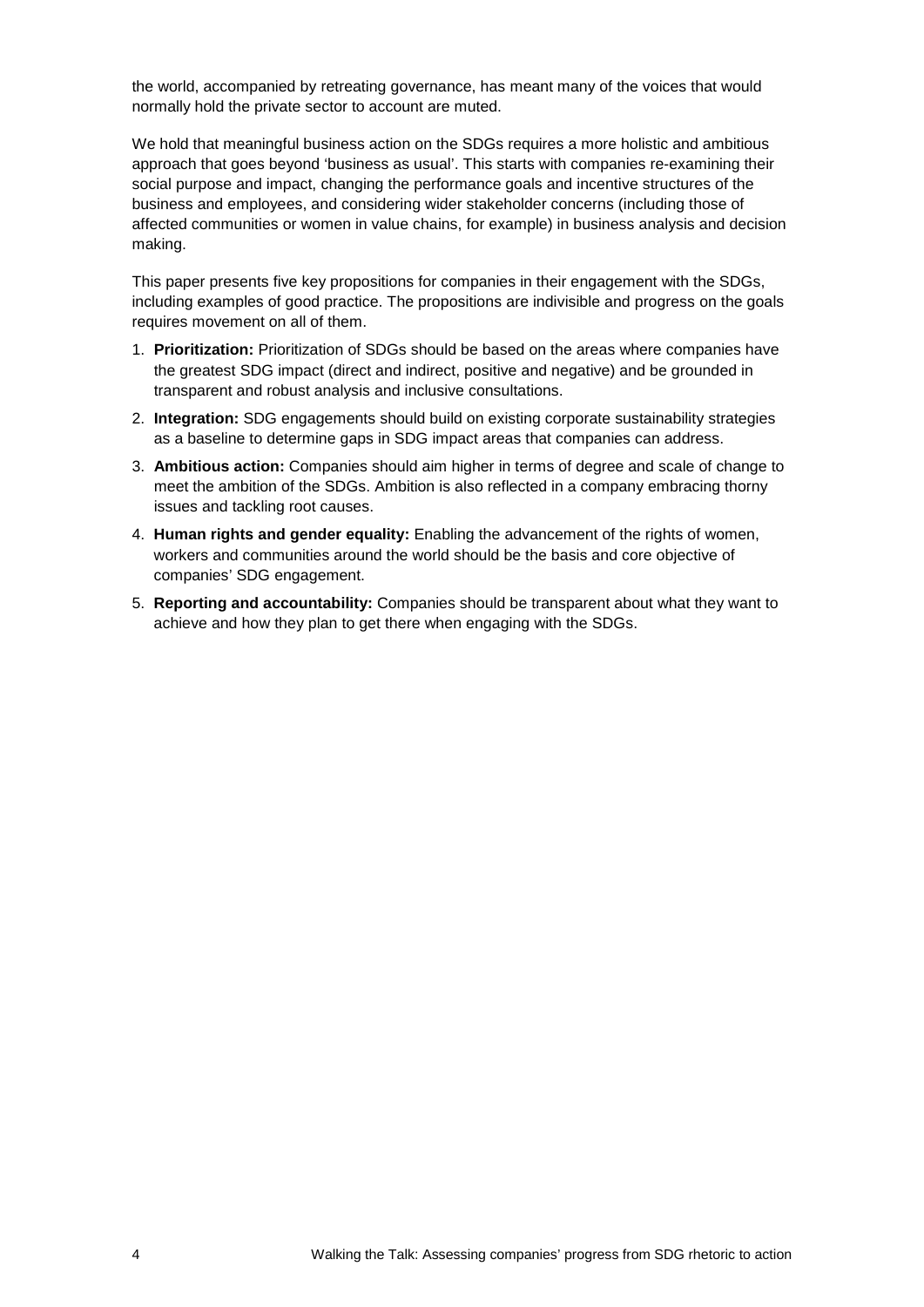# <span id="page-4-0"></span>1 INTRODUCTION

In September 2015, 193 UN member states adopted the 2030 Agenda for Sustainable Development and its Sustainable Development Goals (SDGs) as the primary framework to move the world towards a more prosperous, equitable and sustainable future. The SDGs are a set of interconnected goals, and are the blueprint to achieve a better and more sustainable future for all. They address the global challenges we face today – from spiralling inequality, a climate crisis out of control, abuse of women's rights, growing environmental challenges and more. Throughout the SDG development and adoption process, it was stressed that business would have to play a key role in delivering the 17 goals by 2030, as an engine of economic growth and employment, and as a source of finance, technology and innovation.<sup>[1](#page-29-1)</sup>

Three years since the adoption of the SDGs, we see a mixed picture of business engagement in the goals. While there has been an increase in the number of companies lending support to the SDG vision<sup>[2](#page-29-2)</sup> and new SDG partnership initiatives involving business have been set up,  $3$ companies' engagement has been far from consistent. Furthermore, information on how the business community is translating the SDGs into concrete objectives, strategies and actions is still patchy. The gap between the expectation that business would help to deliver the SDGs and evidence of business taking up that challenge poses a significant risk to the achievement of the goals.

Oxfam has highlighted the risks of this divide before. In 2017, we published the *Raising the Bar* paper,<sup>[4](#page-29-4)</sup> which identified as a key concern the trend of companies 'cherry-picking' only the SDGs that fall within their comfort zones. *Raising the Bar* argued that meaningful prioritization (vs. cherry-picking) involves companies being able to demonstrate that they have gone through a due diligence process to assess where their operations and supply chain activities have the most impact. Their public explanation should highlight what was considered relevant (or 'material') and who was consulted in arriving at the priorities. We proposed a three-step process for companies: prioritizing and assessing their impact, aligning their core business strategies with the SDGs, and working towards systemic change. The paper stressed the significance of transparency and accountability, the role of private finance and the role of governments in driving business action on SDGs.

This paper aims to take this proposition further by presenting Oxfam findings from a review of how a sample of 76 companies engage with the SDGs. We analyse to what extent and how companies have sought to respond to the goals; assess the effectiveness of their engagement to date; identify barriers hindering more meaningful action; and provide examples of good practice. Please see the full methodology note for an explanation of the criteria used.[5](#page-29-5)

## <span id="page-4-1"></span>UNTANGLING THE ROLE OF BUSINESS IN DELIVERING THE SDGS

The role of business in delivering the SDGs is not straightforward. While the SDGs rely on business contributions to be successful, business does not, at least in the short term, rely on the SDGs for its commercial success. Business incentives to engage with the SDGs do of course exist<sup>[6](#page-29-6)</sup> but they are far from universal.<sup>[7](#page-29-7)</sup> Since national governments negotiated and adopted the SDGs, they are in the driver's seat to implement the Agenda 2030, which is a state-centric framework and does not include targets or review mechanisms for business.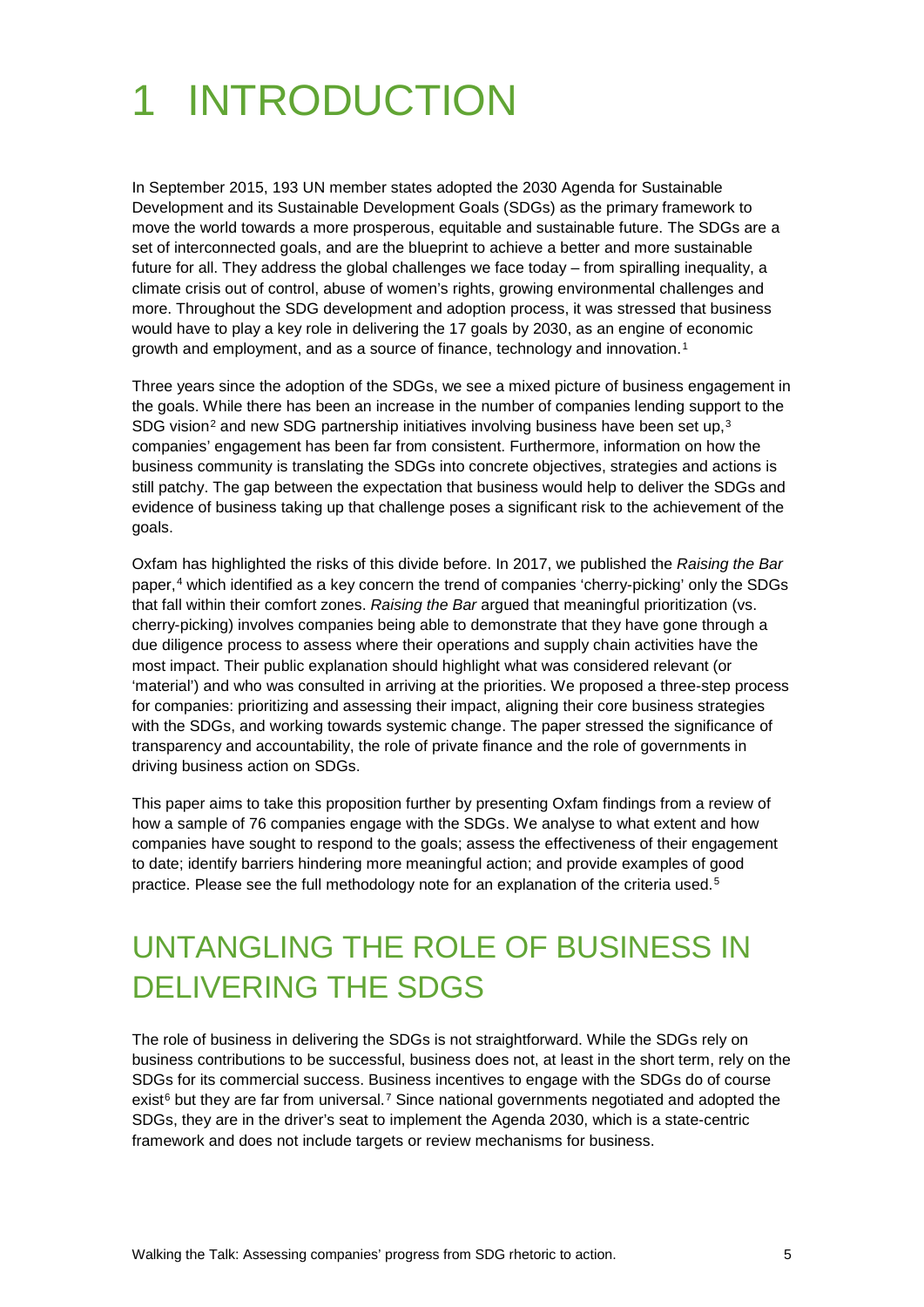In short, the SDGs require a certain level of translation to be meaningful for business. In order to untangle the role of business and deliver an Oxfam perspective on it, we have identified five distinct areas for consideration:

First is the need for **prioritization**. We know that companies cannot work on all the goals and therefore need to prioritize their engagements. For this prioritization to be meaningful it should be based on a company's impact (direct and indirect, positive and negative) and the impact assessment should cover the entire SDG spectrum (including SDGs that are generally considered the prerogative of states).

Second, the SDGs require **integration** into the long-term business goals and strategy of a company.[8](#page-29-8) For companies to make a credible contribution to the SDGs, their engagement should build on existing corporate sustainability programs and priorities as a baseline to determine gaps in SDGs impact areas that companies should address. Integration also entails ensuring that SDG contributions are not philanthropic interventions but address core business practices of both the company's operations and its supply chain.

Third, companies have to **take ambitious action** to meet the spirit of the SDGs. Engaging in the SDGs in a meaningful way requires the fundamental alignment of their business strategies and business models with the environmental, social and human rights ambitions articulated in the SDGs.[9](#page-29-9) Achieving that will require companies to take bold new steps and address thorny issues that hitherto have not made it onto the corporate sustainability agenda. 'Business as usual' will not enable us to the achieve the SDGs.[10](#page-29-10)

Fourth, business action on the SDGs should not replace or circumvent companies' **responsibility to respect human rights and gender equality,** but rather should put this at the core when prioritizing impact areas and designing strategies and interventions. The spirit of 'leave no one behind' in which the SDGs were designed will only be realized within a rightsbased framework. Implementing the UN Guiding Principles on Business and Human Rights is a good starting point for companies to help prioritize their actions on the SDGs. Similarly, business responsibility on gender equality across their operations and supply chains provides the right context for a gendered approach to the SDGs.

Fifth, companies' SDG engagement requires the **aggregation and harmonization of reporting information** regarding their activities, targets and progress. Many companies are already disclosing SDG-relevant information through their sustainability reporting; however, standardized SDG reporting processes and benchmarks for companies are needed in order for stakeholders to reliably assess companies' SDG performance.

Based on these key considerations, we have adopted five propositions to help us assess how meaningful SDG engagement by business has been to date. These five propositions should be central and indivisible to business engagement on SDGs. They are highlighted in the paper as follows:

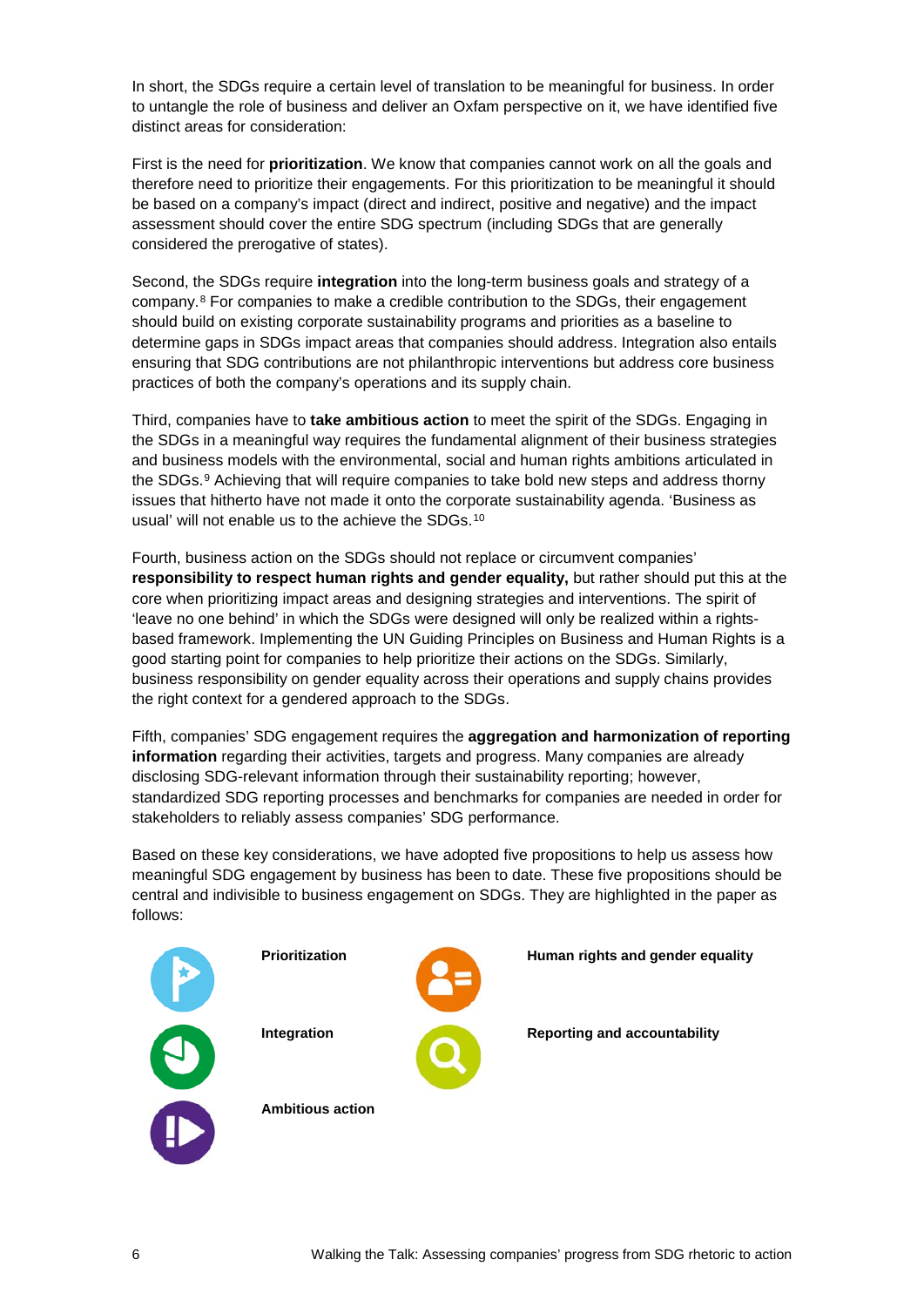Before going further, two clarifying statements are in order. First, we recognize that business is far from homogenous in the way it approaches its role and responsibility in sustainable development. While this publication highlights trends among the companies analysed, it does not aim to generalize across the business sector.

Secondly, the SDG framework is not the only way companies can engage with sustainable development. It is entirely possible that ambitious sustainability and corporate social responsibility efforts are taking place without explicit reference to the SDGs. By focusing on companies that do reference the SDG framework, this paper analyses the degree to which the SDGs have in practice provided a relevant and useful framework for companies and have triggered business actions.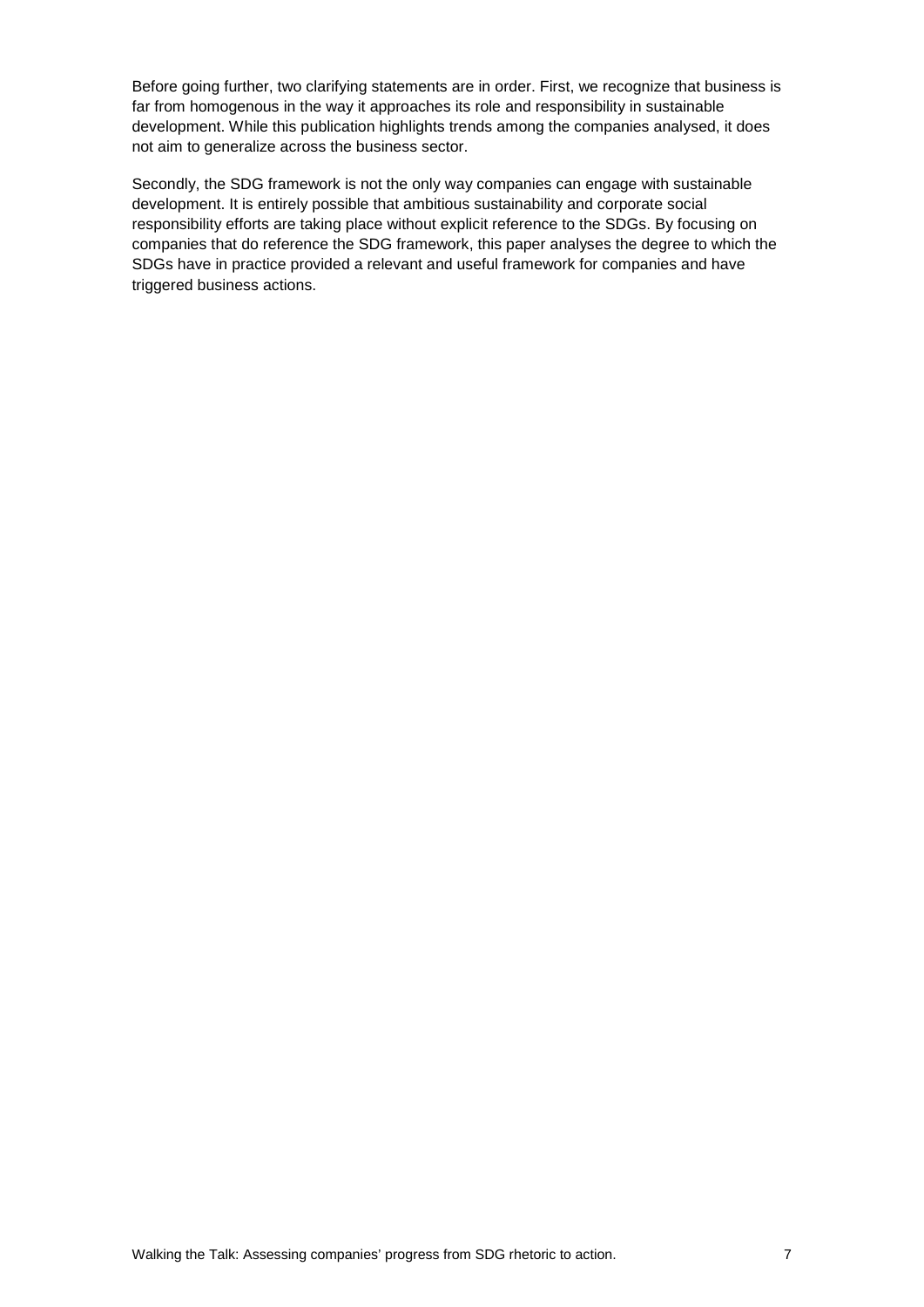# <span id="page-7-0"></span>2 SETTING THE SCENE: KEY TRENDS FOR BUSINESS ENGAGEMENT WITH THE SDGS

When the SDGs were adopted in September 2015, it was not clear how business would respond to the call for greater engagement. Three years on, certain trends are emerging, which we explore below.

## <span id="page-7-1"></span>GREATER AWARENESS OF THE SDGS AMONG MULTINATIONAL CORPORATIONS

The SDGs have shaped the rhetoric of the global business sector, particularly of multinational corporations (MNCs). The fact that most MNCs are talking about the SDGs in some way is a welcome sign. Surveys consistently find that companies' awareness and acknowledgement of the SDGs is at an all-time high.<sup>[11](#page-29-11)</sup> Similarly, the considerable number of SDG- and businessthemed events and publications confirms this trend.

However, there are two important caveats to this. First, companies' increased SDG awareness often has not filtered to all parts of the organization, but is housed within sustainability departments and top-level management. Middle management is often disconnected from the SDGs, thus limiting greater SDG integration, alignment and innovation within companies' core operations.[12](#page-29-12) Second, SDG awareness is more prevalent among large MNCs from North America and Europe compared to small and medium-sized enterprises (SMEs) and companies from non-Western countries, with some notable exceptions.<sup>[13](#page-29-13)</sup>

## <span id="page-7-2"></span>THE BUSINESS CASE AS THE PRIMARY APPEAL FOR ENGAGEMENT

The second observation is the reliance on a business case narrative for promoting engagement with the SDGs. As the first few years of the SDG era have aimed to mobilize business support for the SDGs, appealing to the potential benefits of engagement for companies has, understandably, become a common strategy. This is best captured in the *Better Business, Better World* report by the Business and Sustainable Development Commission, which estimates the market potential of the SDGs at \$12 trillion (a figure which has since been cited in many other publications and discussions).<sup>[14](#page-29-14)</sup> As the report explains, 'By presenting the SDGs as a compelling growth strategy for individual businesses, the business case narrative shifts the focus from the original question, 'What can business do for the SDGs?' to asking, 'What can the SDGs do for business?'.[15](#page-29-15)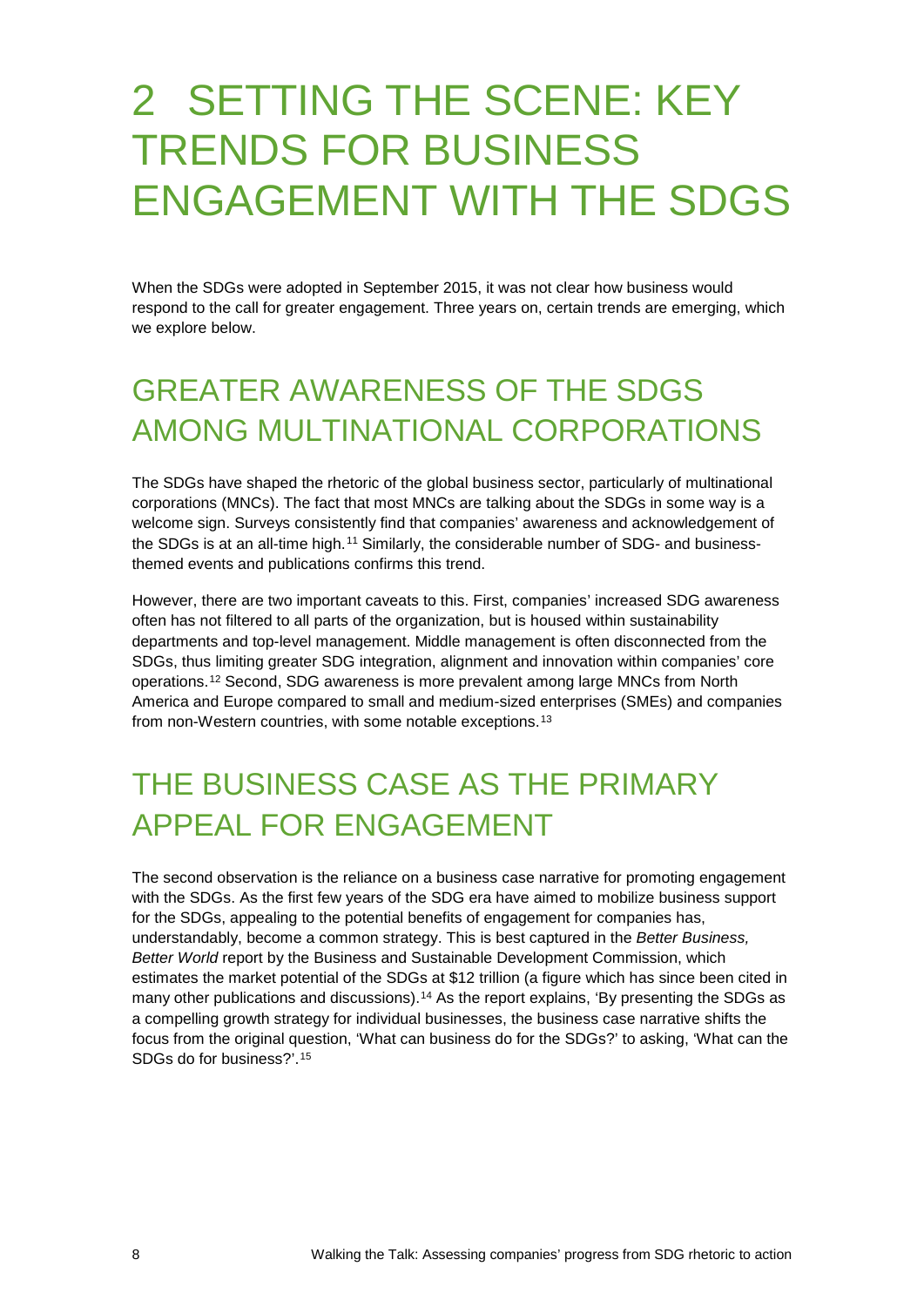## <span id="page-8-0"></span>A CHALLENGING GLOBAL CONTEXT

The creation of the SDGs was underpinned by a sense of optimism about the world's ability to achieve a more prosperous, democratic and sustainable future. Three years later the task is as daunting as ever. Global inequality has remained one of the defining issues of our time, with 82% of wealth created worldwide going to the top 1% in 2017.<sup>[16](#page-29-16)</sup> Political instability and closing civic space are threatening progress around the world. We are experiencing a 'global civic space emergency', with more than 100 countries now having laws, policies and restrictions that limit core civil society freedoms of expression, association and peaceful assembly.[17](#page-30-0) Global refugee numbers have reached a record high, with a total of 68.5 million people displaced by the end of 2017.[18](#page-30-1) The world is facing an ever worsening climate crisis, with global carbon emissions predicted to rise in 2018 for the first time in four years.[19](#page-30-2) And it will take *another 200 years* to close the gender gap in economic participation and opportunity, educational attainment, health and survival, and political empowerment.<sup>[20](#page-30-3)</sup> This challenging global context is not lost on some in the business community, which is showing increasing awareness of and concern about the existential threats the world is facing.[21](#page-30-4)

## <span id="page-8-1"></span>CALLS FOR MORE MEANINGFUL ACTION

Despite the scale of the challenges, cumulative progress on the 2030 Agenda has been mixed. The 2018 UN progress report on the SDGs underscored this by concluding that in important areas (e.g. electrification, child mortality) many countries are struggling to make meaningful progress due to adverse climate change impacts, conflict, inequality, and persistent poverty and hunger.<sup>[22](#page-30-5)</sup> The ambition of transitioning towards more sustainable and resilient societies remains a far-off goal for many countries and many vulnerable communities.

The mixed track record of the 2030 Agenda to date has implications for business as a key player shaping the world's ability to achieve the SDGs. This report provides a reality check on whether business engagement with the SDGs to date is sufficient, $2<sup>3</sup>$  and points to potential ways forward to achieve more effective business engagement with the SDGs.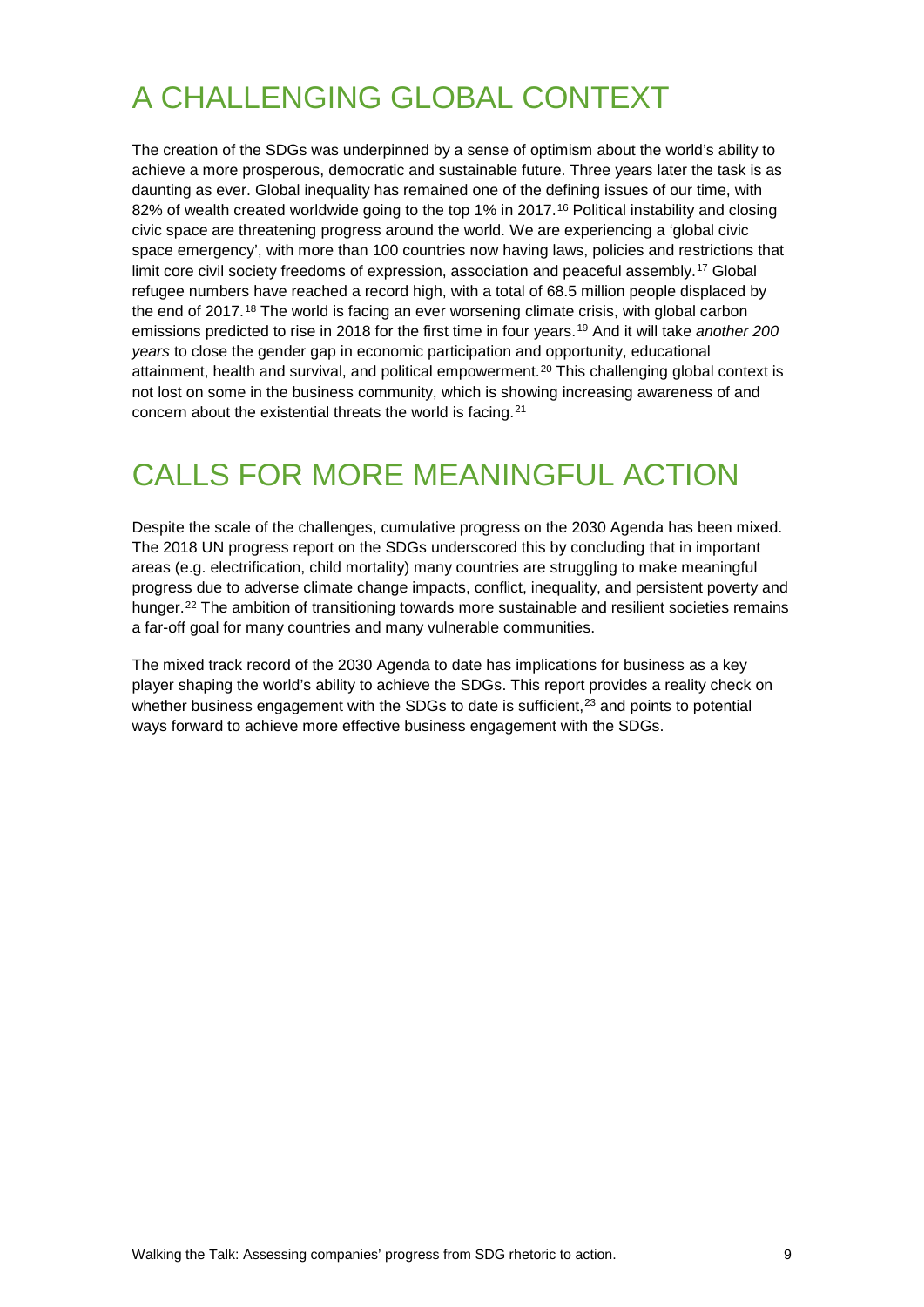# <span id="page-9-0"></span>3 ASSESSING COMPANIES' SDG ENGAGEMENT

Companies' engagement with the SDGs is difficult to assess. While the framework is only three years old, the issues at hand have long been identified and some companies have worked on them for many years through their sustainability strategies.

The absence of uniform expectations, benchmarks and reporting frameworks around companies' SDG contributions further complicates matters.<sup>[24](#page-30-7)</sup> We currently have at our disposal a wide array of standards and benchmarks to help assess companies' sustainability policies and practices. The arrival of the SDGs brings with it the impetus for an overarching framework to holistically assess and manage companies' sustainable development impacts.

There are ongoing efforts to guide companies' SDG engagement<sup>[25](#page-30-8)</sup> and how to report on it. For example, the United Nations Global Compact and GRI have led on creating a 'practical guide' for companies. This new guide offers a toolkit that aims to boost and improve businesses' reporting on the SDGs.<sup>[26](#page-30-9)</sup> However, companies continue to have significant leeway in how they communicate their work on the goals. As a result, communication can sometimes be mistaken for deeper engagement by business.

Oxfam's review of a sample of 76 companies aims to get a better idea of what companies are doing around the SDGs. We used only publicly available information to understand companies' SDG engagement. We first analysed how many companies were publicly committing to supporting the SDGs. Next, we defined **five categories** linked to our proposition for meaningful SDG engagement by business, as outlined in the introduction (prioritization, integration, ambitious action, human rights and gender equality, and reporting and accountability). Our findings are presented in relation to these questions:

- 1. **SDG prioritization:** Which SDGs do companies prioritize, and on what basis?
- 2. **SDG integration:** To what degree do companies utilize the SDGs as the guiding framework to determine gaps that they should address for their sustainability strategies?
- 3. **SDG ambitions:** What new targets or actions are companies taking to support the SDGs?
- 4. **The SDGs and human rights and gender equality:** To what degree do companies link their SDG engagement to their commitment to respect human rights and take a gendered approach?
- 5. **SDG reporting:** How are companies reporting on the SDGs?

Our sample included 48 global companies across a set of eight industry sectors (energy, banking, technology, agribusiness, garment, mining, food/beverage, pharmaceutical) that have a sizeable impact on sustainable development issues.<sup>[27](#page-30-10)</sup> We selected the six largest companies in these eight sectors in order to also draw sector-level conclusions about companies' SDG engagement (see methodology annex for more detail). To account for the important role that Asia plays as the world's fastest-growing economic region,<sup>[28](#page-30-11)</sup> we also analysed 30 of the largest companies headquartered in Asia in some of these sectors. Two companies overlapped across the two samples, leaving a total of 76 companies assessed for this report. Overall, there was a high degree of consistency with regards to our findings across the two groups of companies; we have therefore aggregated these findings below (while highlighting variations in findings between the two groups where they exist).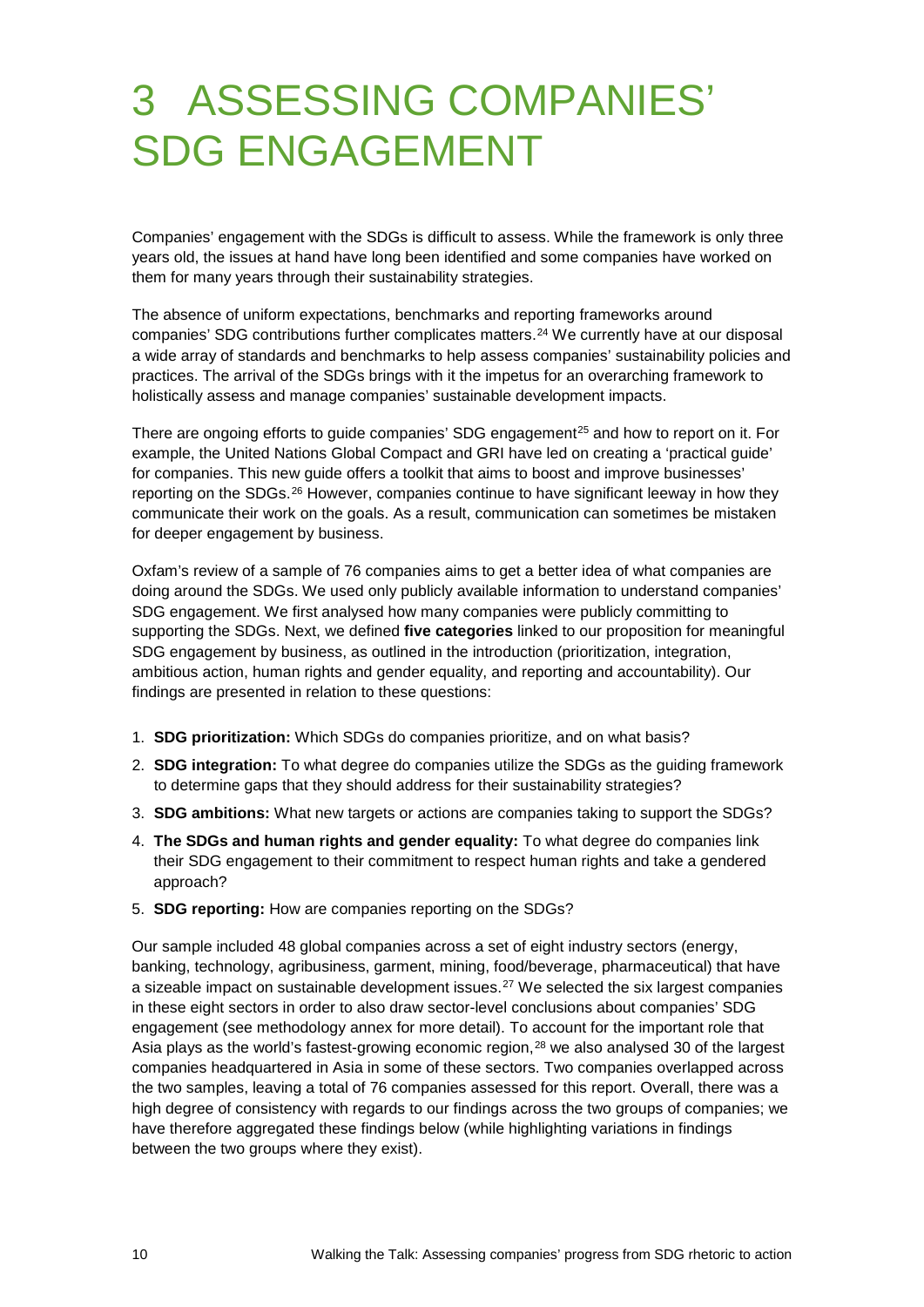## <span id="page-10-0"></span>SUMMARY OF FINDINGS: MORE COMPANIES ARE PUBLICLY COMMITTING TO THE SDGS

The good news is that the SDGs have made significant inroads into the global business community in terms of awareness and public support. The SDGs' call for business to help solve the world's greatest challenges is resonating with a significant number of companies. The majority of companies in our sample have made a public commitment to contribute to the SDGs. This finding aligns with data from other reports and surveys that have monitored SDG traction within the business community.<sup>[29](#page-30-12)</sup> The same also applies to Asia-based MNCs in our sample, although for a slightly lower percentage (57% vs. 63%).

Companies' endorsements of the SDGs display varying degrees of urgency and detail – ranging from short statements of support within sustainability reports to stand-alone commitments to making the SDGs the central framework to guide a company's sustainability efforts. All of this shows how companies' interpretations of the SDGs' relevance can differ significantly (even within the same sector<sup>[30](#page-30-13)</sup>), and how company engagement with the SDGs is far from universal – one-third of the world's largest companies still have not publicly committed to the SDGs<sup>31</sup>).



**Figure 1: Companies with a public commitment to supporting the SDGs** 

It is important to note that not engaging with the SDGs does not mean that companies have no impact on the SDGs or that they do not undertake relevant efforts. We found that almost all companies in our sample are undertaking corporate sustainability activities that are relevant to one or more of the global goals, without necessarily linking these to the SDG framework. In fact, some companies considered to be sustainability leaders in their sectors have not demonstrated any engagement with the SDGs. This observation highlights the complicated relationship between the SDGs and companies' own sustainability agendas, which we will further analyse below.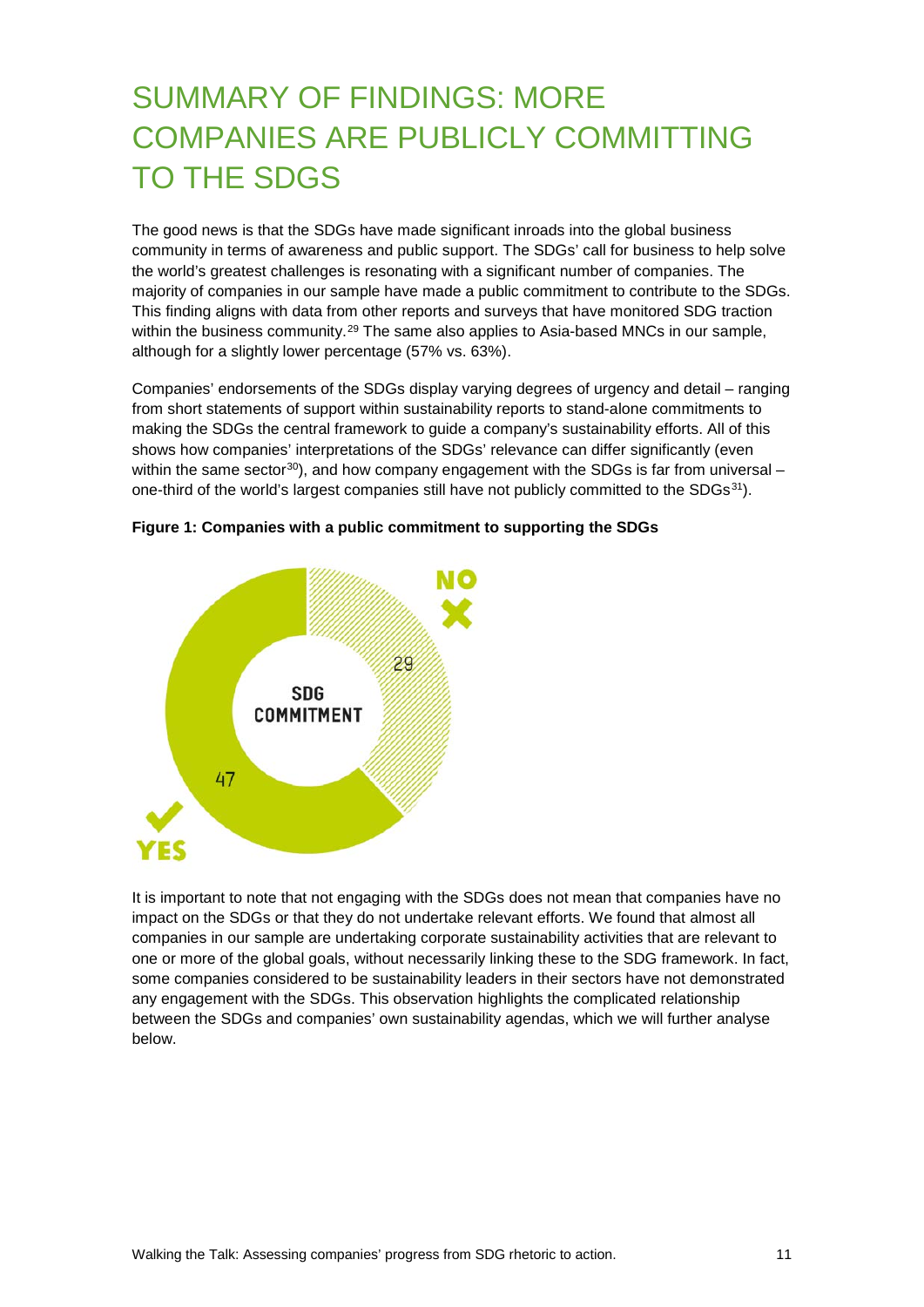## <span id="page-11-0"></span>THE RISK OF CHERRY-PICKING AND THE ABSENCE OF ROBUST JUSTIFICATION FOR SDG SELECTION

The comprehensive nature of the SDG framework requires companies to prioritize their areas of engagement. Oxfam's *Raising the Bar* paper<sup>[32](#page-30-15)</sup> and numerous other reports<sup>[33](#page-30-16)</sup> have highlighted the need for impact-based prioritization as a key step towards meaningful SDG engagement by business. Oxfam found in its analysis that while most companies are prioritizing a subset of SDGs, the prioritization processes appeared to have significant gaps in terms of consistency, justification and breadth.

First, our analysis uncovered a lack of consistency in how companies determine which SDGs to prioritize. Some companies have taken a very focused approach by prioritizing two or three SDGs. Others have either decided to engage with most of the goals, or do not provide any information about priority SDGs at all. As a result, there is limited sector-level consistency on SDG prioritization except for certain SDGs that companies within a sector link to very directly, e.g. food companies and SDG 2 (zero hunger), pharmaceutical companies and SDG 3 (health and well-being), or energy companies and SDG 7 (affordable and clean energy).

Overlaps in prioritization within a sector are more limited beyond these goals. While we recognize the reality of company-specific impacts that warrant variation in SDG prioritization, we are not able to determine if the variation we found is based on impact or other company-specific considerations. We are concerned about the lack of consistency within some sectors. Such consistency would allow for pre-competitive collaboration: enabling companies to tackle sectoral challenges jointly rather than competing against each other in a race to the bottom. This in turn helps to create a political space to advance policy frameworks developed by governments.

Second, we continue to see the risk of companies cherry-picking SDGs.<sup>[34](#page-30-17)</sup> We analysed companies' rationale for prioritizing certain SDGs and found that while most companies engaging with the goals provided some information on how and why certain goals were prioritized (often limited to just one or two sentences), this information was problematic for a number of reasons:

- Some companies seemed to match make their priorities based on existing priorities with no explanation beyond 'it is something [we] are already doing'. This could be a missed opportunity to use the SDG framework to arrive at a more comprehensive and fundamental realignment of business and sustainable development.
- Several companies referenced materiality (or relevance) as a key criterion for prioritization, indicated by phrases like 'material to us', 'relevant/significant to our business', or 'aligned with our business strategy'. While important, this is not enough. Where materiality is defined only by financials and financial reporting,<sup>[35](#page-30-18)</sup> this one-sided approach risks skewing priorities towards business benefits rather than also considering non-financial information such as human rights or gender impacts (positive and negative).
- There is little evidence of companies conducting due diligence processes as the basis for how they prioritize SDGs. Similarly, evidence of stakeholder input to prioritization decisions is scarce, raising the concern that stakeholders such as women, workers or communities rarely have a voice in determining priorities.
- Only a few companies made reference to government priorities as an element shaping their prioritization. This could be problematic given that the SDGs rely on the ability of governments to aggregate and align the contributions of multiple actors.
- There appears to be a lack of depth with regards to companies' engagement and understanding of the framework. For example, while many companies will state that they are contributing to SDG 8 (decent work and economic growth), their focus is on job creation and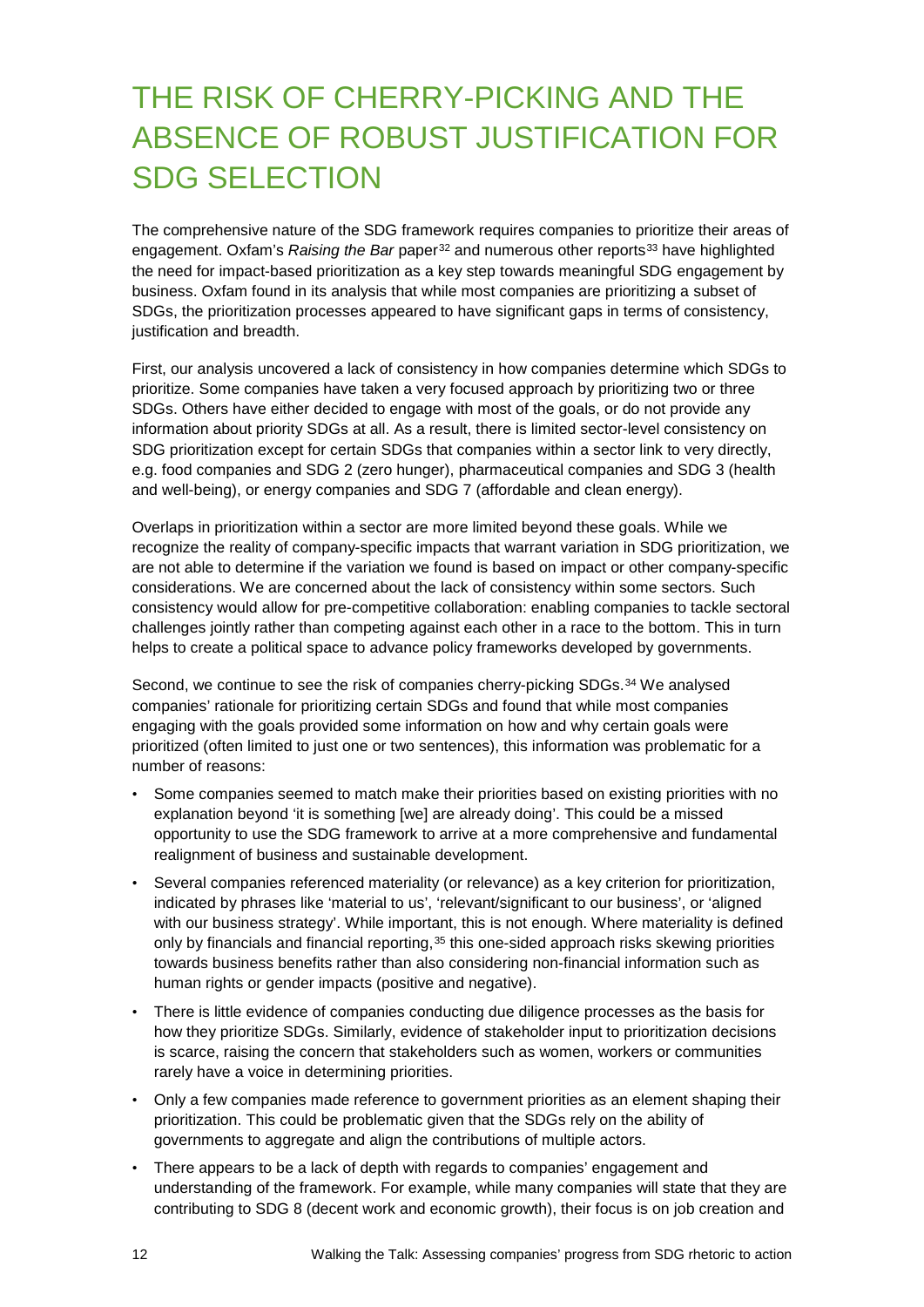they do not mention key elements of this goal that include *decent* jobs<sup>[36](#page-30-19)</sup> or the eradication of forced labour in their supply chains.<sup>[37](#page-31-0)</sup> Explanations of prioritization rarely acknowledge the interrelations between SDGs; this reduces the potential for positive crossover effects, and also means there is a risk of actions on one goal inadvertently undermining progress on another (for example working on energy access without consideration for climate impacts).

Third, we found that SDGs with a strong but more indirect business impact have received comparatively little attention by companies – including SDGs 1 (poverty), 10 (inequality) and 16 (strong institutions) – highlighting companies' difficulties in translating their recognition of global challenges, such as inequality and democratic governance, into a priority by addressing their own broader influence on these issues.

The SDGs prioritized most frequently by companies in our sample include those with the most apparent links to business, including SDGs 8 (decent work and economic growth) and 12 (responsible consumption and production). They also include two SDGs (SDG 5 – gender equality and SDG 13 – climate change) that arguably would not have ranked high on the radar of companies only a few years ago. This finding aligns with the results of other studies and highlights interesting shifts in issue prioritization within the wider business community.<sup>[38](#page-31-1)</sup>



#### **Figure 2: SDGs as prioritized by companies in this study**

Walking the Talk: Assessing companies' progress from SDG rhetoric to action. 13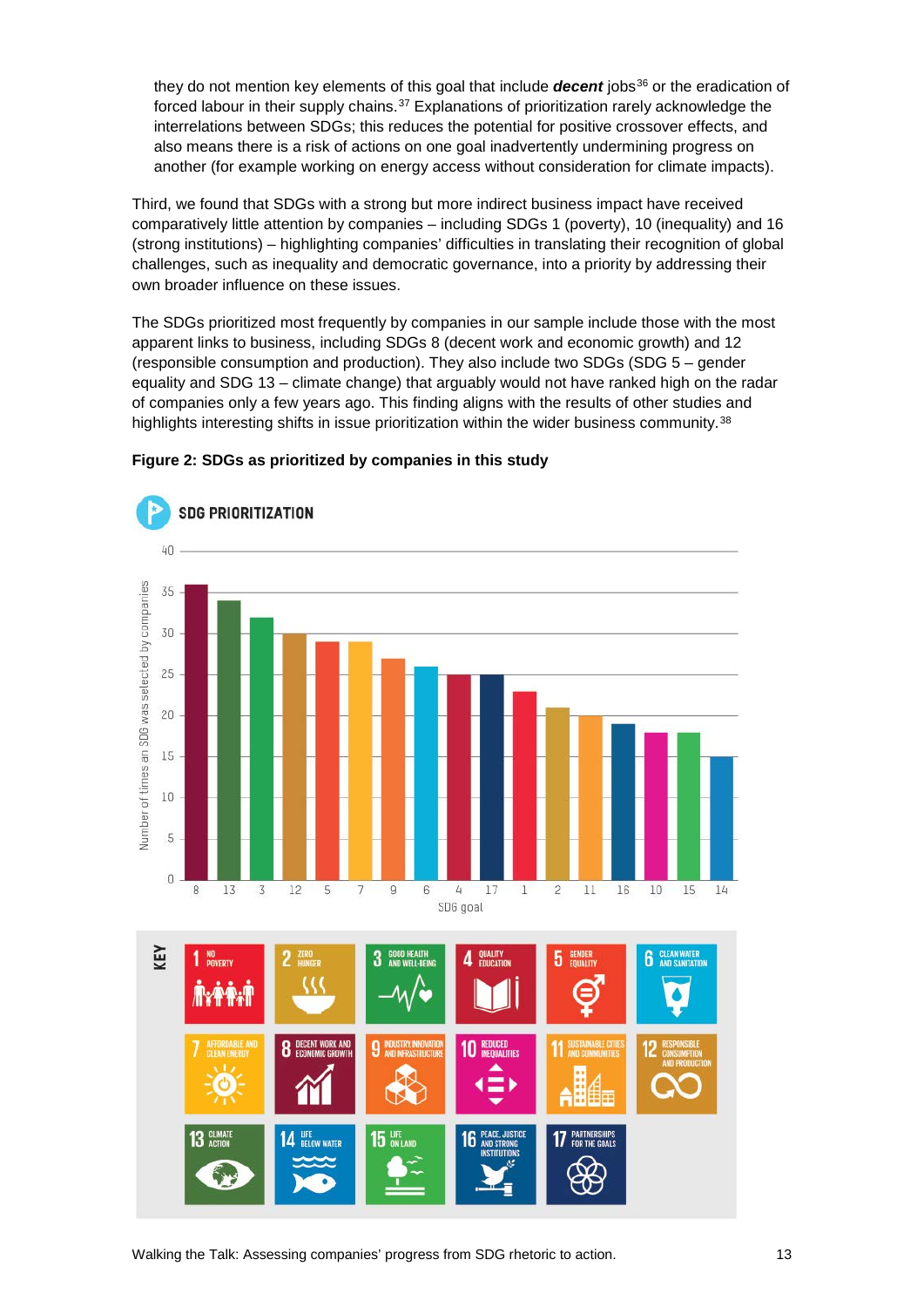## <span id="page-13-0"></span>UNEVEN PROGRESS ON INTEGRATING THE SDGS INTO COMPANY STRATEGIES

For SDG engagement to be more than window dressing, companies need to integrate SDG engagement into their core business and sustainability practices. Most companies we analysed have made some progress on integration, particularly by linking, mapping and aligning the presentation of their sustainability strategies with the SDGs. However, progress has been inconsistent.

We assessed 76 companies, of which 47 stated they support the SDGs. Of the subset of 47 companies in our sample that have stated they support the SDGs, we found that more than 40% (21 of 47) only loosely link their sustainability strategy with the SDGs. Companies in this group made the link by merely mentioning the SDGs in the introduction to their sustainability reports or in relation to sustainability areas (e.g. by placing an SDG icon next to sustainability priorities) but without articulating how their strategies are aligned to help meet the goals. These companies risk paying lip service to the SDGs without meaningfully grappling with the goals' implications for their business and sustainability strategies.

A second significant group of companies within the subset referencing the SDGs (51% or 24 of 47) has gone a step further by more clearly linking their sustainability strategies with the SDGs. The most common approach is for companies to map and align their sustainability priorities across the SDGs and list concrete activities and initiatives. Only two companies in our sample are using the SDGs as the guiding framework for their sustainability strategy and showing efforts to realign their practices to meet the ambition of the goals.

This finding highlights the absence of strong evidence that companies are modifying their sustainability strategies based on a commitment to and analysis of the SDGs. This weakens the potential of the SDGs as a vehicle for more comprehensive and fundamental realignment of corporate sustainability and sustainable development, including the alignment of core business processes (e.g. wages, pricing, tax) with the SDGs.

#### **Figure 3: SDG integration into corporate sustainability strategies**



## <span id="page-13-1"></span>A LACK OF NEW AMBITIONS

The key test for the significance of business engagement with the SDGs is whether they catalyse new and more ambitious actions by companies. However, identifying new actions and ambitions of companies around the SDGs is inherently difficult, as some SDG-labelled actions may in fact be repackaged communications and initiatives that existed prior to the adoption of the SDGs.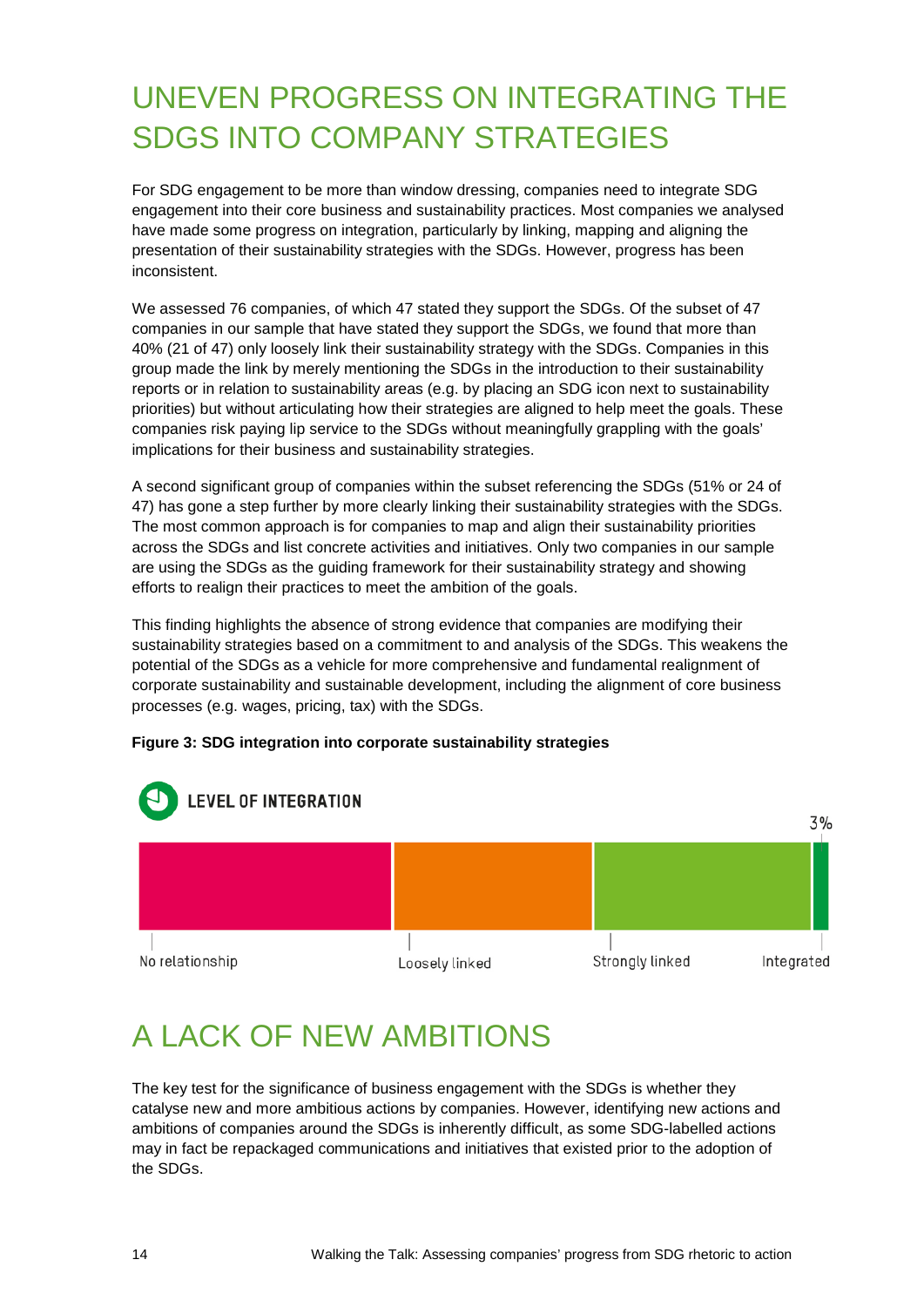While about two-thirds of companies in our total sample (47 of 76) have made a commitment to supporting the SDGs, only one-third of companies in the total sample (24 of 76) have information available on new SDG-related actions or targets. This finding is in line with the results of other assessments, which have found that few companies have set specific and measurable targets on their SDG commitments.[39](#page-31-2)

Even when we could detect new initiatives explicitly linked to the SDGs, they tended to be discrete and limited in scope. Overall, annual sustainability reports give little evidence of companies launching new and transformative sustainability initiatives because of their commitment to the SDGs.





It is important to note that all the companies in our sample have existing (and in some instances ambitious) sustainability targets that are relevant to the SDGs. However, companies' annual reports show that many of these targets predate the SDGs and are not necessarily aligned with the SDGs in terms of timeline or issue focus. We only found two companies in our sample that have made explicit SDG adjustments to their existing sustainability targets and timelines by adding 2030 ambitions in line with the SDGs.

## <span id="page-14-0"></span>THE MISSING LINK WITH THE HUMAN RIGHTS AGENDA AND GENDER EQUALITY

In order to achieve gender equality and empower all women and girls, we must deal with the underlying issues that hold women back. While the gender equality goal was frequently selected by companies in our total sample, a review of the available information on the projects they have undertaken or are working on found that gender equality efforts focused disproportionately on increasing numbers of women, rather than quality of engagement on the issue. Notably, there was little reference to closing the gender pay gap, or actively rooting out all forms of discrimination in the workplace. Many gender equality initiatives failed to recognize that unpaid care work and social norms are substantial barriers to gender equality.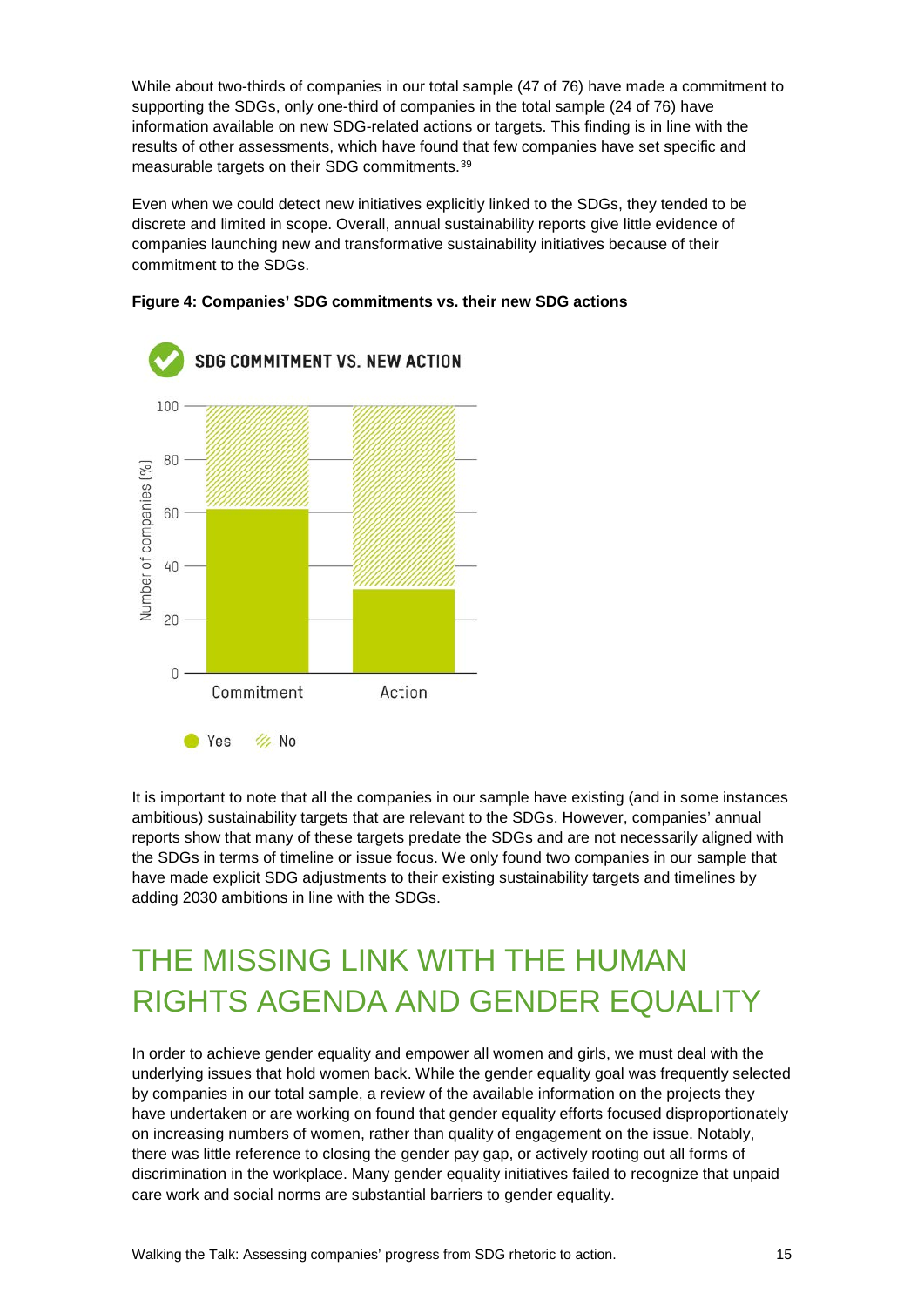Ensuring greater respect for human rights is one of the most important SDG contributions that businesses can make.[40](#page-31-3) Putting human rights at the heart of SDG engagement helps companies to create a people-centred approach in the SDGs' spirit of 'leave no one behind'. Importantly, respect for human rights means seeing them as more than just a matter of compliance. Viewing the issues through a human rights lens fundamentally changes how companies analyse sustainable development problems, prioritize them, attribute responsibilities, set targets and design interventions. Respecting human rights does not mean only minimizing negative impacts; it means enabling positive outcomes by creating a more conducive environment in which human rights can be realized.<sup>[41](#page-31-4)</sup>

To date, the responsibility businesses have to respect human rights has remained largely detached from the SDG conversation. While the UN Guiding Principles on Business and Human Rights (UNGPs) provide a robust framework for businesses to implement this responsibility, few companies are marrying their human rights commitment with their ambition to contribute to the SDGs. Only five companies in our sample have placed a strong emphasis on human rights when articulating their support for the SDGs by publicly recognizing the importance of meeting human rights commitments in order to meaningfully contribute to the SDGs.

This does not mean that companies do not support human rights. In fact, more than 90% (28 of 30 companies) of global companies in our sample that are engaging with the SDGs have a human rights policy and report that they are addressing human rights issues through their sustainability strategies. The same is true for 65% (11 of 17) of the Asian companies in our sample engaging with the SDGs. Yet there is scarce evidence that companies are applying a human rights lens when designing and implementing their SDG engagement (e.g. making reference to human rights principles and standards, conducting human rights due diligence and impact assessments, or establishing grievance mechanisms).

#### **Figure 5: Companies explicitly linking SDGs with human rights**

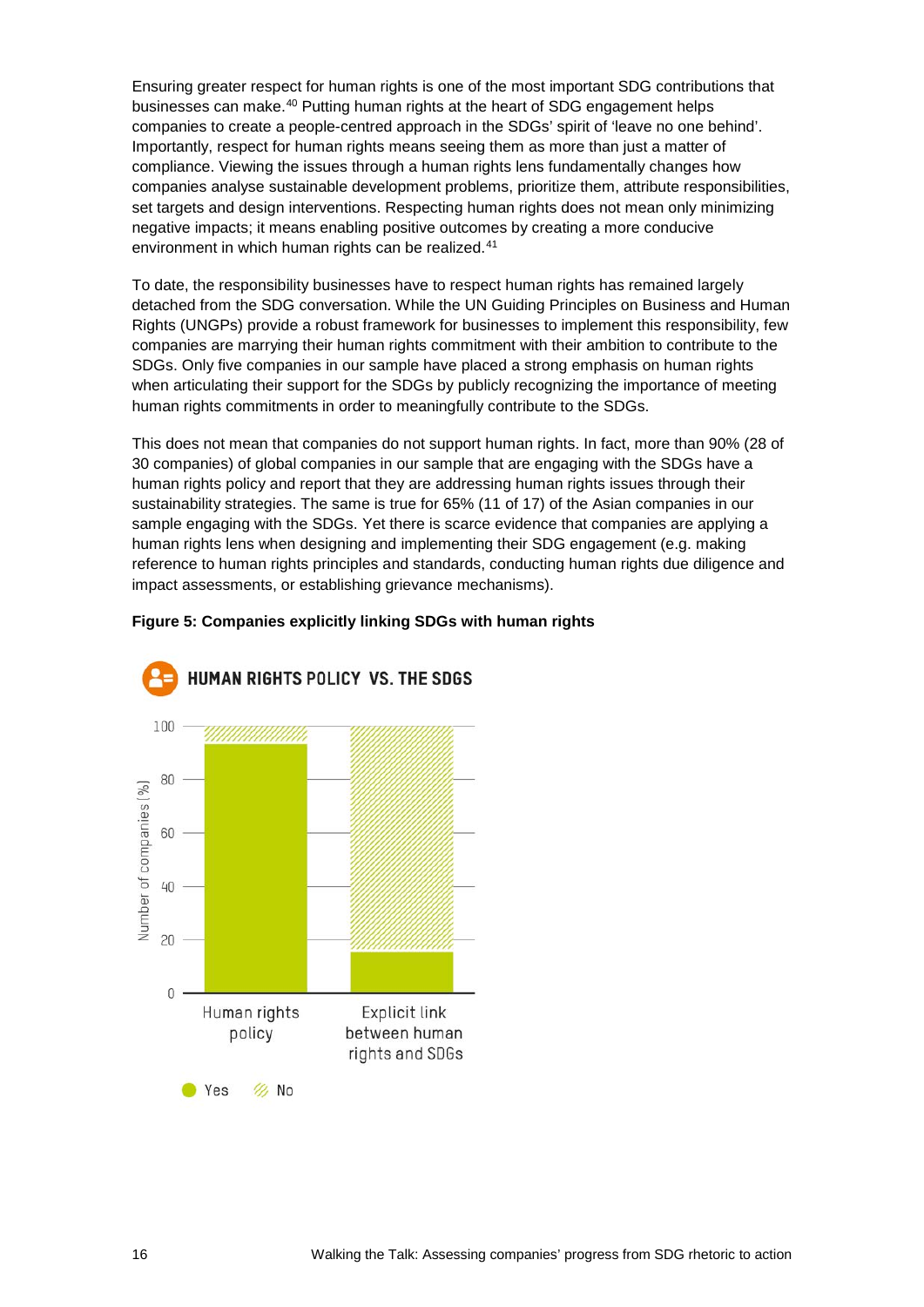## <span id="page-16-0"></span>REPORTING: GAPS IN TRANSPARENCY AND ACCOUNTABILITY

How companies should report on their SDG contributions has been one of the key questions concerning the role of business in the SDGs. An increasing number of guidance documents exist<sup>[42](#page-31-5)</sup> that aim to support businesses with designing and communicating their SDG engagement. Similarly, several global-level initiatives are underway that aim to develop reporting frameworks and benchmarks for business and the SDGs.<sup>[43](#page-31-6)</sup>

From our review, it is clear that companies and supporting organizations are paying more attention to reporting on how they are contributing to meeting the SDGs. Companies appear to increasingly recognize the value of collecting and externally communicating information that is aligned with and relevant to the global goals. More than two-thirds of companies in our sample engaging with the SDGs are publishing some kind of reporting information on this engagement.

Nevertheless, quantity does not equal quality when it comes to SDG reporting by companies. Agreeing on a robust and consistent framework for assessing businesses' SDG contributions is critical to facilitating more effective monitoring and the ability to monitor, align and aggregate companies' efforts. Since SDG reporting mechanisms and frameworks are still in their infancy, it is not surprising that companies' current SDG reporting has remained inconsistent.

We detected three ways in which companies are reporting on the SDGs. First, some companies are including information on their SDG engagements in their sustainability reports. This information is often project-specific, focused on the activity level and disconnected from companies' other sustainability reporting data. Second, companies are submitting information pertaining to their SDG engagements through existing reporting mechanisms (e.g. the Global Reporting Initiative, the UN Global Compact). This approach relies exclusively on existing reporting data, but maps it across companies' SDG contributions.

Only a small number of companies are reporting on the SDGs with information regarding their contributions to specific SDG targets. This finding echoes a recent report by the World Business Council for Sustainable Development (WBCSD), which found that only 6% of company reports have aligned their strategy and targets to specific target-level SDG criteria and measured their contributions to specific SDGs.[44](#page-31-7) Current business practice thus falls far short of best practice guidance on SDG reporting, which requires orientation and alignment with the SDGs when it comes to target-setting and measurement.[45](#page-31-8)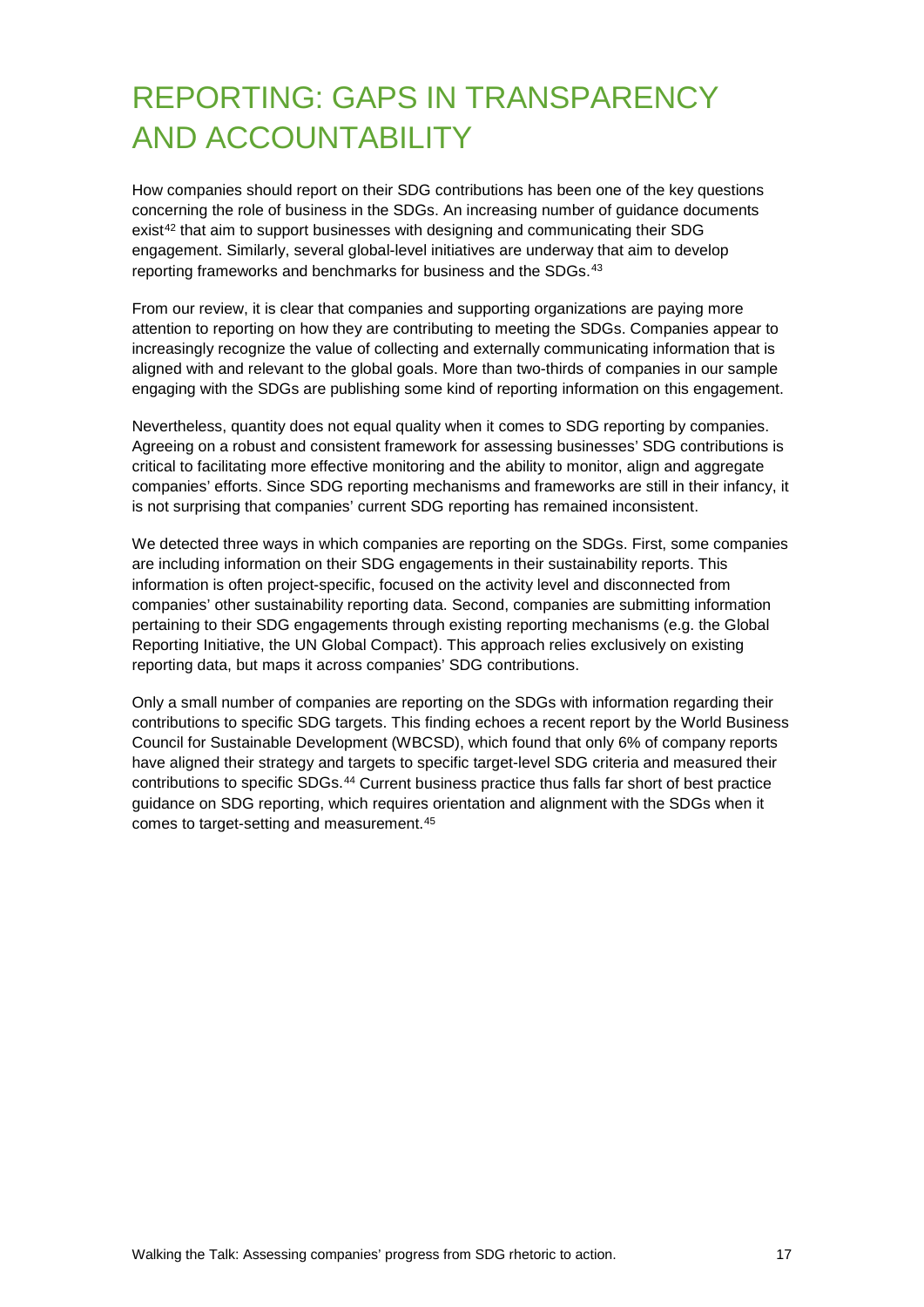#### **Box 1: From global goals to national action – business engagement with the SDGs in India**

The successful realization of the SDGs globally is contingent on how successfully countries deliver on their national SDG commitments. As part of the study we looked at India, the fastest-growing economy in the world.[46](#page-31-9) In stark contrast with the country's strong economic growth, the recent *SDG Index and Dashboards* report ranked India 116th out of 157 countries with respect to the SDGs, with a score of 58.1 out of 100.<sup>[47](#page-31-10)</sup> Similarly, India ranks poorly on the Human Development Index and the Global Gender Gap Index, [48](#page-31-11) and has the largest number of malnourished children in the world.<sup>[49](#page-31-12)</sup>

Indian business is at the forefront of India's economic growth path: 58 Indian companies are in the Forbes Global 2000 list of the world's largest public companies.<sup>[50](#page-31-13)</sup> To assess the progress made by businesses on the SDGs at the national level, we selected seven Indian companies from the Forbes list across different sectors. Following a similar methodology and approach used for the companies in our global sample, we assessed publicly available information about the Indian companies on the SDGs.

In line with our global and regional-level findings, companies in India were found to have significant awareness of and interest in the SDGs. Six out of the seven Indian companies assessed have a value statement about the SDGs.

Sustainability reporting among large Indian companies is relatively common. The top 500 companies listed on Indian stock exchanges are required to publish a sustainability disclosure report every year. In this context, all seven companies assessed report on issues related to the SDGs, although this is not framed explicitly as SDG reporting. Indian companies have shown consistent improvement in disclosures in the areas of nondiscrimination in the workplace and community development but lag behind on inclusiveness in supply chains and community stakeholder engagement.<sup>[51](#page-31-14)</sup> The national guidelines on the social, environmental and economic responsibilities of business are being revised,<sup>[52](#page-31-15)</sup> and the draft revised guidelines refer to the SDGs as one of the key resources.

It is important that the business responsibility-reporting framework<sup>[53](#page-31-16)</sup> aligns with the national SDG reporting framework.[54](#page-31-17) The draft SDG indicator framework developed by the Indian government does not currently have specific indicators to measure the role of business in achieving the SDGs, other than in terms of financial contribution. Without the integration of business reporting on sustainability and the country's SDGs reporting framework, it will be difficult to monitor the country's progress on the SDGs.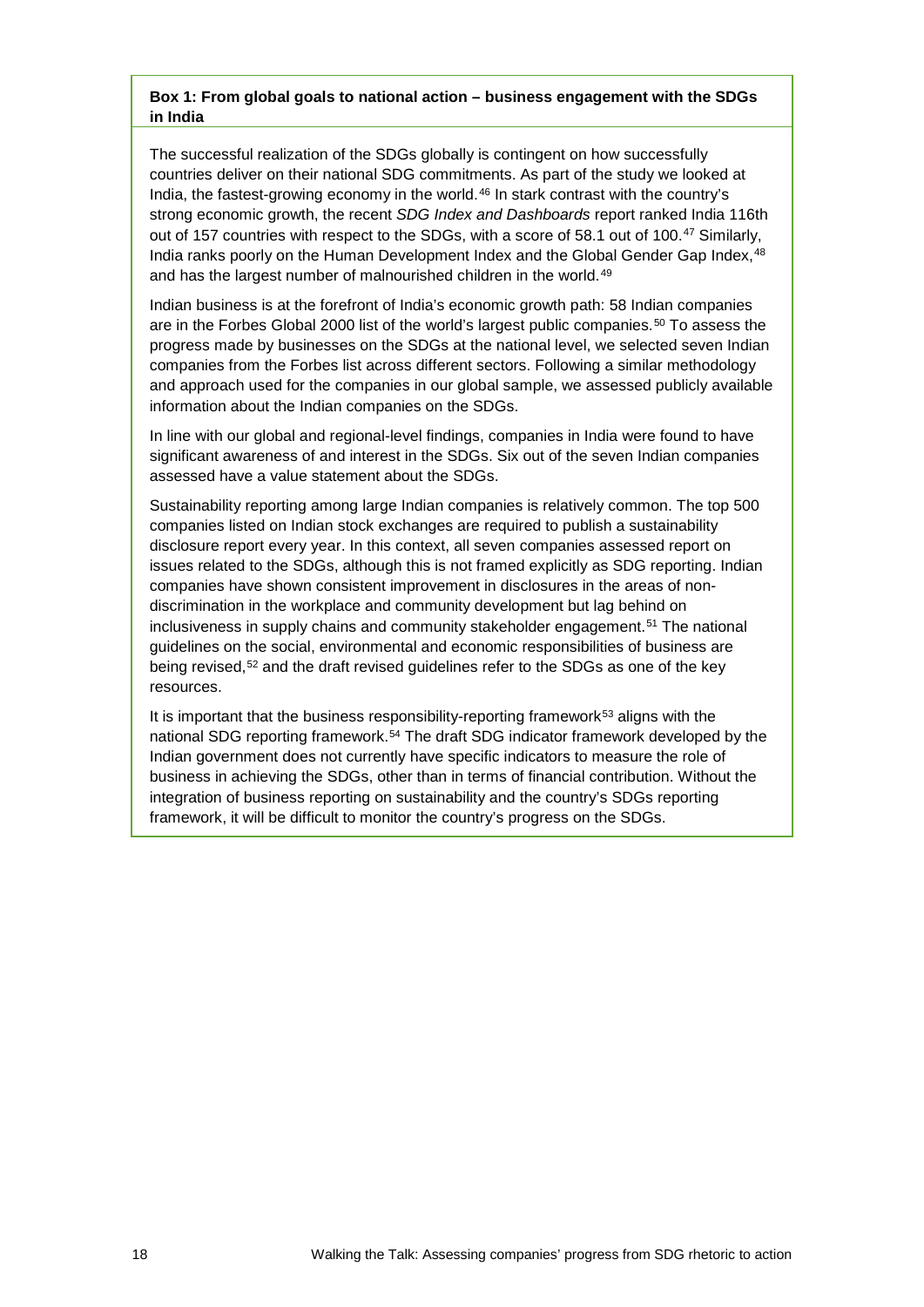# <span id="page-18-0"></span>4 BUSINESS AND THE SDGS: CLOSING THE GAPS

The findings outlined in the previous section paint a mixed picture. While an increasing number of the world's largest companies are expressing awareness of and support for the SDGs, we found little evidence in our review of the SDGs changing companies' sustainability strategies in meaningful ways with regards to priorities, ambition or transparency. Instead of the global goals shaping business, in many cases business appears to be attempting to reinterpret the SDGs by fitting them into existing sustainability strategies and initiatives.

Analysis and alignment are important first steps in how companies can work to meet the SDGs. However, three years after the adoption of the goals, there is a substantial risk that for many companies the SDGs will end up being not much more than a communication tool. Without greater ambition, progress towards achieving the ambition of the SDGs and their disruptive message to companies about the 'end of business as usual' will be compromised.[55](#page-31-18) The transformative vision of the 2030 Agenda requires a global economic model that works in the service of sustainable development, presupposing a policy and regulatory environment that enables companies to align their business models and strategies with the world's sustainable development ambitions.

## <span id="page-18-1"></span>BARRIERS TO MORE MEANINGFUL SDG ENGAGEMENT BY COMPANIES

We identified three primary reasons why businesses are not engaging more meaningfully with the SDGs:

### **Unclear expectations**

The SDGs have remained a difficult framework for business to grapple with. Designed and adopted primarily by governments, the 2030 Agenda explicitly defines a role for business as a contributor to the global goals. Yet it has remained vague when it comes to articulating clear expectations for business. Companies in search of benchmarks or aspirations to work towards are trapped between the SDG targets (which are aimed at governments) and existing sustainability standards (many of which are more focused on baseline expectations). Initiatives such as the World Benchmarking Alliance<sup>[56](#page-31-19)</sup> or the Global Compact's Action Platform on SDG Reporting<sup>[57](#page-32-0)</sup> can be important mechanisms to create shared expectations on meaningful SDG engagement, but these are still in the early stages of development and implementation.

### **Skewed incentives**

The lack of more meaningful SDG engagement by companies is also rooted in disproportionate emphasis on short-term financial incentives. Not all the decisions and investments necessary for achieving the SDGs will result in an easily monetizable return.<sup>[58](#page-32-1)</sup> Paying a fair share of taxes, paying a living wage, respecting a community's land rights or reducing carbon emissions might in fact be associated with negative impacts for financial shareholders in the short term, $59$  even if they have a positive impact on society.<sup>[60](#page-32-3)</sup>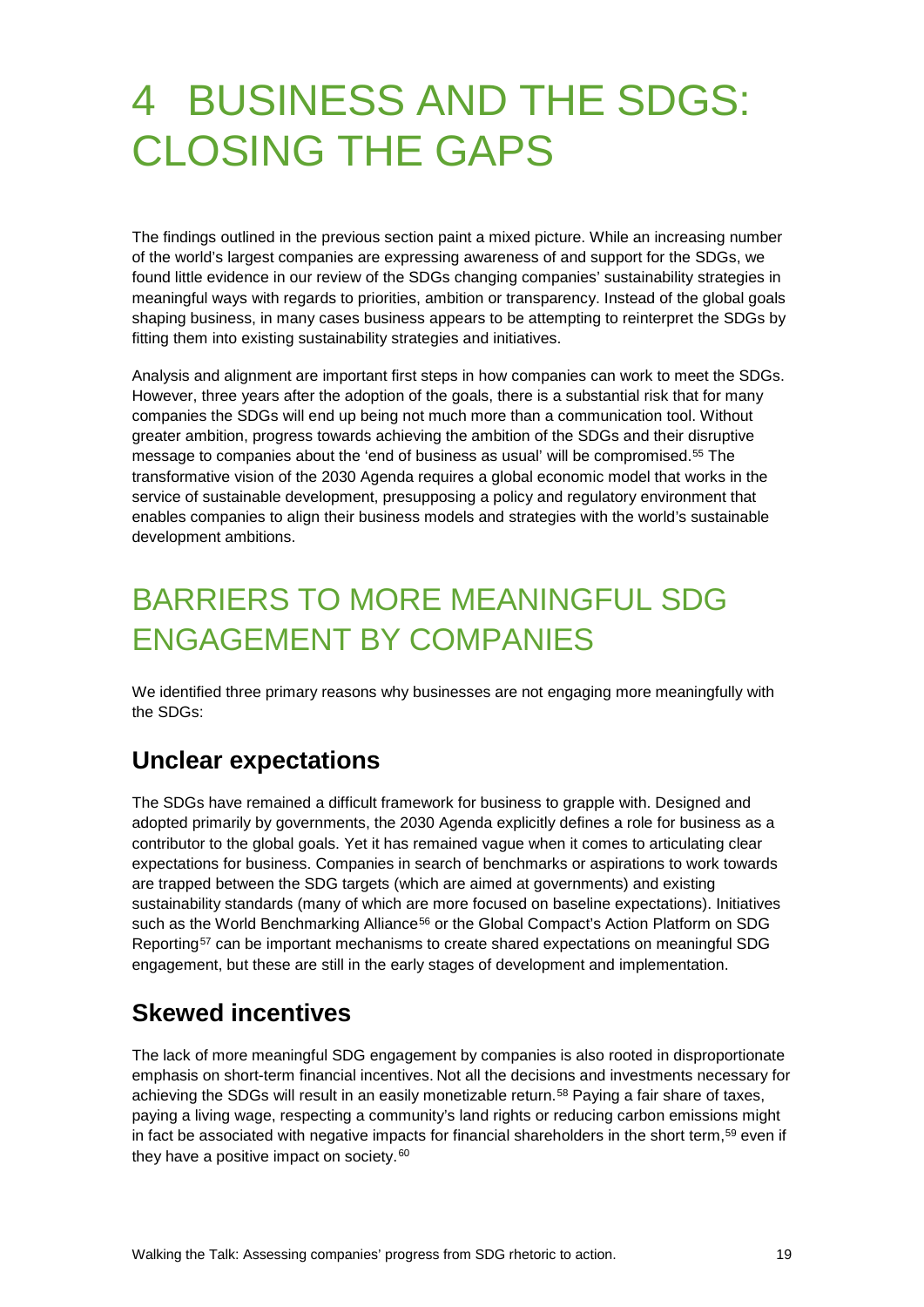Companies can face significant deterrents when trying to make unilateral progress on the SDGs, as the so-called 'first-mover advantage does not always materialize.<sup>[61](#page-32-4)</sup> A number of companies employ a 'fast-follower' strategy, meaning that they are able to enjoy the fruits of sustainability investments made by other companies without carrying the same risks.<sup>[62](#page-32-5)</sup> Overcoming incentive barriers on SDG leadership will require creating a level playing field for companies (through precompetitive collaboration and public regulation) to limit the risk of competitive disadvantages.

#### **Insufficient stakeholder pressure**

In the absence of sufficient internal motivation, companies can be mobilized through external pressure. Strong government leadership in setting and driving national agendas on the SDGs can help generate more meaningful business actions. This applies to defining priorities, setting benchmarks, ensuring a level playing field to galvanize companies' contributions to the SDGs, and helping to coordinate and harmonize these contributions. While the idea of *partnership between governments and the private sector* is a central element of implementing the SDGs, the term risks becoming a cliché if it is not based on governance and policy leadership from governments.[63](#page-32-6)

More meaningful SDG action is also hampered by the fact that it is increasingly difficult for civil society to put pressure on business. Civil society engagement on the SDGs (and the role of business in achieving them) has remained limited to date.<sup>[64](#page-32-7)</sup> This is problematic since much of the progress made in corporate sustainability over the past two decades was triggered by calls from civil society campaigns and advocates. Yet civil society groups in many countries are experiencing a 'global civic space emergency': $65$  more than 100 countries have imposed laws, policies and restrictions that severely limit the space for civil society to operate and citizens to speak out or to hold governments and business accountable.<sup>[66](#page-32-9)</sup>

Another external limitation is the pressure investors put on managers to prioritize short-term earnings. To date, many firms have struggled to justify investing in the SDGs due to the 'tyranny of short-termism'.[67](#page-32-10) For example, Unilever, in the wake of the attempted unsolicited Kraft Heinz takeover, was forced to make compromises on its sustainability ambitions to retain investor support.<sup>[68](#page-32-11)</sup> This highlights how the primacy of shareholder interests in corporate decision making remains a significant barrier to corporate sustainability.<sup>[69](#page-32-12)</sup> While some investors are starting to urge companies to increase their contributions to society<sup>[70](#page-32-13)</sup> and support investment decisions based on companies' SDG performance, $71$  there are few usable tools at hand to help investors prioritize companies which demonstrate a more fundamental alignment with the SDGs.

Acknowledging these obstacles does not absolve companies of their responsibility to contribute to the SDGs. Rather, it increases the onus on businesses to take a more considered approach and commit to the SDGs' vision and ambition.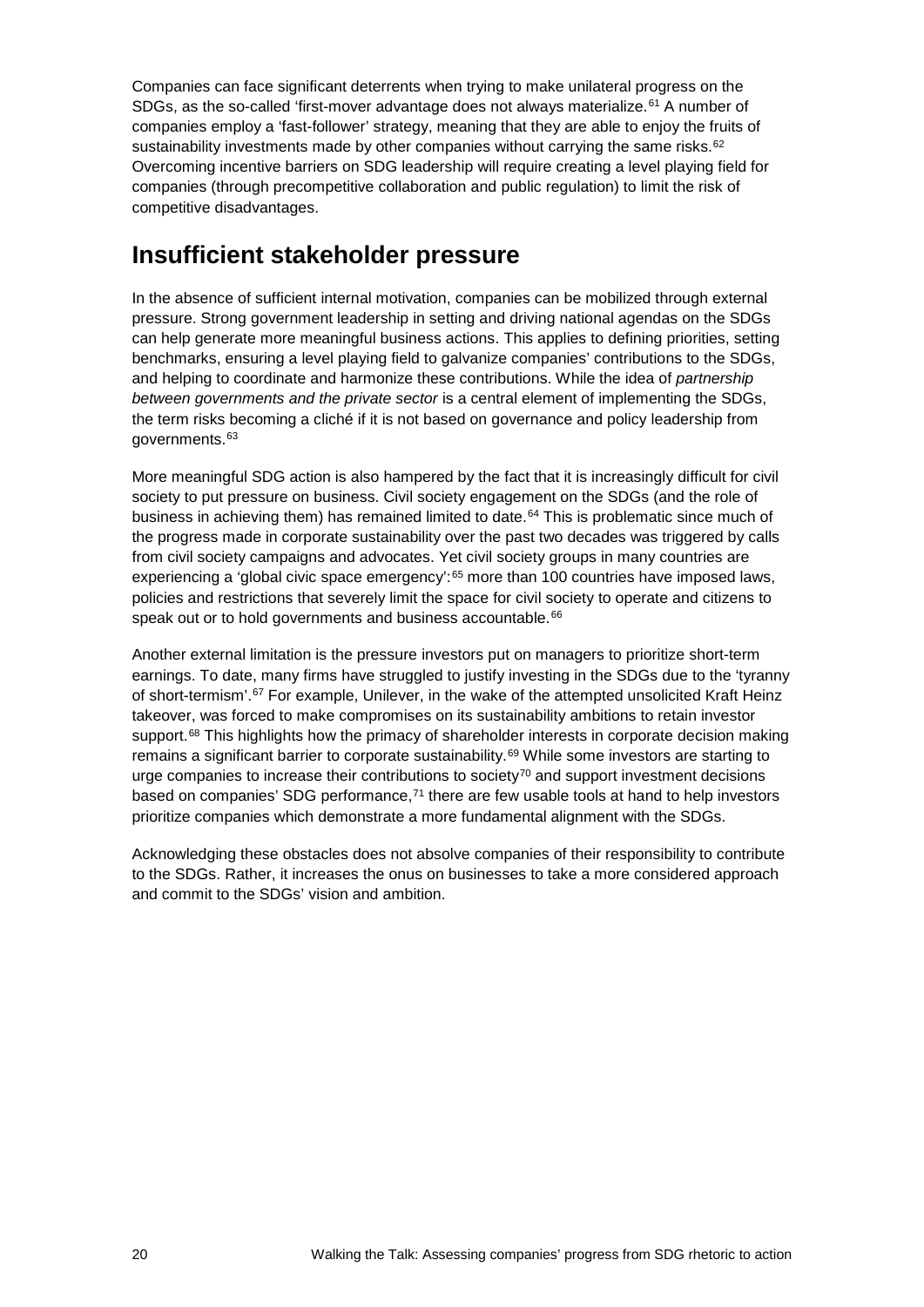# <span id="page-20-0"></span>5 SHINING A LIGHT ON GOOD **PRACTICE**

We believe there is an urgent need for business to raise its ambition regarding its contributions to the SDGs. There are encouraging examples of companies meaningfully engaging with the SDGs, which demonstrate that a more constructive role for business is possible. They include examples of individual companies, as well as companies working together to address key social issues. This section presents a range of these examples.

Good practice actions are those that harness companies' potential to make the greatest impact. They recognize the complex nature of the SDGs and have the ambition to tackle root causes of sustainable development problems through new actions. They acknowledge the interrelation between the goals and the fact that we must succeed on all the SDGs if we are to achieve any of them.

We also shine a spotlight on issues that have had little mention or where initiatives consistently skim the surface of the issue at hand. These include gender equality, respecting and promoting human rights, responsible tax practices, tackling value/profit distribution and paying a living wage, which relate to SDGs 1 (no poverty), 5 (gender equality), 8 (decent work and economic growth) and 10 (reduced inequality).

We put equal emphasis on companies both saying and doing the right thing. Private sector actors should use their public visibility and their often-influential relationships with government and peers constructively and avoid a race to the bottom on governance and public policy. They should announce commitments publicly and provide full disclosure. This is essential for holding them to account. Particularly on issues of governance, a company should be able to align its actions and its words, for example by leaving trading associations that lobby against greater regulation on carbon emissions or on corporate transparency and accountability.

The following section looks beyond our sample of 76 companies and draws on Oxfam's extensive development and private sector experience to find evidence of good practice in support of meeting the SDGs. The examples below do not constitute an endorsement of the companies mentioned. Most of the examples relate to only one or two of the five propositions, whereas progress on the goals requires movement on all of them. Nevertheless, they still represent positive cases that, if multiplied across more companies and sectors, will help accelerate progress towards the SDGs. Some of the initiatives we discuss began before the adoption of the goals.

The examples are grouped around our five propositions for more effective business engagement with the SDGs: prioritization, integration, ambitious action, human rights, and reporting and accountability.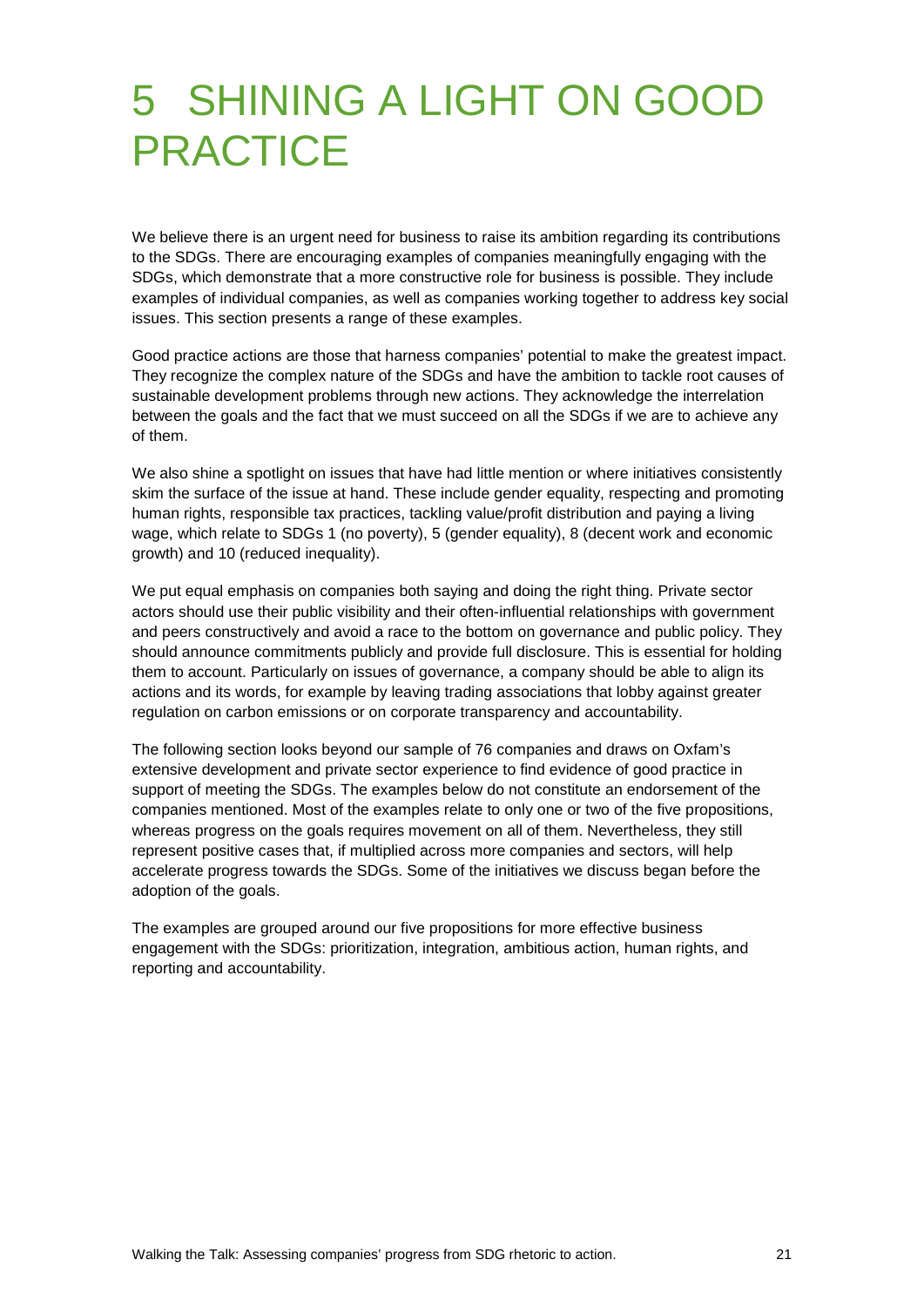<span id="page-21-0"></span>

Our criteria for meaningful SDG prioritization are that a business:

- 1. Bases its prioritization on a comprehensive analysis of its SDG impact (positive and negative);
- 2. Includes input from affected stakeholders such as women, workers, farmers and communities in supply chains;
- 3. Ensures publicly available justification for why and how prioritization was decided.

### **The business ensures publicly available justification for why and how prioritization was decided.**

**Telefonica:[72](#page-32-15)** Prioritization of SDGs requires companies to grapple with the complex relationship between their operations, supply chains and sustainable development. Telefonica applied a systems analysis to understanding the links between different SDGs and the company's core business. The result was a networked map of 12 SDGs, including three different levels of prioritization. Using a network approach helped the company to understand the interconnectedness of different SDGs as they related to the company's business model and strategy. The company consulted with both internal and external stakeholders to arrive at its SDG prioritization, and has been working to develop key performance indicators (KPIs) and targets for its priority areas.

**Lavazza** reports that it began an SDG prioritization process by mapping its existing activities according to the SDGs framework, analysing where the company has an impact along its supply chain, and to identify key gaps and areas for improvement. Stakeholder consultations revealed water usage and impacts (SDG 6) to be a key issue. This process is also part of a broader strategy by Lavazza of disseminating the message and mobilization around the SDGs, which it calls 'Goal Zero'.[73](#page-32-16) The company will use its 2018/19 report to detail its plans to engage more stakeholders, primarily civil society, suppliers and people who live in the communities in which it operates, in order to ensure that women, producers and workers are heard.<sup>[74](#page-32-17)</sup>

# <span id="page-21-1"></span>**INTEGRATION &**

Our criteria for assessing effective integration are:

- 1. Companies integrate the SDGs into their core business strategies;
- 2. Companies use the SDGs as a framework to identify gaps and misalignments of existing sustainability strategies;
- 3. Companies integrate their efforts around the SDGs into collective efforts at a sector or national level.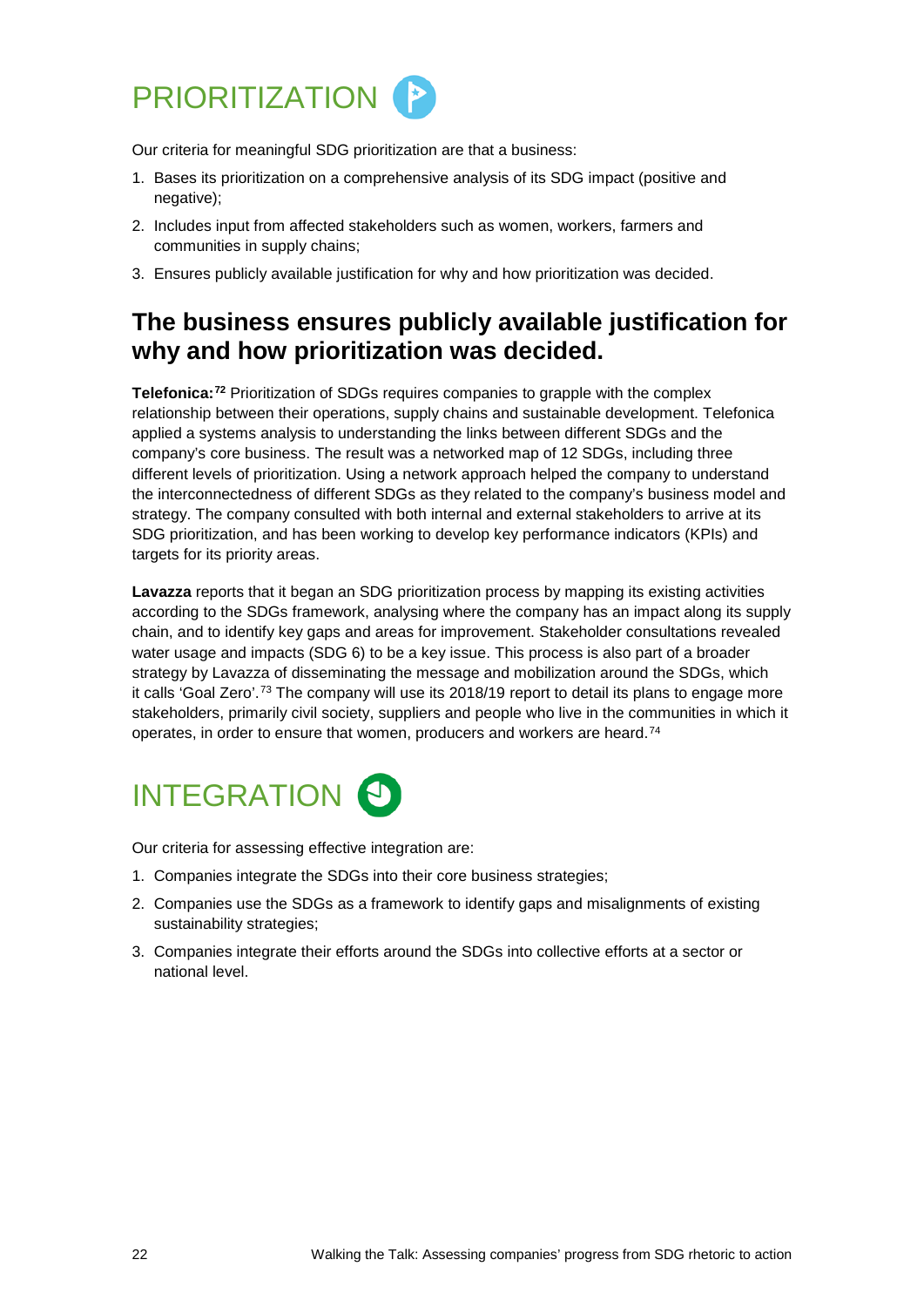#### **Box 2: Spotlight on decent work and economic growth (SDG 8)**

Businesses play a central role in the achievement of SDG 8 through their ability to provide employment and create economic value. The ambition of SDG 8 will need to be matched by companies' willingness to look at how core commercial policies and practices around wages and tax are affecting progress towards the SDGs.

Through the creation and enabling of decent jobs that pay a living wage, companies can play a role in sustainable development. Oxfam believes that access to decent work on a living wage is a fundamental pathway out of poverty, and one of the best ways to counter growing inequality. Oxfam research over the years has shown that a great deal of workers, mostly women, are working very hard but are still trapped in poverty –even though they are part of profitable supply chains.<sup>[75](#page-32-18)</sup> No matter how hard many people work, they cannot work their way to a better life and have little or no representation in the workplace.<sup>[76](#page-33-0)</sup>

Around the world, corporate tax avoidance is contributing to inequality. The poorest women are hardest hit when public services they rely on are cut. For example, women disproportionately bear the burden of providing care for loved ones when health systems fail. Even when not acting illegally, corporations can use sophisticated tax planning to take advantage of a broken system that allows MNCs from many different industries to get away with avoiding taxes.[77](#page-33-1) To contribute to sustainable development and associated economic growth, it is imperative that businesses comply with the spirit as well as the letter of the tax laws and regulations of the countries in which they operate. Adopting fairer and more responsible tax and pricing practices would help to ensure that they are playing a part in both reducing poverty and creating more just future for all.<sup>[78](#page-33-2)</sup>

#### **Companies integrate the SDGs into their core business strategies.**

**Living Wage Foundation:** In the UK, there are now nearly 5,000 organizations signed up as accredited Living Wage Employers. These employers commit to paying the Living Wage and to promoting the Living Wage using the Living Wage Employer Mark. The experience for employers who have adopted the Living Wage has been a universally positive one, with excellent results for staff retention, morale and productivity.[79](#page-33-3)

**Malawi Tea 2020:** The Malawi Tea 2020 programme is an action-oriented coalition of Malawian tea producers, trade unions, the largest international tea buyers, relevant certification standards, NGOs and donors. The cross-sector collaboration aims to achieve a competitive, profitable tea industry that can provide for living wages and living incomes, and improved nutrition for its workers, by 2020.<sup>[80](#page-33-4)</sup> Notably, in 2016, the first-ever collective bargaining agreement was concluded between the Tea Association of Malawi and the Plantation and Agricultural Workers Union. [81](#page-33-5)

The **Fair Tax Mark** assesses companies on their tax practices. It measures their transparency, the quality of their tax disclosures and the rates of tax they pay. Companies such as Lush and the Co-op have taken positive steps. $82$  These efforts should be accompanied by companies publicly supporting calls for increased revenue transparency and financial disclosure laws to help drive greater government action on these issues.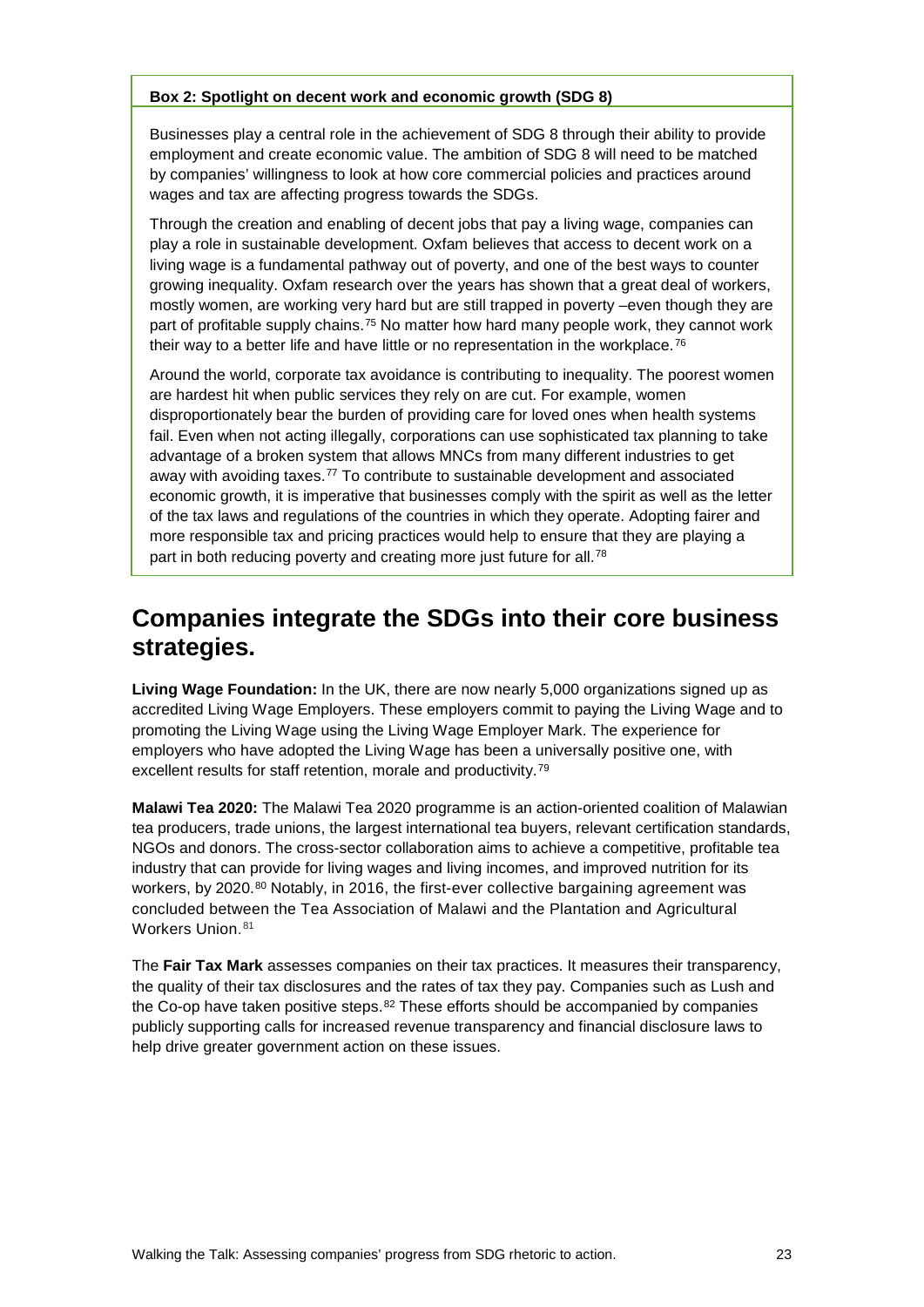### **Companies use the SDGs as a framework to identify gaps and misalignments in existing sustainability strategies.**

**Unilever:** In 2010, before the adoption of the SDGs, Unilever launched the Unilever Sustainable Living Plan (USLP), a blueprint for sustainable growth which responds to the challenges and opportunities of an increasingly resource-constrained and unequal world. Unilever's approach to sustainability spans the value chain and is strongly aligned with the SDGs, demonstrating one way of doing business that aims to deliver growth while minimizing negative impacts on people and the planet.<sup>[83](#page-33-7)</sup>

**Nestlé** has made the SDGs the central framework of its sustainability strategy. The company has mapped its material issues against the SDGs to identify areas of positive and negative impacts and to see where its activities are most able to contribute to the goals. It has also introduced a set of SDG ambitions for 2030 to complement its existing 2020 commitments and to mirror the time span of the global goals.

## <span id="page-23-0"></span>AMBITIOUS ACTION **!**

Our criteria for measuring ambitious action by companies are:

- 1. Public commitment to tackling root causes in order to drive systemic change;
- 2. Long-term goals and targets that align with and directly contribute to the SDGs;
- 3. Design and implementation of new policies and programmes to achieve these goals and targets.

#### **Box 3: Spotlight on gender equality (SDG 5)**

Across the world, women make a significant contribution to global supply chains, despite complex hurdles that limit their inclusion and their leadership. The UN High Level Panel on Women's Economic Empowerment (HLP) recently identified seven key drivers to increase women's economic empowerment and overcome entrenched barriers. The panel has called on governments, private sector companies and civil society organizations to step up their work on women's economic empowerment by increasing investment, finding new types of partnerships and expanding their actions to more of the 'drivers.' Two of these drivers are highlighted below: Driver 1 (tackling adverse norms and promoting positive role models), and Driver 5 (changing business culture and practice).[84](#page-33-8) Businesses can and should play a role by adopting and implementing policies that prevent gender-based discrimination. Ambitious action requires businesses to go beyond superficial interventions and embed the solutions within a company's DNA. For example, on SDG 5 (gender equality) we need to see more companies supporting women's employment, striving for gender balance across the business and supply chain (including women-run businesses), and proactively increasing the number of women in managerial and leadership roles.

### **Public commitment to tackling root causes in order to drive systemic change**

**The Unstereotype Alliance[85](#page-33-9)** is an industry-led initiative convened by UN Women to end harmful stereotypes that are often perpetuated through advertising. It aims to focus on the widespread adoption and implementation of measurement tools that help brands to tackle stereotypes, the expansion of evidence and advocacy, and the growth of its membership to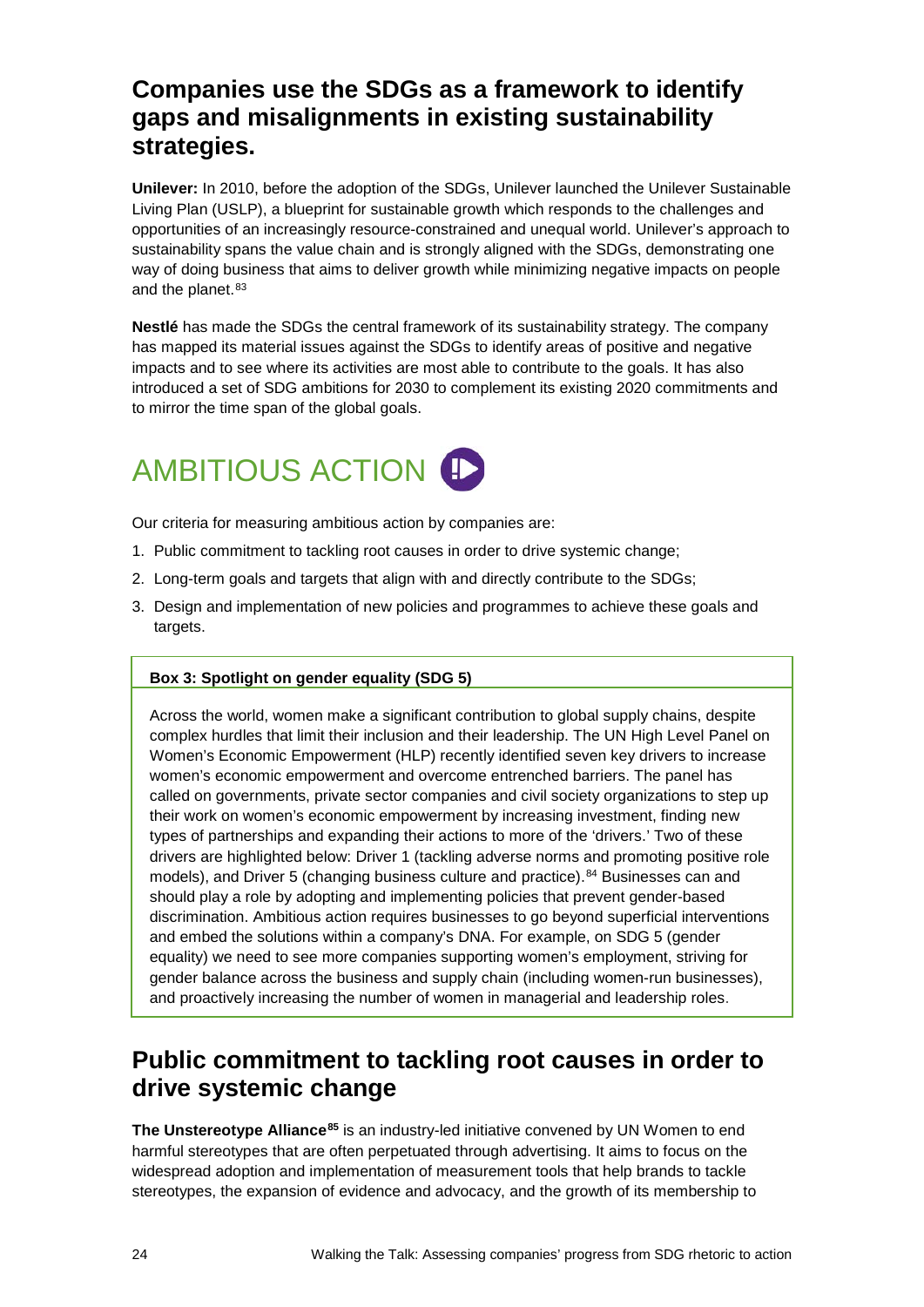catalyse the movement towards realistic, non-biased portrayals of women and men. The initiative is a starting point for challenging and transforming the negative and harmful norms that limit women's access to work and that often devalue their work – vital to achieving women's economic empowerment.

### **Long-term goals and targets that align with and directly contribute to the SDGs**

**Divine Chocolate, through the cocoa farmer organization Kuapa Kokoo, [86](#page-33-10)** has prioritized equal participation and equal access for women since its founding. Women learn a range of income-generating skills and are encouraged to take positions of responsibility throughout the organization. The positive effects of these efforts ripple out beyond those directly affected and into wider society. When women are provided with training and entrepreneurial opportunities in distribution networks, it can boost local economies.

#### **Design and implementation of new policies and programmes to achieve these goals and targets**

As part of its contribution to SDG 1 (zero poverty), **Mars Incorporated** recently declared the long-term ambition that 'everyone working within our extended supply chain should earn sufficient income to maintain a decent standard of living'. To translate this commitment into reality, the company launched the **Farmer Income Lab[87](#page-33-11)** – a collaborative 'think-do tank' to help the company identify income barriers faced by farmers, design and test solutions to raise farmer incomes, and to inspire action by others. Recognizing that poverty is systemic in global food value chains, the Lab is mobilizing support from a diverse set of stakeholders ranging from academia and the private sector to non-profit organizations, including Oxfam.

## <span id="page-24-0"></span>HUMAN RIGHTS AND GENDER EQUALITY

All business engagement with the SDGs must be grounded in human rights and gender equality. Our criteria for assessing this are:

- 1. Strong commitment to and implementation of the UN Guiding Principles on Business and Human Rights;
- 2. Explicit references to and links between SDG strategy and human rights policies;
- 3. Concrete initiatives that tackle the most salient (most severe) risks to people and planet in company operations and value chains;
- 4. Strong commitment to and implementation of the UN Women's Empowerment Principles.<sup>[88](#page-33-12)</sup>

### **Strong commitment to and implementation of the UN Guiding Principles on Business and Human Rights**

**Marks & Spencer** (M&S) has made an explicit commitment to respecting internationally recognized human rights standards – the UNGPs – applying the principles in its supply chains and operations.[89](#page-33-13) This prioritization and impact assessment has been followed up by public reporting. In 2016, M&S published its first-ever report on human rights. In 2017, M&S was ranked as the top retailer and second-best company overall by the inaugural Corporate Human Rights Benchmark.[90](#page-33-14)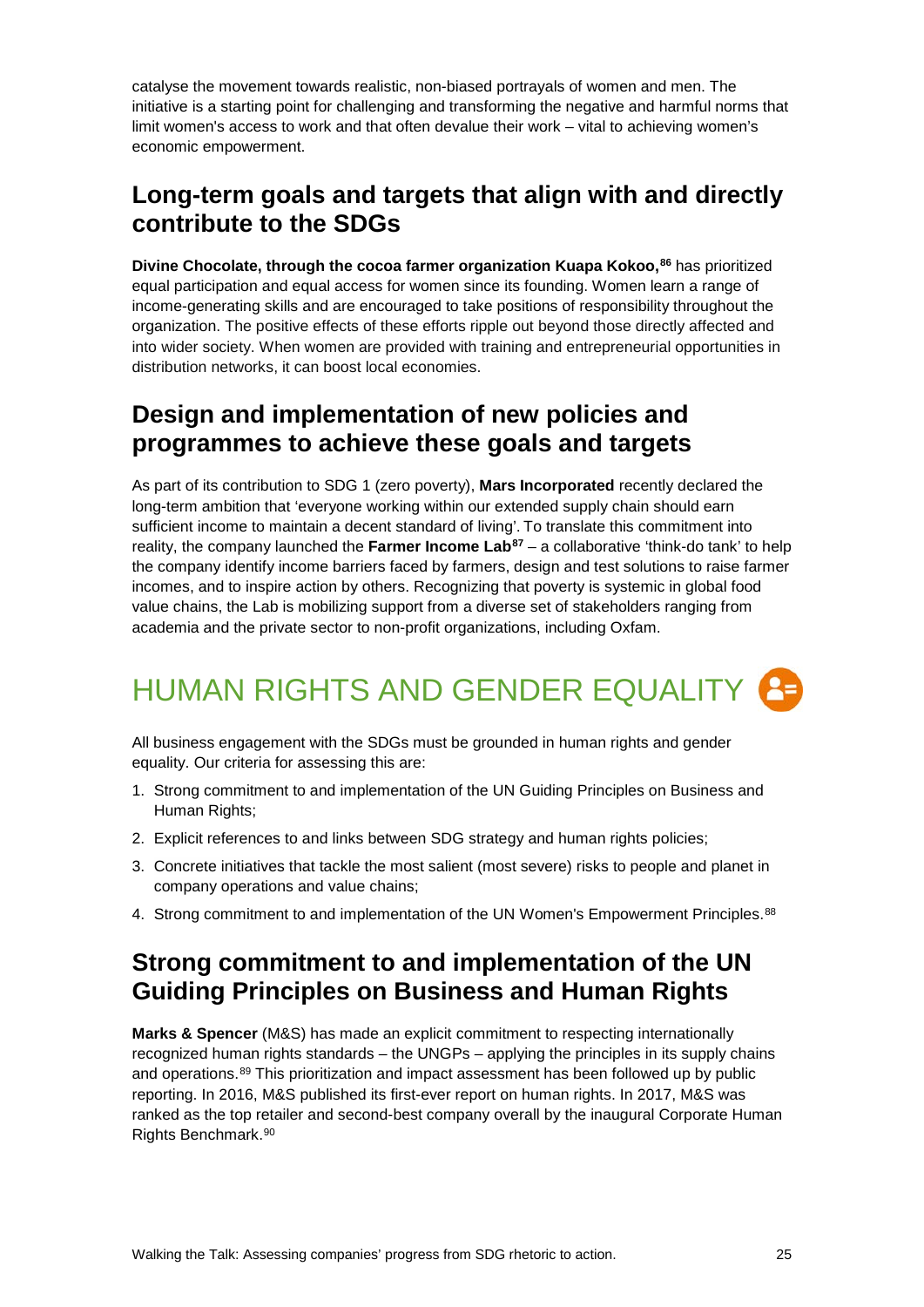### **Explicit references to and links between SDGs strategy and human rights policies**

Human rights frameworks provide companies with a people-focused lens to identify priority risks and opportunities around the SDGs. As a **Tchibo** representative explained, '[…] we're connecting this [our SDG engagement] back to our own human rights due diligence at the same time. If we want to secure our future as a business enterprise, we can't cherry-pick what we want to work on, including when it comes to the SDGs. We need to thoroughly look at both our positive and negative impacts on people and then take action, collectively and independently, from there.'[91](#page-33-15)

### **Concrete initiatives that tackle the most salient (most severe) risks to people and planet in company operations and value chains**

**ACT (Action, Collaboration, Transformation)** is an initiative between international brands, retailers, manufacturers and trade unions to address the issue of living wages in the textile and garment supply chain. The initiative aims to improve wages in the industry by establishing industry collective bargaining in key garment and textile sourcing countries. By bringing together all relevant stakeholders, the initiative is better able to collectively address systemic labour rights abuses in the sector's supply chains. ACT is also an example of how companies addressing human rights risks in their supply chains can contribute to sustainable development.<sup>[92](#page-33-16)</sup>

### **Strong commitment to and implementation of the UN Women's Empowerment Principles (WEPs)**

The WEPs are an important first step to provide a gender-sensitive roadmap for business to advance and empower women in the workplace, marketplace and community. Gender equality is a complex area that presents a challenging agenda. After signing on, each organization will need to identify its greatest gender equality challenges and opportunities, and plan and prioritize accordingly. The principles have already been signed by approximately 2,000<sup>[93](#page-33-17)</sup> companies from all over the world. Their CEOs have signed the WEP Statement of Support and publicly pledge to work to implement the Principles.

## <span id="page-25-0"></span>REPORTING AND ACCOUNTABILITY Q

Our criteria for assessing company reporting and accountability on their SDG engagement are:

- 1. Robust reporting is relevant, reliable and comparable, and accessible to all stakeholders.
	- a. To be relevant, information crucial to assessing performance and impact is collected.
	- b. To be reliable and comparable, data is accurate and standardized.
	- c. To be accessible, all stakeholders can interact easily with the information.
- 2. Reporting drives accountability, with disclosure showing how companies are taking greater responsibility and demonstrating good corporate governance.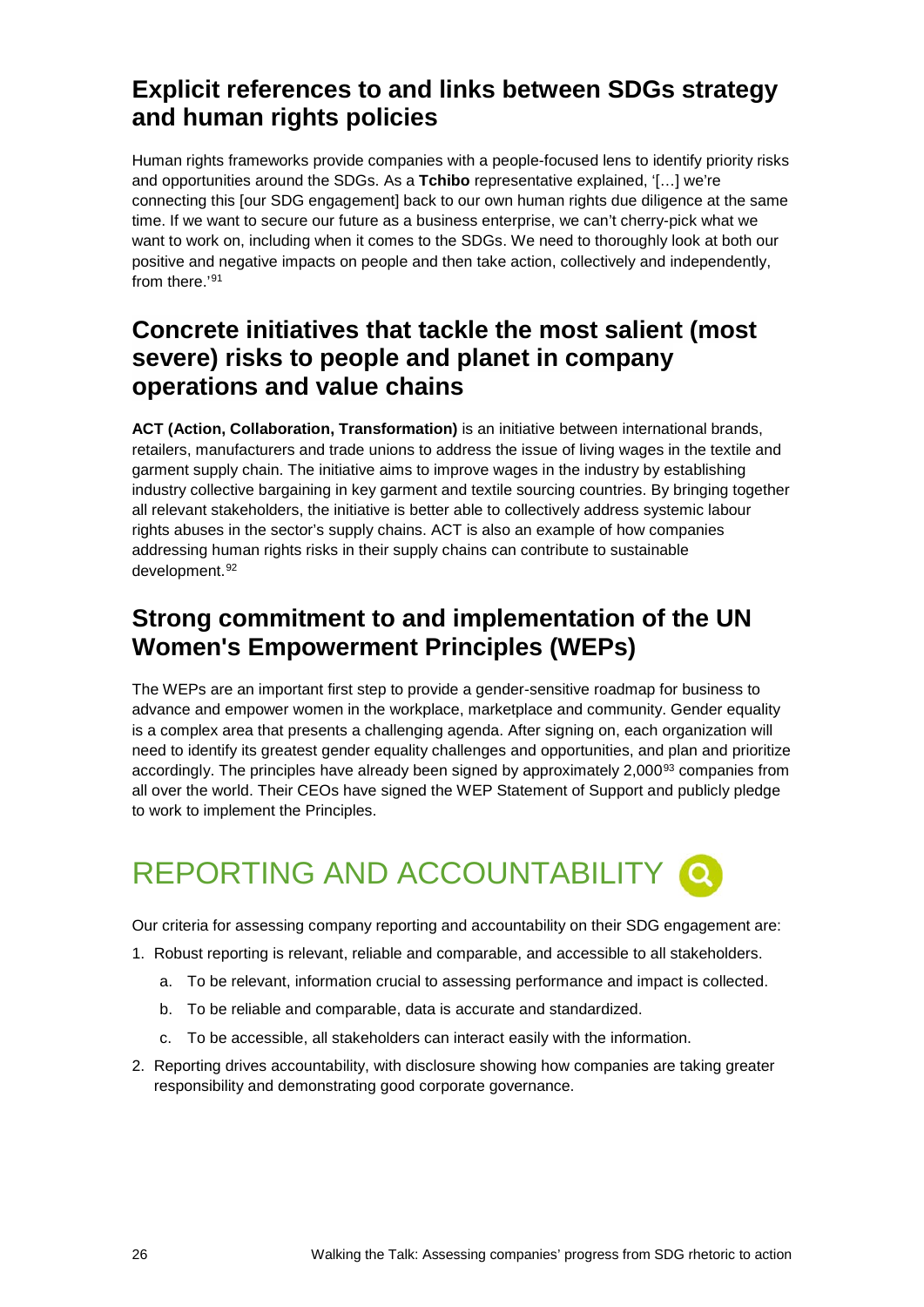#### **Box 4: Spotlight on reducing inequalities (SDG 10)**

The private sector sits at the centre of inequality trends due to its role in 1) creating and distributing economic value (through wages and distribution of profits to holders of capital vs. labour);<sup>[94](#page-33-18)</sup> 2) paying (or avoiding paying) taxes that are essential to fund inequality-reducing public investment in health, education, and infrastructure;<sup>[95](#page-33-19)</sup> and3) translating its economic power into political influence, thus shaping the regulatory environment in its favour.[96](#page-33-20)

The benefits of economic growth disproportionately advantage the world's richest people, while governments lose critical tax revenue and more people face stagnant wage levels, and struggle to maintain or achieve a decent standard of living.<sup>[97](#page-33-21)</sup> Gender inequities exacerbate these trends, as women continue to be excluded from business ownership and corporate decision making and face discrimination related to wages, employment and access to financial services.[98](#page-34-0)

### **Reporting is relevant: information crucial to assessing performance and impact is made available to all stakeholders.**

Co-op has taken a step in the right direction by implementing reporting that assesses the distribution of economic value across stakeholder groups (employee wages and benefits, payments to providers of capital, payments to government by country, and community investments), in accordance with Global Reporting Initiative (GRI) indicator 201.[99](#page-34-1) How a company shares economic value created reflects how they are increasing or reducing financial inequalities.

#### **Reporting is reliable and comparable: data is accurate and standardized.**

**The UN Global Compact** and the **Global Reporting Initiative (GRI)** have formed an initiative, Business Reporting on the SDGs.<sup>[100](#page-34-2)</sup> The initiative comprises a Corporate Action Group and Multi-Stakeholder Advisory Committee. The aim of the intervention is to help close the gap on best practices for corporate reporting on the SDGs. The consolidated global framework will leverage the GRI standards and the 10 principles of the UN Global Compact to help businesses incorporate SDG reporting into their existing reporting and accountability processes. This will allow for comparisons between companies and will be a basis for further corporate action in line with the SDGs.

#### **Reporting is accessible: all stakeholders can interact easily with the information.**

**Project Provenance Ltd[101](#page-34-3)** aims to empower people to change the way the global economy works, through radical transparency. The technology-driven company equips physical products with a unique ID that enables the tracking of each item throughout the supply chain, offering a means by which consumers can access verified claims. By creating and fostering open and accessible information about products, Provenance enables consumers to be active citizens through their purchasing practices.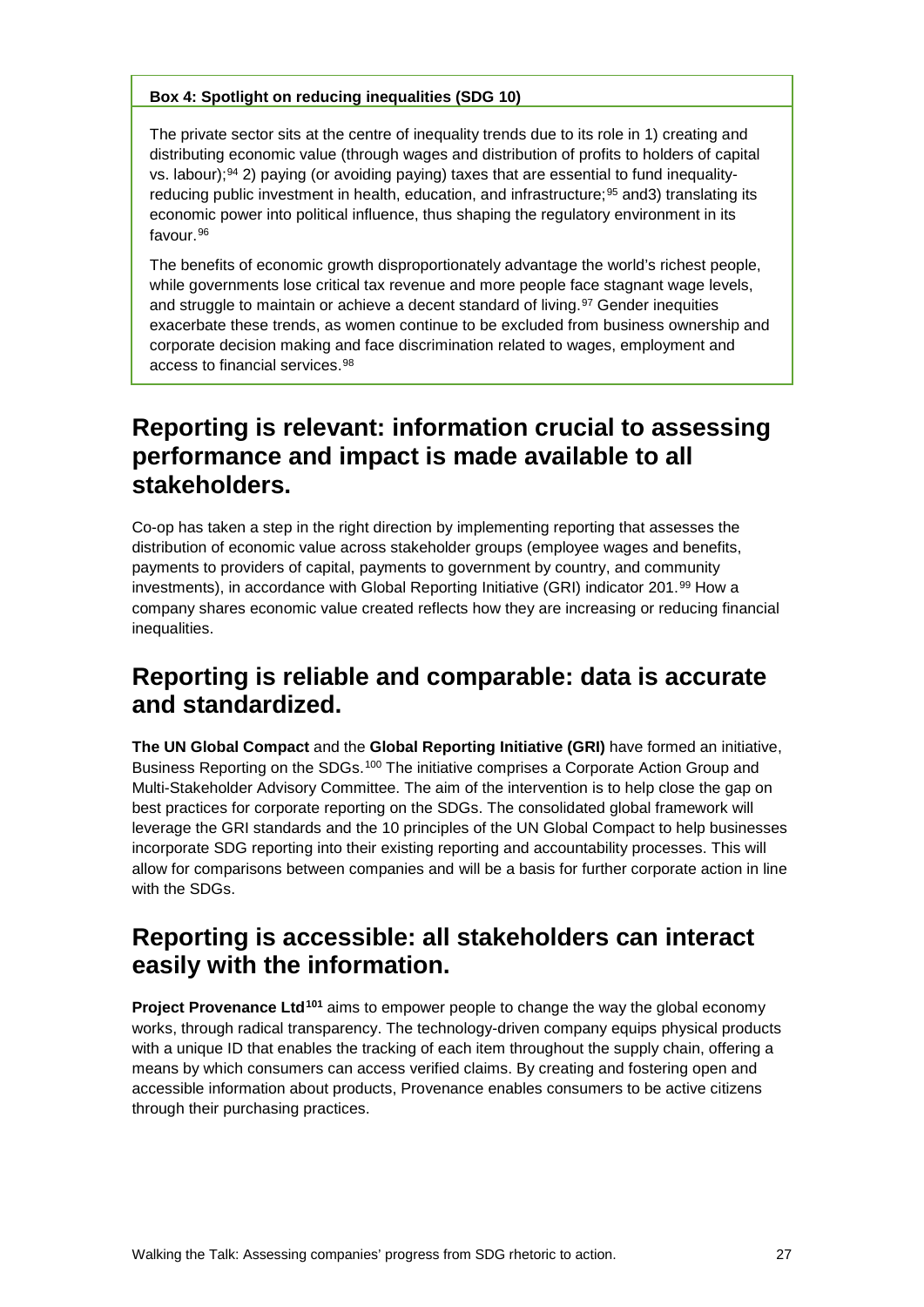#### **Reporting drives accountability, with disclosure showing how companies are taking greater responsibility and demonstrating good corporate governance.**

The **Corporate Human Rights Benchmark** (CHRB) aims to tackle adverse impacts on workers, communities and consumers. Using the competitive nature of the market, the information provided by the Benchmark has increased visibility of corporate human rights gaps, and when used by investors has the power to raise corporate accountability and drive sustainable investment.

## <span id="page-27-0"></span>THE WAY FORWARD

We believe that where there is a vibrant, thriving, accountable and responsible private sector, there are greater possibilities for sustainable development and economic growth that can lead to poverty reduction and reduced inequality. Three years after the adoption of the SDGs, there is still a great deal of work for companies to do in fundamentally realigning their business strategies with the ambition of sustainable development.

Credible business engagement on the SDGs requires a more holistic and ambitious approach that goes beyond 'business as usual'. Four key avenues for more meaningful SDG engagements by companies are explored below.

### **Moving towards fundamental realignment**

There is a significant mismatch between the urgent and complex sustainable development challenges of our time and the existing business responses and approaches to address them. We need companies to move towards a more fundamental alignment of their business model and strategy with the SDGs. This starts with companies re-examining their social purpose and impact, changing the performance goals and incentives structures of business units and employees, and considering wider stakeholder concerns (including those of affected communities, women in value chains etc.) in business analysis and decision making. This will require collaboration with peers, civil society and government to level the playing field and ensure that markets do not punish first movers and legislation prevents the undercutting of sustainable practices by less sustainable companies. Companies should engage responsibly with public policy, respecting the government's role in setting rules and standards. For example, they could use their influence to call for improved regulation of financial markets and for a system of progressive taxation in which everyone pays their fair share.

### **Taking an impact-led approach**

Making business engagement with the SDGs more meaningful means putting impact first. Instead of companies allowing their SDG engagement to be guided by only short-term financial return, their primary criterion should be their potential to contribute to achieving the SDGs. The SDGs offer the impetus – and a unique opportunity – to analyse the sustainable development impacts of companies in a comprehensive manner. This requires looking both more widely and deeply at how companies relate to the SDGs.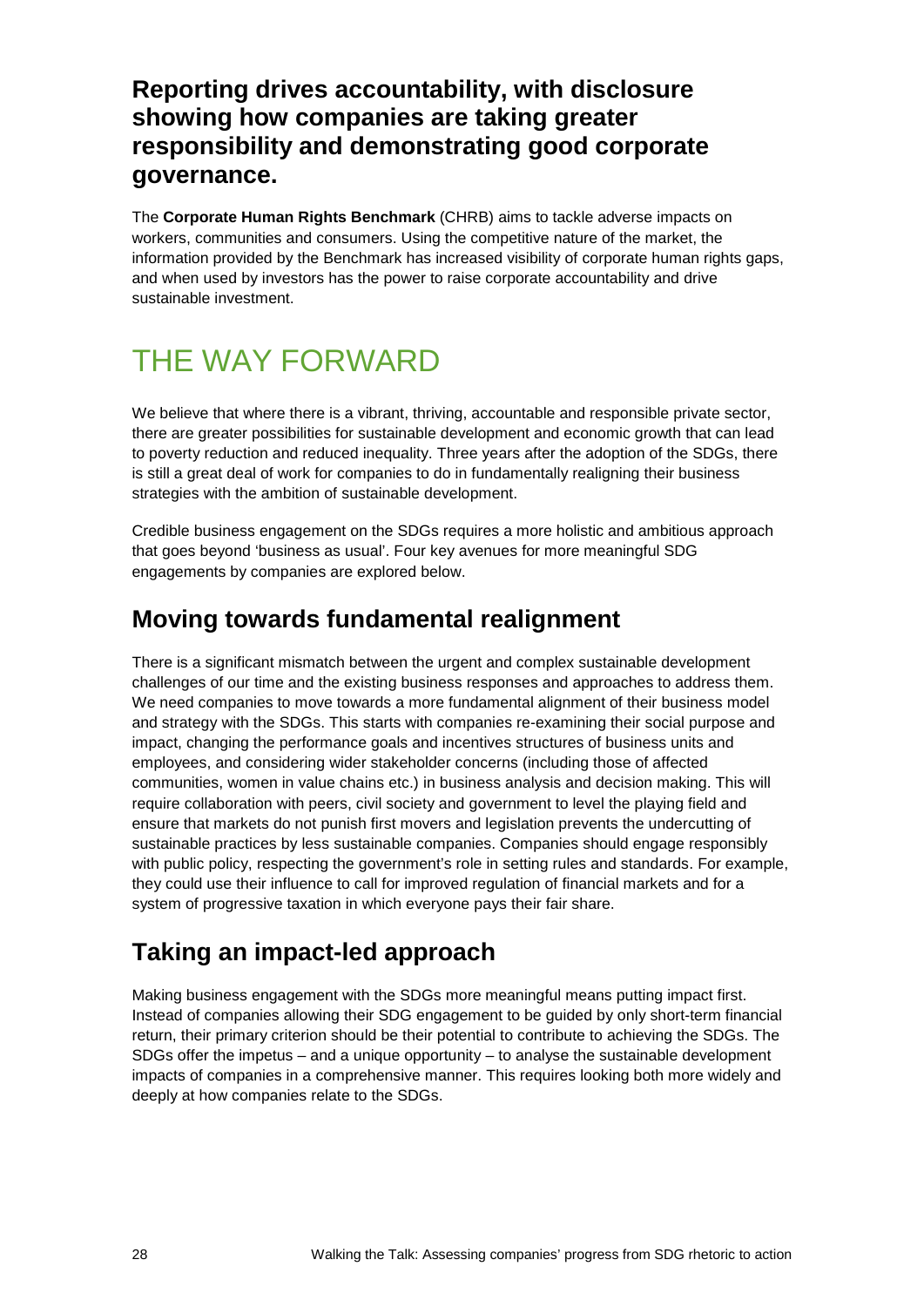## **Focusing on additionality**

Mobilizing more meaningful SDG engagement by business requires us to get better at identifying the actual SDG contributions of companies. It is often assumed that anything a company does around sustainability should count towards its contribution to the SDGs. However, this approach makes it difficult to assess the additional value of companies' SDG engagements. For companies to make a more credible contribution to the SDGs, existing corporate sustainability strategies should only serve as a baseline.

### **Putting human rights at the heart of SDG engagement**

The vision of the of SDGs – articulated in the phrase 'leave no one behind' – roots the global framework in fundamental issues of human rights. Strong accountability mechanisms are crucial tools to ensure that business actions on the SDGs meet not just the letter but also the spirit of the goals. Robust reporting processes coupled with multi-stakeholder initiatives will help measure progress and correct companies' course when it is needed.

Our aspiration is that businesses will stop asking, 'What can the SDGs do for business?' and instead ask, 'What can we do for the SDGs?', by addressing the root causes underlying their sustainable development impacts. The transformative vision of the 2030 Agenda for Sustainable Development requires a global economic model that works in the service of sustainable development, with every company playing its part. We need business to work for the SDGs, in support of nation states, and in collaboration with other actors to achieve sustainable development for all.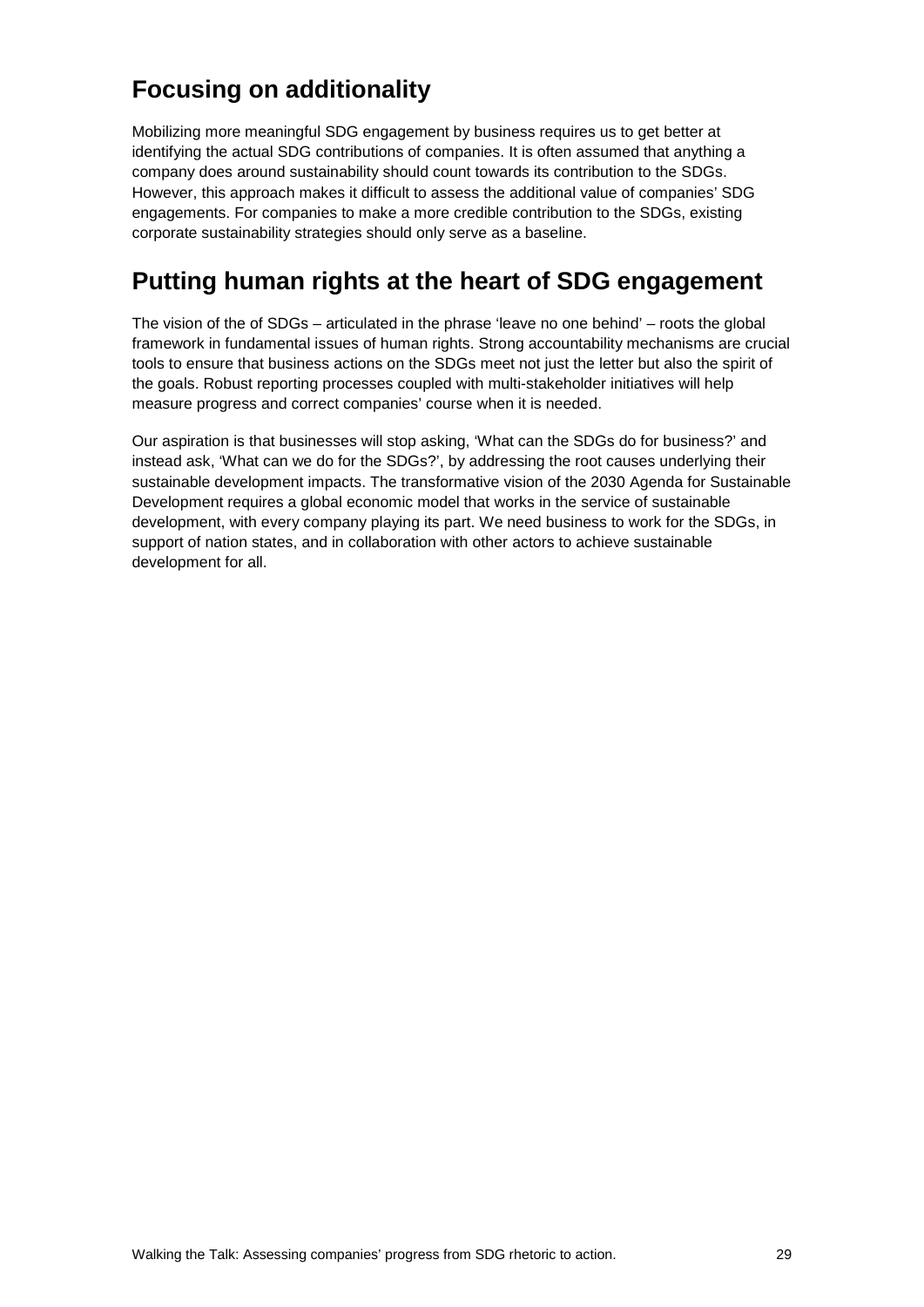## <span id="page-29-0"></span>**NOTES**

- <span id="page-29-1"></span>1 Cited in Business Fights Poverty (2015). *Business and the United Nations – Working Together Towards the Sustainable Development Goals: A Framework for Action*. Available at: [https://www.un.org/sg/en/content/sg/statement/2015-09-26/secretary-generals-remarks-united-nations](https://www.un.org/sg/en/content/sg/statement/2015-09-26/secretary-generals-remarks-united-nations-private-sector-forum)[private-sector-forum](https://www.un.org/sg/en/content/sg/statement/2015-09-26/secretary-generals-remarks-united-nations-private-sector-forum) (accessed 20 September 2018)
- <span id="page-29-2"></span>2 Ethical Corporation (2018). *Top stories of 2017: #10 Corporates embrace SDGs but prove slow to act*. Retrieved 23 August 2018 from: [http://www.ethicalcorp.com/top-stories-2017-10-corporates-embrace](http://www.ethicalcorp.com/top-stories-2017-10-corporates-embrace-sdgs-prove-slow-act)[sdgs-prove-slow-act](http://www.ethicalcorp.com/top-stories-2017-10-corporates-embrace-sdgs-prove-slow-act)
- <span id="page-29-3"></span>3 World Benchmarking Alliance. *Corporate Sustainability Performance*. Retrieved from: <https://www.worldbenchmarkingalliance.org/wba/>
- <span id="page-29-4"></span>4 N. Agarwal, U. Gneiting and R. Mhlanga (2017). *Raising the Bar: Rethinking the Role of Business in the Sustainable Development Goals*. Retrieved 17 August 2018 from: [https://policy](https://policy-practice.oxfam.org.uk/publications/raising-the-bar-rethinking-the-role-of-business-in-the-sustainable-development-620187)[practice.oxfam.org.uk/publications/raising-the-bar-rethinking-the-role-of-business-in-the-sustainable](https://policy-practice.oxfam.org.uk/publications/raising-the-bar-rethinking-the-role-of-business-in-the-sustainable-development-620187)[development-620187](https://policy-practice.oxfam.org.uk/publications/raising-the-bar-rethinking-the-role-of-business-in-the-sustainable-development-620187)
- <span id="page-29-5"></span>5 For details of the methodology used, please see the methodology note that accompanies this paper: [https://policy-practice.oxfam.org.uk/error?aspxerrorpath=/publications/walking-the-talk-assessing](https://policy-practice.oxfam.org.uk/error?aspxerrorpath=/publications/walking-the-talk-assessing-companies-progress-from-sdg-rhetoric-to-action-620550)[companies-progress-from-sdg-rhetoric-to-action-620550](https://policy-practice.oxfam.org.uk/error?aspxerrorpath=/publications/walking-the-talk-assessing-companies-progress-from-sdg-rhetoric-to-action-620550)
- <span id="page-29-6"></span>6 Business and Sustainable Development Commission (2017). *Better Business, Better World: The report of the Business & Sustainable Development Commission*. Retrieved 23 August 2018 from: [http://report.businesscommission.org/uploads/BetterBiz-BetterWorld\\_170215\\_012417.pdf](http://report.businesscommission.org/uploads/BetterBiz-BetterWorld_170215_012417.pdf)
- <span id="page-29-7"></span>7 U. Gneiting (2017). *Better business, better world?* Retrieved 23 August 2018 from Politics of Poverty blog:<https://politicsofpoverty.oxfamamerica.org/2017/05/better-business-better-world/>
- <span id="page-29-8"></span>8 UN Global Compact (2017). *Blueprint for Business Leadership on the Sustainable Development Goals (SDGs): A Principles-based Approach*. Available [https://www.unglobalcompact.org/docs/publications/Blueprint-for-Business-Leadership-on-the-](https://www.unglobalcompact.org/docs/publications/Blueprint-for-Business-Leadership-on-the-SDGs.pdf)[SDGs.pdf](https://www.unglobalcompact.org/docs/publications/Blueprint-for-Business-Leadership-on-the-SDGs.pdf) Retrieved 14092018
- <span id="page-29-9"></span>9 Institute for Human Rights and Business (2015). *State of Play: Business and the Sustainable Development Goals: Mind the Gap – Challenges for Implementation*. Retrieved 23 August 2018 from: <https://www.ihrb.org/pdf/state-of-play/Business-and-the-SDGs.pdf>
- <span id="page-29-10"></span>10 PwC (2015). *Make It Your Business: Engaging with the Sustainable Development Goals*. Retrieved 23 August 2018 from: [https://www.pwc.com/gx/en/sustainability/SDG/SDG Research\\_FINAL.pdf](https://www.pwc.com/gx/en/sustainability/SDG/SDG%20Research_FINAL.pdf)
- <span id="page-29-11"></span>11 World Business Council for Sustainable Development and DNV GL (2018). *Business and the SDGs: A survey of WBCSD members and Global Network partners*. Retrieved 23 August 2018 from: [https://docs.wbcsd.org/2018/07/WBCSD\\_Business\\_and\\_the\\_SDGs.pdf](https://docs.wbcsd.org/2018/07/WBCSD_Business_and_the_SDGs.pdf)
- <span id="page-29-12"></span>12 Edie newsroom (2017). *Middle-management 'disconnected' from Sustainable Development Goals, report finds*. Retrieved 23 August 2018 from: [https://www.edie.net/news/7/Middle-management-](https://www.edie.net/news/7/Middle-management--disconnected--from-Sustainable-Development-Goals--report-finds/) [disconnected--from-Sustainable-Development-Goals--report-finds/](https://www.edie.net/news/7/Middle-management--disconnected--from-Sustainable-Development-Goals--report-finds/)
- <span id="page-29-13"></span>13 SDG Business Forum (2018). Programme Preview. Retrieved 23 August 2018 from: [https://www.sdgbusinessforum.org/uploads/1/9/6/4/19640823/2018\\_sdg\\_business\\_forum\\_programme\\_](https://www.sdgbusinessforum.org/uploads/1/9/6/4/19640823/2018_sdg_business_forum_programme_web.pdf) [web.pdf](https://www.sdgbusinessforum.org/uploads/1/9/6/4/19640823/2018_sdg_business_forum_programme_web.pdf)
- <span id="page-29-14"></span>14 Business for 2030 (2018). *A Business Case for the SDGs*. Retrieved 23 August 2018 from: [http://www.businessfor2030.org/bizfor2030blog/2018/1/3/a-business-case-for-the-sdgs;](http://www.businessfor2030.org/bizfor2030blog/2018/1/3/a-business-case-for-the-sdgs) EY (2017). *Why should Sustainable Development Goals be part of every business plan?* Retrieved 23 August 2018 from: [https://www.ey.com/Publication/vwLUAssets/ey-why-should-sustainability-development](https://www.ey.com/Publication/vwLUAssets/ey-why-should-sustainability-development-goals-be-part-of-every-business-plan/$FILE/ey-why-should-sustainability-development-goals-be-part-of-every-business-plan.pdf)[goals-be-part-of-every-business-plan/\\$FILE/ey-why-should-sustainability-development-goals-be-part](https://www.ey.com/Publication/vwLUAssets/ey-why-should-sustainability-development-goals-be-part-of-every-business-plan/$FILE/ey-why-should-sustainability-development-goals-be-part-of-every-business-plan.pdf)[of-every-business-plan.pdf](https://www.ey.com/Publication/vwLUAssets/ey-why-should-sustainability-development-goals-be-part-of-every-business-plan/$FILE/ey-why-should-sustainability-development-goals-be-part-of-every-business-plan.pdf)
- <span id="page-29-15"></span>15 U. Gneiting (2017). *Better business, better world? Reflecting on the role of business in the SDGs*, op. cit.
- <span id="page-29-16"></span>16 D. Alejo Vazquez Pimentel, I. Macias Aymar and M. Lawson (2018). *Reward Work, Not Wealth: To end the inequality crisis, we must build an economy for ordinary working people, not the rich and powerful*. Oxfam. Retrieved from [https://policy-practice.oxfam.org.uk/publications/reward-work-not-wealth-to-end](https://policy-practice.oxfam.org.uk/publications/reward-work-not-wealth-to-end-the-inequality-crisis-we-must-build-an-economy-fo-620396)[the-inequality-crisis-we-must-build-an-economy-fo-620396](https://policy-practice.oxfam.org.uk/publications/reward-work-not-wealth-to-end-the-inequality-crisis-we-must-build-an-economy-fo-620396)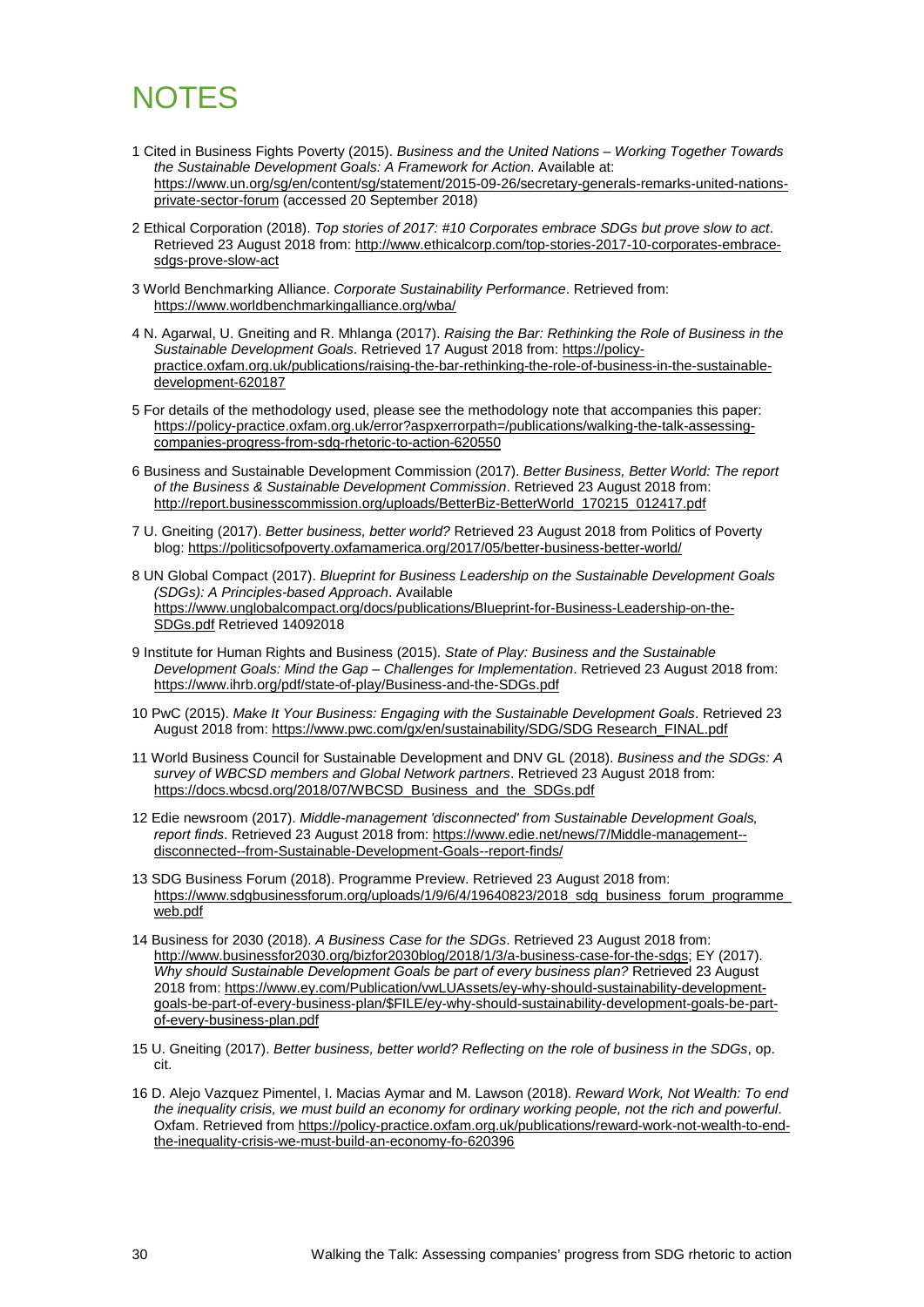- <span id="page-30-0"></span>17 CIVICUS (2017). State of Civil Society report 2017. *Thematic Overview: Civil society and the private sector*. Retrieved 26 August 2018 from: [http://www.civicus.org/documents/reports-and](http://www.civicus.org/documents/reports-and-publications/SOCS/2017/thematic-synthesis.pdf)[publications/SOCS/2017/thematic-synthesis.pdf](http://www.civicus.org/documents/reports-and-publications/SOCS/2017/thematic-synthesis.pdf)
- <span id="page-30-1"></span>18 UNHCR (2018). *Global Trends: Forced Displacement in 2017*. Retrieved 28 August 2018 from: <http://www.unhcr.org/globaltrends2017/>
- <span id="page-30-2"></span>19 Global Carbon Project (2017). *Global Carbon Budget 2017*. Retrieved on August 23, 2018 from [http://www.globalcarbonproject.org/carbonbudget/17/files/GCP\\_CarbonBudget\\_2017.pdf](http://www.globalcarbonproject.org/carbonbudget/17/files/GCP_CarbonBudget_2017.pdf)
- <span id="page-30-3"></span>20 World Economic Forum. Insight Report. *The Global Gender Gap Report 2017*. Retrieved 29 August 2018 from: [http://www3.weforum.org/docs/WEF\\_GGGR\\_2017.pdf](http://www3.weforum.org/docs/WEF_GGGR_2017.pdf)
- <span id="page-30-4"></span>21 World Economic Forum. Insight Report. *The Global Risks Report 2017: 12th Edition*. Retrieved 29 August 2018 from: [http://www3.weforum.org/docs/GRR17\\_Report\\_web.pdf](http://www3.weforum.org/docs/GRR17_Report_web.pdf)
- <span id="page-30-5"></span>22 United Nations (2018). *The Sustainable Development Goals Report 2018*. Retrieved 23 August 2018 from: [https://www.un.org/development/desa/publications/the-sustainable-development-goals-report-](https://www.un.org/development/desa/publications/the-sustainable-development-goals-report-2018.html)[2018.html](https://www.un.org/development/desa/publications/the-sustainable-development-goals-report-2018.html)
- <span id="page-30-6"></span>23 UN Global Compact (18 July 2018). *SDG Business Forum Urged to Do Business Responsibly and Accelerate Sustainable Development*. Retrieved 23 August 2018 from: [https://3blmedia.com/News/SDG-Business-Forum-Urged-Do-Business-Responsibly-and-Accelerate-](https://3blmedia.com/News/SDG-Business-Forum-Urged-Do-Business-Responsibly-and-Accelerate-Sustainable-Development)[Sustainable-Development](https://3blmedia.com/News/SDG-Business-Forum-Urged-Do-Business-Responsibly-and-Accelerate-Sustainable-Development)
- <span id="page-30-7"></span>24 Cuff. M (11 January 2018). *Are businesses only paying 'lip service' to the SDGs?* Retrieved from [https://www.businessgreen.com/bg/analysis/3024196/are-businesses-only-paying-lip-service-to-the](https://www.businessgreen.com/bg/analysis/3024196/are-businesses-only-paying-lip-service-to-the-sdgs)[sdgs](https://www.businessgreen.com/bg/analysis/3024196/are-businesses-only-paying-lip-service-to-the-sdgs)
- <span id="page-30-8"></span>25 J.L. Blasco, A. King and S. Jayaram (2018). *How to report on the SDGs – what good looks like and why it matters*. KPMG. Retrieved 23 August 2018 from: <https://assets.kpmg.com/content/dam/kpmg/xx/pdf/2018/02/how-to-report-on-sdgs.pdf>
- <span id="page-30-9"></span>26 GRI (2018, August 1). *New guidance for companies to report their impact on the Sustainable Development Goals*. [https://www.globalreporting.org/information/news-and-press-center/Pages/New](https://www.globalreporting.org/information/news-and-press-center/Pages/New-guidance-for-companies-to-report-their-impact-on-the-Sustainable-Development-Goals.aspx)[guidance-for-companies-to-report-their-impact-on-the-Sustainable-Development-Goals.aspx](https://www.globalreporting.org/information/news-and-press-center/Pages/New-guidance-for-companies-to-report-their-impact-on-the-Sustainable-Development-Goals.aspx)
- <span id="page-30-10"></span>27 Global Commission on Business and Sustainable Development and Corporate Citizenship. (2016). *SDGs & Sectors: A review of the business opportunities*. Retrieved [http://s3.amazonaws.com/aws](http://s3.amazonaws.com/aws-bsdc/SDG-Sectors.pdf)[bsdc/SDG-Sectors.pdf](http://s3.amazonaws.com/aws-bsdc/SDG-Sectors.pdf)
- <span id="page-30-11"></span>28 World Bank (9 April 2016). *South Asia Remains World's Fastest Growing Region, but Should Be Vigilant to Fading Tailwinds*. Retrieved 28 August 2018 from[: http://www.worldbank.org/en/news/press](http://www.worldbank.org/en/news/press-release/2016/04/09/south-asia-fastest-growing-region-world-vigilant-fading-tailwinds)[release/2016/04/09/south-asia-fastest-growing-region-world-vigilant-fading-tailwinds](http://www.worldbank.org/en/news/press-release/2016/04/09/south-asia-fastest-growing-region-world-vigilant-fading-tailwinds)
- <span id="page-30-12"></span>29 Ethical Corporation (2018). *The Responsible Business Trends Report 2018*. Member-only access Retrieved on 23 August 2018 from: [http://ethicalcorp.com/whitepapers/responsible-business-trends](http://ethicalcorp.com/whitepapers/responsible-business-trends-report-2018)[report-2018](http://ethicalcorp.com/whitepapers/responsible-business-trends-report-2018)
- <span id="page-30-13"></span>30 Sectoral consistency is important as it allows for pre-competitive collaboration and development of policy frameworks (see section 4 for explanation).
- <span id="page-30-14"></span>31 Edie newsroom (10 January 2018). *PwC: Businesses still not meaningfully engaging with SDGs*. Retrieved from [https://www.edie.net/news/7/PwC--Businesses-still-not-meaningfully-engaging-with-](https://www.edie.net/news/7/PwC--Businesses-still-not-meaningfully-engaging-with-SDGs/)[SDGs/](https://www.edie.net/news/7/PwC--Businesses-still-not-meaningfully-engaging-with-SDGs/)
- <span id="page-30-15"></span>32 N. Agarwal, U. Gneiting and R. Mhlanga (2017). *Raising the Bar: Rethinking the Role of Business in the Sustainable Development Goals*, op. cit.
- <span id="page-30-16"></span>33 PwC (2015). *Make It Your Business: Engaging with the Sustainable Development Goals*, op. cit.
- <span id="page-30-17"></span>34 N. Agarwal, U. Gneiting and R. Mhlanga (2017). *Raising the Bar: Rethinking the Role of Business in the Sustainable Development Goals,* op. cit.
- <span id="page-30-18"></span>35 ICAEW International Accounting, Auditing and Ethics Audit and the Audit and Assurance Faculty (2017). *Materiality in the audit of financial statements*. Retrieved from [https://www.icaew.com/international-accounting-and-auditing/audit-planning/materiality-in-the-audit-of](https://www.icaew.com/international-accounting-and-auditing/audit-planning/materiality-in-the-audit-of-financial-statements)[financial-statements](https://www.icaew.com/international-accounting-and-auditing/audit-planning/materiality-in-the-audit-of-financial-statements)
- <span id="page-30-19"></span>36 A definition of 'decent work' is available from the International Labour Organization: <https://www.ilo.org/global/topics/decent-work/lang--en/index.htm>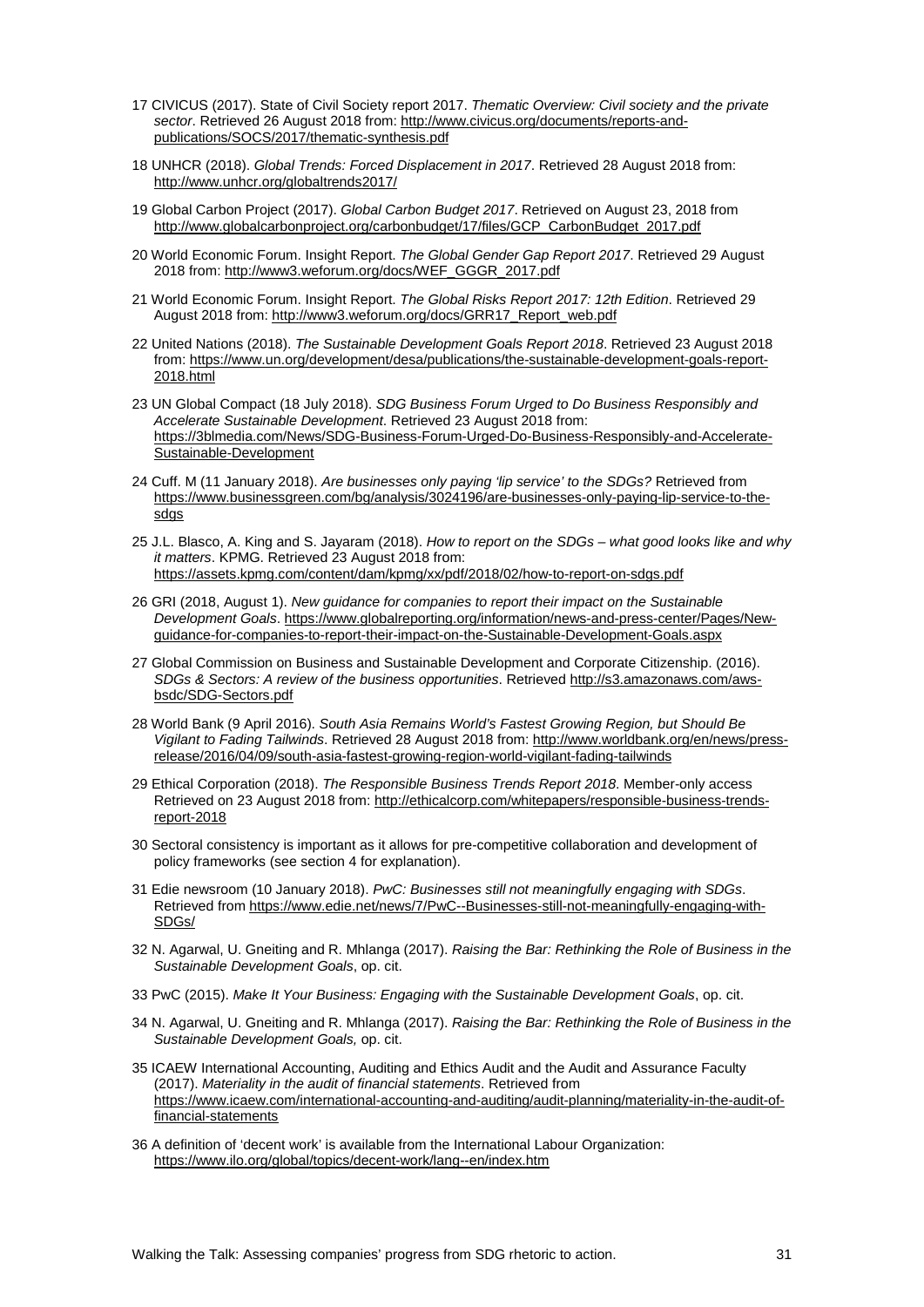- <span id="page-31-0"></span>37 The definition of SDG 8 and indicators are available from the Sustainable Development Knowledge Platform:<https://sustainabledevelopment.un.org/sdg8>
- <span id="page-31-1"></span>38 UNGSII (2018). *SDG Commitment Report 100 2018: SDG Commitment Report empowers investors to move from negative screening to impact investing*. Retrieved from: [http://mediadrawer.gvces.com.br/columbia/original/session-3-3-scr100\\_20184\\_2016-](http://mediadrawer.gvces.com.br/columbia/original/session-3-3-scr100_20184_2016-2017_comparison_update.pdf) [2017\\_comparison\\_update.pdf](http://mediadrawer.gvces.com.br/columbia/original/session-3-3-scr100_20184_2016-2017_comparison_update.pdf)
- <span id="page-31-2"></span>39 J.L. Blasco et al. (2018) *How to report on the SDGs – what good looks like and why it matters*, op. cit.
- <span id="page-31-3"></span>40 The Shift Project in collaboration with World Business Council for Sustainable development July (2018). *The Human Rights Opportunity: 15 real-life cases of how business is contributing to the Sustainable Development Goals by putting people first*. Retrieved 28 August 2018 from: [https://www.shiftproject.org/media/resources/docs/TheHumanRightsOpportunity\\_Shift-07-17-](https://www.shiftproject.org/media/resources/docs/TheHumanRightsOpportunity_Shift-07-17-2918.pdf?utm_source=website&utm_medium=button-SDGs&utm_campaign=SDGs_Download-PDF) [2918.pdf?utm\\_source=website&utm\\_medium=button-SDGs&utm\\_campaign=SDGs\\_Download-PDF](https://www.shiftproject.org/media/resources/docs/TheHumanRightsOpportunity_Shift-07-17-2918.pdf?utm_source=website&utm_medium=button-SDGs&utm_campaign=SDGs_Download-PDF)

<span id="page-31-4"></span>41 Ibid.

- <span id="page-31-5"></span>42 UN Global Compact. *Making Global Goals Local Business*. Retrieved from: <https://www.unglobalcompact.org/sdgs/sdg-toolbox>
- <span id="page-31-6"></span>43 World Benchmarking Alliance. *Corporate Sustainability Performance*, op. cit.
- <span id="page-31-7"></span>44 L. Mead (24 October 2017). *World Business Council for Sustainable Development Report Reviews Companies on Sustainability Reporting*. Retrieved 28 August 2018 from: <http://sdg.iisd.org/news/wbcsd-report-reviews-companies-on-sustainability-reporting/>
- <span id="page-31-8"></span>45 Global Reporting Initiative and United Nations Global Compact. *Business Reporting on SDGS*. Retrieved 23 August 2018 from: [https://www.globalreporting.org/information/SDGs/Pages/Reporting](https://www.globalreporting.org/information/SDGs/Pages/Reporting-on-the-SDGs.aspx)[on-the-SDGs.aspx](https://www.globalreporting.org/information/SDGs/Pages/Reporting-on-the-SDGs.aspx)
- <span id="page-31-9"></span>46 World Bank (2018). *Lifted by India, South Asia Regains Growth Lead, Still Lags on Jobs*. Retrieved 23 August 2018 from: [http://www.worldbank.org/en/news/press-release/2018/04/15/south-asia-focus](http://www.worldbank.org/en/news/press-release/2018/04/15/south-asia-focus-growth-lead-jobless-growth-create-more-jobs)[growth-lead-jobless-growth-create-more-jobs](http://www.worldbank.org/en/news/press-release/2018/04/15/south-asia-focus-growth-lead-jobless-growth-create-more-jobs)
- <span id="page-31-10"></span>47 Bertelsmann Stiftung and Sustainable Development Solutions Network. (2018). *SDG Index & Dashboards Report 2018*.<http://www.sdgindex.org/overview/>
- <span id="page-31-11"></span>48 UNDP. Human Development Index. India. Available at: [http://hdr.undp.org/en/countries/profiles/IND;](http://hdr.undp.org/en/countries/profiles/IND) and World Economic Forum (2017). *The Global Gender Gap Report 2017*, p. 22. Available at: [http://www3.weforum.org/docs/WEF\\_GGGR\\_2017.pdf](http://www3.weforum.org/docs/WEF_GGGR_2017.pdf)
- <span id="page-31-12"></span>49 Livemint (1 November 2017). *India has largest number of malnourished children in the world: Report*. Available at: [https://www.livemint.com/Politics/OIdNvn30nqdrGQC6pARu3J/India-has-largest-number](https://www.livemint.com/Politics/OIdNvn30nqdrGQC6pARu3J/India-has-largest-number-of-malnourished-children-in-the-wor.html)[of-malnourished-children-in-the-wor.html](https://www.livemint.com/Politics/OIdNvn30nqdrGQC6pARu3J/India-has-largest-number-of-malnourished-children-in-the-wor.html)
- <span id="page-31-13"></span>50 Forbes (2018). *Global 2000: The World's Largest Public Companies*. Available at: [https://www.forbes.com/global2000/#6e4e79e7335d](https://www.forbes.com/global2000/%236e4e79e7335d)
- <span id="page-31-14"></span>51 Praxis, Oxfam India, Corporate Responsibility Watch (2018). *Making Growth Inclusive 2018: Analysing Policies, Disclosures and Mechanisms of Top 100 Companies*. Retrieved from: <http://responsiblebiz.org/wp-content/uploads/2018/02/Making-Growth-Inclusive-2018.pdf>
- <span id="page-31-15"></span>52 Ministry of Corporate Affairs, Government of India. *Invitation for public comments on Draft National Guidelines on Social, Environment & Economic Responsibility of Business (2018)*. Retrieved 13 September 2018 from: [http://www.mca.gov.in/Ministry/pdf/DraftNationalGuidelines2018\\_20062018.pdf](http://www.mca.gov.in/Ministry/pdf/DraftNationalGuidelines2018_20062018.pdf)
- <span id="page-31-16"></span>53 Securities Exchange Board of India (4 November 2015). *Format for Business Responsibility Report (2015)*. Retrieved 13 September 2018 from: [https://www.bseindia.com/downloads/whtsnew/file/SEBI%20Cir%20on%20BRR%2004\\_11\\_2015.pdf](https://www.bseindia.com/downloads/whtsnew/file/SEBI%20Cir%20on%20BRR%2004_11_2015.pdf)
- <span id="page-31-17"></span>54 Ministry of Statistics and Planning Implementation, Government of India. *Draft National Indicator Framework for Sustainable Development Goals (SDGs)-inviting the comments from general public and experts*. Retrieved 6 July 2018 from: [http://mospi.nic.in/sites/default/files/announcements/SDG\\_DraftNational\\_Indicators8mar17.pdf?downlo](http://mospi.nic.in/sites/default/files/announcements/SDG_DraftNational_Indicators8mar17.pdf?download=1)  $ad=1)$
- <span id="page-31-18"></span>55 W. Higginbotham (2018). *The UN tells private enterprise leaders that "Business as usual won't work".* Retrieved on 23 August 2018 at [http://www.ipsnews.net/2018/04/un-tells-private-enterprise-leaders](http://www.ipsnews.net/2018/04/un-tells-private-enterprise-leaders-business-usual-wont-work/)[business-usual-wont-work/](http://www.ipsnews.net/2018/04/un-tells-private-enterprise-leaders-business-usual-wont-work/)
- <span id="page-31-19"></span>56 World Benchmarking Alliance, *Corporate Sustainability Performance*, op. cit.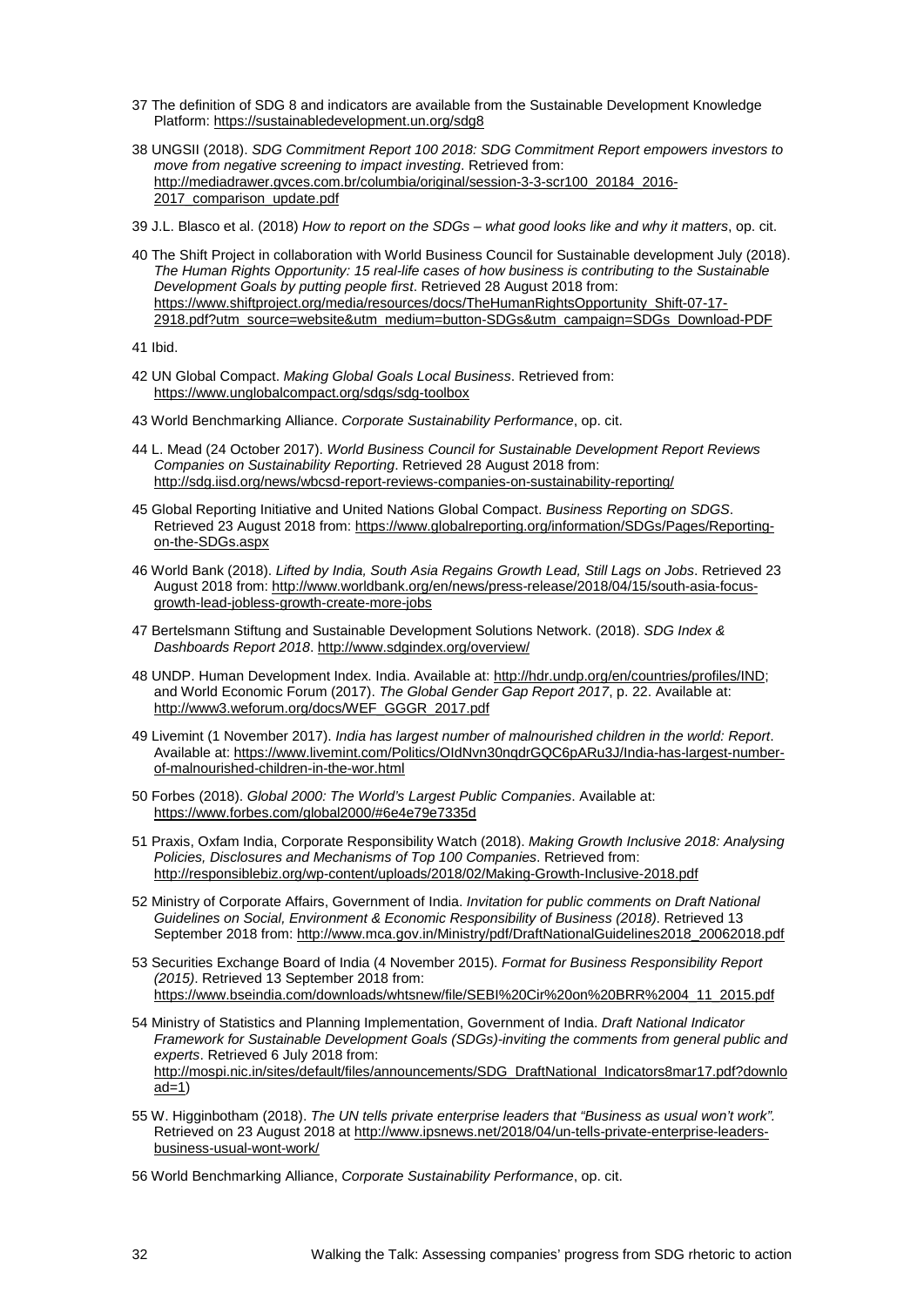- <span id="page-32-0"></span>57 Global Reporting Initiative and United Nations Global Compact. *Business Reporting on SDGS*, op. cit.
- <span id="page-32-1"></span>58 M. Blowfield (2014). Poverty's Case for Business: *The Evidence, Misconceptions, Conceits and Deceit Surrounding the Business Case*. International Research Network on Business, Development and Society. Retrieved from: [https://www.researchgate.net/publication/252272677\\_Poverty's\\_Case\\_for\\_Business\\_The\\_Evidence\\_M](https://www.researchgate.net/publication/252272677_Poverty) [isconceptions \\_Conceits\\_and\\_Deceit\\_Surrounding\\_the\\_Business\\_Case;](https://www.researchgate.net/publication/252272677_Poverty) M.L. Barnett (2016). *The Business Case for Corporate Social Responsibility: A Critique and an Indirect Path Forward*. *Business & Society*. Retrieved from:<http://journals.sagepub.com/doi/abs/10.1177/0007650316660044>
- <span id="page-32-2"></span>59 Business representatives have acknowledged these shortcomings and stated that the main impediment to more efforts around key sustainable development issues, such as climate change, is the absence of sufficient incentives. BSR/GlobeScan/Business for Social Responsibility (2016). *The State of Sustainable Business in 2016: Results from the BSR/GlobeScan Survey*. Retrieved on 23 August 2018 from: [https://www.bsr.org/en/our-insights/blog-view/state-of-sustainable-business-2016-results-from](https://www.bsr.org/en/our-insights/blog-view/state-of-sustainable-business-2016-results-from-bsr-globescan-survey)[bsr-globescan-survey](https://www.bsr.org/en/our-insights/blog-view/state-of-sustainable-business-2016-results-from-bsr-globescan-survey)
- <span id="page-32-3"></span>60 N. Agarwal, U. Gneiting and R. Mhlanga (2017). *Raising the Bar: Rethinking the Role of Business in the Sustainable Development Goals*, op. cit.
- <span id="page-32-4"></span>61 Business and Sustainable Development Commission and Volans (2016). *Breakthrough Business Models: Exponentially More Social, Lean, Integrated and Circular*. Retrieved from: [http://s3.amazonaws.com/aws-bsdc/Volans\\_Breakthrough\\_Business\\_Models\\_Report\\_September-](http://s3.amazonaws.com/aws-bsdc/Volans_Breakthrough_Business_Models_Report_September-2016-updated-4-Oct-2016.pdf)[2016-updated-4-Oct-2016.pdf](http://s3.amazonaws.com/aws-bsdc/Volans_Breakthrough_Business_Models_Report_September-2016-updated-4-Oct-2016.pdf)

<span id="page-32-5"></span>62 Ibid.

- <span id="page-32-6"></span>63 A. Fishman (26 July 2018). *Chief Sustainability Officers Exchange Lessons on Transforming Businesses*. Retrieved on 23 August 2018 from SDG Knowledge Hub at[: http://sdg.iisd.org/news/chief](http://sdg.iisd.org/news/chief-sustainability-officers-exchange-lessons-on-transforming-businesses/)[sustainability-officers-exchange-lessons-on-transforming-businesses/](http://sdg.iisd.org/news/chief-sustainability-officers-exchange-lessons-on-transforming-businesses/)
- <span id="page-32-7"></span>64 CPDE (18 July 2018). *High awareness but limited role of civil society in SDG implementation – CPDE study*. Retrieved on August 23 2018 from [http://www.csopartnership.org/single-post/2018/07/18/High](http://www.csopartnership.org/single-post/2018/07/18/High-awareness-but-limited-role-of-civil-society-in-SDG-implementation---CPDE-study)[awareness-but-limited-role-of-civil-society-in-SDG-implementation---CPDE-study](http://www.csopartnership.org/single-post/2018/07/18/High-awareness-but-limited-role-of-civil-society-in-SDG-implementation---CPDE-study)
- <span id="page-32-8"></span>65 CIVICUS (2017). State of Civil Society report 2017. *Thematic Overview: Civil society and the private sector*, op. cit.
- <span id="page-32-9"></span>66 CIVICUS (2016). *Civil Society Watch Report*. Retrieved on 23 August 2018 from: [http://www.civicus.org/index.php/en/media-centre-129/reports-and-publications/2449-core-civil-society](http://www.civicus.org/index.php/en/media-centre-129/reports-and-publications/2449-core-civil-society-rights-violated-in-109-countries-civil-society-watch-report)[rights-violated-in-109-countries-civil-society-watch-report](http://www.civicus.org/index.php/en/media-centre-129/reports-and-publications/2449-core-civil-society-rights-violated-in-109-countries-civil-society-watch-report)
- <span id="page-32-10"></span>67 D. Barton (2011). *Capitalism for the Long Term. Harvard Business Review*. Retrieved on 23 August 2018 from <https://hbr.org/2011/03/capitalism-for-the-long-term>
- <span id="page-32-11"></span>68 Edgecliff-Johnson (27 February 2018). *Unilever chief admits Kraft Heinz bid forced compromises. Financial Times*. Retrieved from: <https://www.ft.com/content/ea0218ce-1be0-11e8-aaca-4574d7dabfb6>
- <span id="page-32-12"></span>69 B. Sjafjell, A. Johnston, L. Anker-Sorenson and D. Millon (2014). *Shareholder Primacy: The Main Barrier to Sustainable Companies*. Department of Private Law, University of Oslo. Retrieved on 23 August 2018 from: [https://www.jus.uio.no/ifp/english/research/projects/sustainable](https://www.jus.uio.no/ifp/english/research/projects/sustainable-companies/news/sustainablecompanies2pagesummarycompanylaw.pdf)[companies/news/sustainablecompanies2pagesummarycompanylaw.pdf](https://www.jus.uio.no/ifp/english/research/projects/sustainable-companies/news/sustainablecompanies2pagesummarycompanylaw.pdf)
- <span id="page-32-13"></span>70 BlackRock (2018). Larry Fink's annual letter to CEOs: *A Sense of Purpose*. Retrieved from: <https://www.blackrock.com/corporate/en-us/investor-relations/larry-fink-ceo-letter>
- <span id="page-32-14"></span>71 Aviva (22 October 2017). *Our contribution to the Sustainable Development Goals*. Retrieved from <https://www.aviva.com/social-purpose/contribution-to-sustainable-development-goals/>
- <span id="page-32-15"></span>72 Telefonica. *The Sustainable Development Goals*. Retrieved from <https://www.telefonica.com/en/web/responsible-business/sdg>
- <span id="page-32-16"></span>73 M. Cerutti (14 June 2018). *Turning a commitment into actions*. OECD Development Matters blog. <https://oecd-development-matters.org/2018/06/14/turning-a-commitment-into-actions/#more-3851>
- <span id="page-32-17"></span>74 Oxfam will follow up with Lavazza on these commitments when the company publishes its 2018/2019 sustainability report.
- <span id="page-32-18"></span>75 R. Willoughby and T. Gore. (2018). *Ripe for Change: Ending human suffering in supermarket supply chains*. Oxfam. Retrieved from: [http://policy-practice.oxfam.org.uk/ publications/ripe-for-change-ending](http://policy-practice.oxfam.org.uk/%20publications/ripe-for-change-ending-human-suffering-insupermarket-supply-chains-620418)[human-suffering-insupermarket-supply-chains-620418.](http://policy-practice.oxfam.org.uk/%20publications/ripe-for-change-ending-human-suffering-insupermarket-supply-chains-620418) DOI: [10.21201/2018.1787](http://dx.doi.org/10.21201/2018.1787)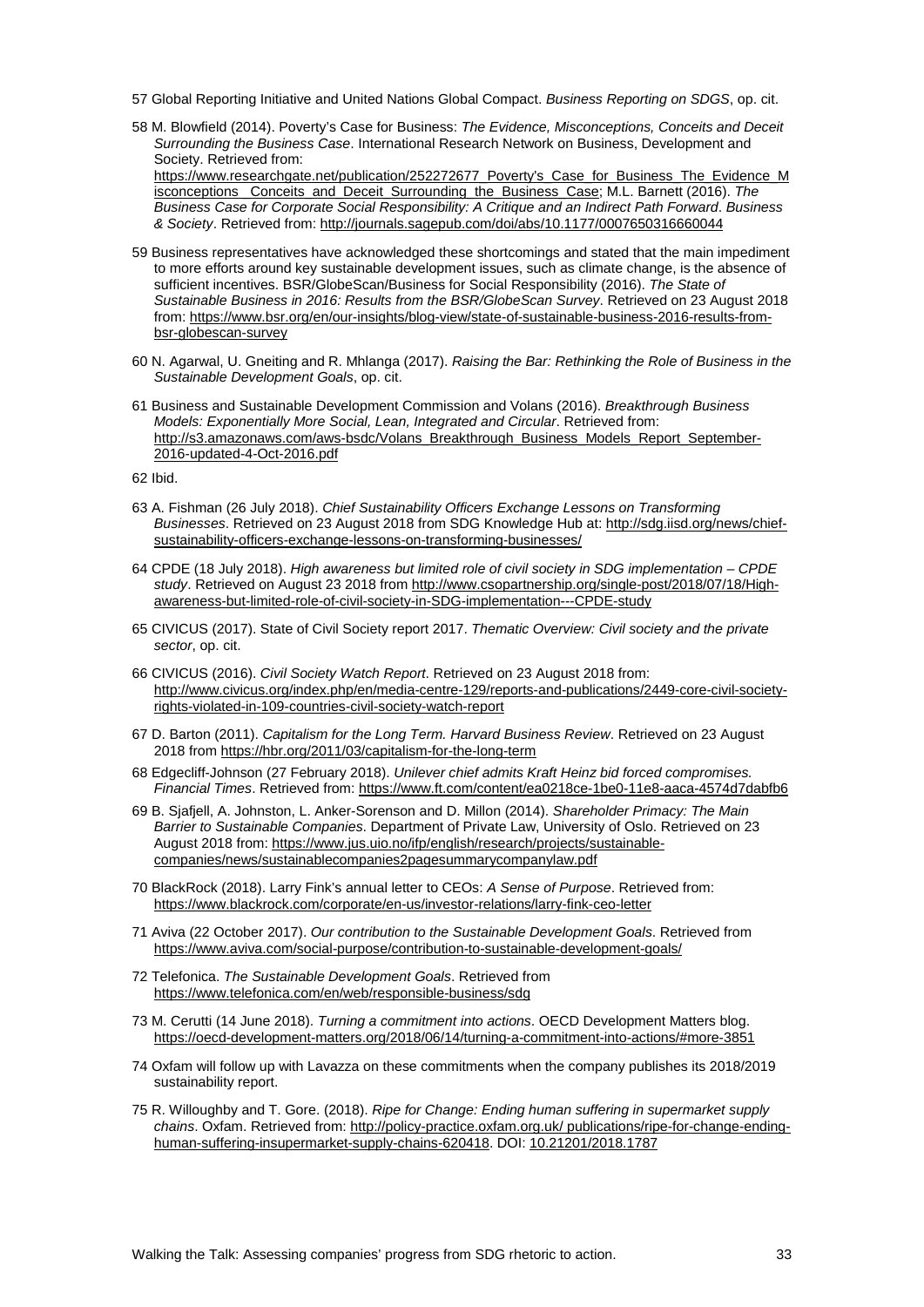- <span id="page-33-0"></span>76 R. Wilshaw, S. Hamilton, J. Théroux-Séguin and D. Gardener. (2015). *In Work but Trapped in Poverty: A summary of five studies conducted by Oxfam, with update on progress along the road of a living wage*. Oxfam. Retrieved from: [http://policy-practice.oxfam.org.uk/publications/in-work-buttrapped-in](http://policy-practice.oxfam.org.uk/publications/in-work-buttrapped-in-poverty-a-summary-of-five-studies-conductedby-oxfam-wit-578815)[poverty-a-summary-of-five-studies-conductedby-oxfam-wit-578815](http://policy-practice.oxfam.org.uk/publications/in-work-buttrapped-in-poverty-a-summary-of-five-studies-conductedby-oxfam-wit-578815)
- <span id="page-33-1"></span>77 M. Fried (2018). *Prescription for Poverty: Drug companies as tax dodgers, price gougers and influence peddlers*. Retrieved 18 September 2018 from [https://policy](https://policy-practice.oxfam.org.uk/publications/prescription-for-poverty-drug-companies-as-tax-dodgers-price-gougers-and-influe-620548)[practice.oxfam.org.uk/publications/prescription-for-poverty-drug-companies-as-tax-dodgers-price](https://policy-practice.oxfam.org.uk/publications/prescription-for-poverty-drug-companies-as-tax-dodgers-price-gougers-and-influe-620548)[gougers-and-influe-620548](https://policy-practice.oxfam.org.uk/publications/prescription-for-poverty-drug-companies-as-tax-dodgers-price-gougers-and-influe-620548)
- <span id="page-33-2"></span>78 A more detailed discussion of corporate responsibilities on tax can be found in T. Boerrild, M. Kohonen, R. Sarin, K. Stares and M. Lewis (2015). *Getting to Good: Towards responsible corporate tax behaviour.* Retrieved from [https://www.oxfam.org/en/research/getting-good-towards-responsible](https://www.oxfam.org/en/research/getting-good-towards-responsible-corporate-tax-behavior)[corporate-tax-behavior](https://www.oxfam.org/en/research/getting-good-towards-responsible-corporate-tax-behavior)
- <span id="page-33-3"></span>79 Living Wage Foundation. *What are the Business Benefits of Paying the Real Living Wage?* Retrieved 23 August 2018 from:<https://www.livingwage.org.uk/good-for-business>
- <span id="page-33-4"></span>80 Malawi Tea 2020. See:<http://www.malawitea2020.com/>
- <span id="page-33-5"></span>81 Sector Network Rural Development, Africa. (20 October 2017). *Progress Towards Living Wage and Living Income – Malawi Tea 2020*. GIZ. Retrieved [https://www.snrd-africa.net/progress-towards-living](https://www.snrd-africa.net/progress-towards-living-wage-and-living-income/)[wage-and-living-income/](https://www.snrd-africa.net/progress-towards-living-wage-and-living-income/)
- <span id="page-33-6"></span>82 Fair Tax Mark. *Accredited Organisations*. See[: https://fairtaxmark.net/accredited-organisations/](https://fairtaxmark.net/accredited-organisations/)
- <span id="page-33-7"></span>83 Unilever. *Our strategy for sustainable growth*. Retrieved from [https://www.unilever.com/sustainable](https://www.unilever.com/sustainable-living/our-strategy/)[living/our-strategy/](https://www.unilever.com/sustainable-living/our-strategy/)
- <span id="page-33-8"></span>84 UN Sectary Generals High Level Panel on Women Economic Empowerment. *Seven Drivers and Recommendations*. Retrieved from <http://hlp-wee.unwomen.org/en/about/seven-drivers#driver-1>
- <span id="page-33-9"></span>85 UN Women (20 June 2018). *Unstereotype Alliance celebrates its first anniversary and launches new report 'Unstereotype: Beyond Gender. The Invisible Stereotypes'.* Retrieved from <http://www.unwomen.org/en/news/stories/2018/6/press-release-unstereotype-alliance-first-anniversary>
- <span id="page-33-10"></span>86 Divine Chocolate. *Women's Empowerment*. Retrieved 23 August 2018 from: <http://www.divinechocolate.com/us/about-us/TrainingWomen>
- <span id="page-33-11"></span>87 Mars Incorporated. Farmer Income Lab. Retrieved from <https://www.farmerincomelab.com/>
- <span id="page-33-12"></span>88 Empower Women. About Us. Se[e https://www.empowerwomen.org/en/who-we-are/about-us](https://www.empowerwomen.org/en/who-we-are/about-us)
- <span id="page-33-13"></span>89 M&S (2016). *Marks and Spencer Human Rights Report 2016: Our approach to recognising, respecting and advancing human rights throughout our business operations*. Retrieved 23 August 2018 from: [https://corporate.marksandspencer.com/documents/plan-a-our-approach/mns-human-rights-report](https://corporate.marksandspencer.com/documents/plan-a-our-approach/mns-human-rights-report-june2016.pdf)[june2016.pdf](https://corporate.marksandspencer.com/documents/plan-a-our-approach/mns-human-rights-report-june2016.pdf)
- <span id="page-33-14"></span>90 M. Lemos Stein (20 March 2017). *The Morning Risk Report: A New Tracker for Corporate Human Rights. The Wall Street Journal*. Retrieved 23 August 2018 from: [https://blogs.wsj.com/riskandcompliance/2017/03/20/the-morning-risk-report-a-new-tracker-for](https://blogs.wsj.com/riskandcompliance/2017/03/20/the-morning-risk-report-a-new-tracker-for-corporate-human-rights/)[corporate-human-rights/](https://blogs.wsj.com/riskandcompliance/2017/03/20/the-morning-risk-report-a-new-tracker-for-corporate-human-rights/)
- <span id="page-33-15"></span>91 The Shift Project in collaboration with World Business Council for Sustainable development July (2018). The Human Rights Opportunity, op. cit.

<span id="page-33-16"></span>92 Ibid.

- <span id="page-33-17"></span>93 A list of companies which have signed up to the Women's Empowerment Principles is available at [https://www.empowerwomen.org/en/weps/companies.](https://www.empowerwomen.org/en/weps/companies)
- <span id="page-33-18"></span>94 R. Willoughby and T. Gore. (2018). *Ripe for Change: Ending human suffering in supermarket supply chains*, op. cit.
- <span id="page-33-19"></span>95 M. Fried (2018). *Prescription for Poverty: Drug Companies as tax dodgers, price gougers and influence peddlers*, op. cit.
- <span id="page-33-20"></span>96 M-L Abshagen, A. Cavazzini, L. Graen and W. Obenland (2018). *Hijacking the SDGs? The Private Sector and the Sustainable Development Goals*. Retrieved from [https://www.forumue.de/wp](https://www.forumue.de/wp-content/uploads/2018/07/SDG-und-Privatwirtschaft-Studie.pdf)[content/uploads/2018/07/SDG-und-Privatwirtschaft-Studie.pdf](https://www.forumue.de/wp-content/uploads/2018/07/SDG-und-Privatwirtschaft-Studie.pdf)
- <span id="page-33-21"></span>97 D. Alejo Vazquez Pimentel, I. Macias Aymar and M. Lawson (2018). Reward Work, Not Wealth, op. cit.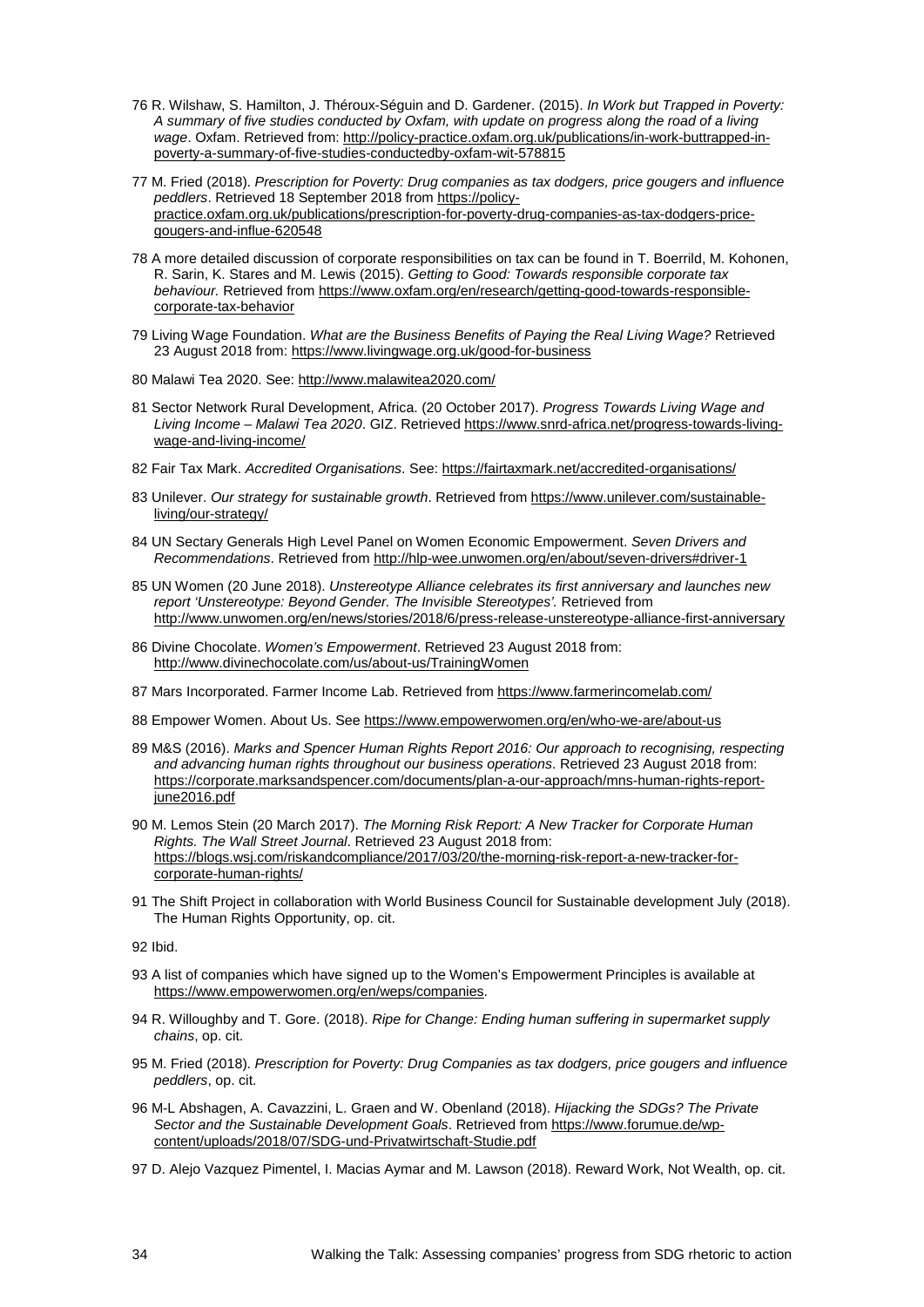- <span id="page-34-0"></span>98 UN Women and UN Global Compact Office (2011). *Women's Empowerment Principles. Equality Means Business*. Retrieved from [https://www.unglobalcompact.org/docs/issues\\_doc/human\\_rights/Resources/WEP\\_EMB\\_Booklet.pdf](https://www.unglobalcompact.org/docs/issues_doc/human_rights/Resources/WEP_EMB_Booklet.pdf)
- <span id="page-34-1"></span>99 Global Reporting Initiative (2018). *GRI 201: Economic Performance 2016*. Retrieved 23 August 2018 from:<https://www.globalreporting.org/standards/media/1039/gri-201-economic-performance-2016.pdf>
- <span id="page-34-2"></span>100 Global Reporting Initiative and United Nations Global Compact. *Business Reporting on the SDGs*, op, cit.
- <span id="page-34-3"></span>101 Project Provenance. *We live in the world we buy into*. Retrieved 23 August 2018 from: <https://www.provenance.org/about#mission>